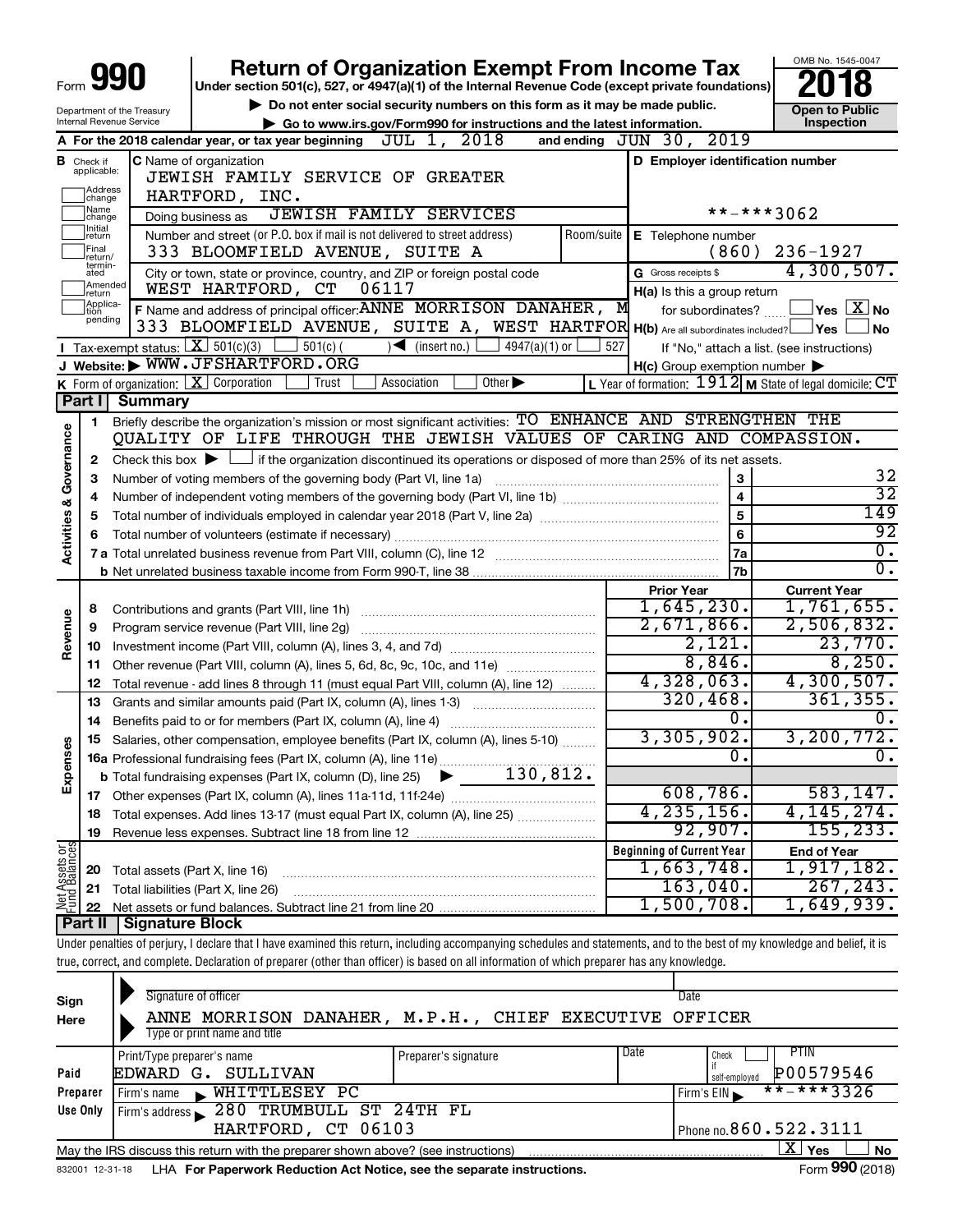|              | JEWISH FAMILY SERVICE OF GREATER                                                                                                                                                                    |
|--------------|-----------------------------------------------------------------------------------------------------------------------------------------------------------------------------------------------------|
|              | **-***3062<br>HARTFORD, INC.<br>Form 990 (2018)<br>Page 2                                                                                                                                           |
|              | Part III   Statement of Program Service Accomplishments                                                                                                                                             |
|              | $\overline{\mathbf{X}}$                                                                                                                                                                             |
| 1            | Briefly describe the organization's mission:<br>THE MISSION OF JEWISH FAMILY SERVICES OF GREATER HARTFORD IS TO                                                                                     |
|              | ENHANCE AND STRENGTHEN THE QUALITY OF LIFE THROUGH THE JEWISH VALUES                                                                                                                                |
|              | OF CARING AND COMPASSION. JFS ACHIEVES ITS MISSION BY HELPING                                                                                                                                       |
|              | INDIVIDUALS AND FAMILIES PROGRESS TOWARD EMOTIONAL WELL-BEING,                                                                                                                                      |
| $\mathbf{2}$ | Did the organization undertake any significant program services during the year which were not listed on the                                                                                        |
|              | $\overline{\ }$ Yes $\overline{\rm \ }X$ No<br>prior Form 990 or 990-EZ?                                                                                                                            |
|              | If "Yes," describe these new services on Schedule O.                                                                                                                                                |
| 3            | $\Box$ Yes $\boxed{\text{X}}$ No<br>Did the organization cease conducting, or make significant changes in how it conducts, any program services?                                                    |
|              | If "Yes," describe these changes on Schedule O.                                                                                                                                                     |
| 4            | Describe the organization's program service accomplishments for each of its three largest program services, as measured by expenses.                                                                |
|              | Section 501(c)(3) and 501(c)(4) organizations are required to report the amount of grants and allocations to others, the total expenses, and<br>revenue, if any, for each program service reported. |
| 4a           | $1,897,688$ including grants of \$<br>1,980,449.<br>) (Expenses \$<br>) (Revenue \$<br>(Code:                                                                                                       |
|              | JFS CARE AT HOME LLC - PROGRAM PROVIDES IN-HOME COMPANIONS AND CNAS                                                                                                                                 |
|              | (CERTIFIED NURSING ASSISTANTS) FOR OLDER ADULTS WISHING TO REMAIN IN                                                                                                                                |
|              | THEIR OWN HOMES, APARTMENTS OR ASSISTED LIVING FACILITIES. CARE AT HOME                                                                                                                             |
|              | HELPS SENIORS TO LIVE COMFORTABLY, SAFELY AND INDEPENDENTLY BY                                                                                                                                      |
|              | PROVIDING ASSISTANCE WITH PERSONAL CARE, AMBULATION, LIGHT                                                                                                                                          |
|              | HOUSEKEEPING, MEAL PREPARATION, ERRANDS, SOCIALIZATION AND<br>COMPANIONSHIP. JFS CARE AT HOME IS REGISTERED AS A HOMEMAKER-COMPANION                                                                |
|              | AGENCY WITH THE CONNECTICUT DEPARTMENT OF CONSUMER PROTECTION.                                                                                                                                      |
|              |                                                                                                                                                                                                     |
|              |                                                                                                                                                                                                     |
|              |                                                                                                                                                                                                     |
|              |                                                                                                                                                                                                     |
| 4b           | $392, 640$ . including grants of \$<br>$2,557.$ (Revenue \$)<br>97,639.<br>(Code:<br>) (Expenses \$                                                                                                 |
|              | OLDER ADULT - SOCIAL WORKERS PROVIDE SERVICES FOR OLDER ADULTS BOTH IN                                                                                                                              |
|              | THE OFFICE AND THROUGH CLINICAL HOME VISITS FOR THOSE SENIORS WHO ARE<br>UNABLE TO TRAVEL. MANY SENIORS LIVING ALONE STRUGGLE WITH ISSUES SUCH                                                      |
|              | AS DEPRESSION, TRANSITION, AND LOSS. THE COMPREHENSIVE APPROACH                                                                                                                                     |
|              | INCLUDES COMPREHENSIVE ASSESSMENT, MENTAL HEALTH COUNSELING AS WELL AS                                                                                                                              |
|              | OVERSIGHT BY OUR ADULT PSYCHIATRIST AND MEDICATION MANAGEMENT AND CARE                                                                                                                              |
|              | <b>COORDINATION.</b>                                                                                                                                                                                |
|              |                                                                                                                                                                                                     |
|              |                                                                                                                                                                                                     |
|              |                                                                                                                                                                                                     |
|              |                                                                                                                                                                                                     |
|              | 110, 516.<br>$444, 426$ $\cdot$ including grants of \$<br>$298,988.$ (Revenue \$                                                                                                                    |
| 4с           | (Expenses \$<br>(Code:<br>HOLOCAUST SURVIVORS - A PROGRAM TO SUPPORT JEWISH NAZI VICTIMS WITH                                                                                                       |
|              | REIMBURSEMENT FOR A LIMITED NUMBER OF HOURS OF HOME CARE, EMERGENCY                                                                                                                                 |
|              | ASSISTANCE GRANTS, USE OF THE ON-SITE KOSHER FOOD PANTRY, AND CASE                                                                                                                                  |
|              | MANAGEMENT SERVICES, AS WELL AS ASSISTANCE WITH BUREAUCRATIC PROCESSES                                                                                                                              |
|              | WITH GERMANY REGARDING REPARATION PAYMENTS.                                                                                                                                                         |
|              |                                                                                                                                                                                                     |
|              |                                                                                                                                                                                                     |
|              |                                                                                                                                                                                                     |
|              |                                                                                                                                                                                                     |
|              |                                                                                                                                                                                                     |
|              |                                                                                                                                                                                                     |
| 4d           | Other program services (Describe in Schedule O.)                                                                                                                                                    |
|              | 59,810.) (Revenue \$<br>318, 228.<br>1, 172, 674. including grants of \$<br>(Expenses \$                                                                                                            |
| 4е —         | 3,907,428.<br>Total program service expenses                                                                                                                                                        |
|              | Form 990 (2018)                                                                                                                                                                                     |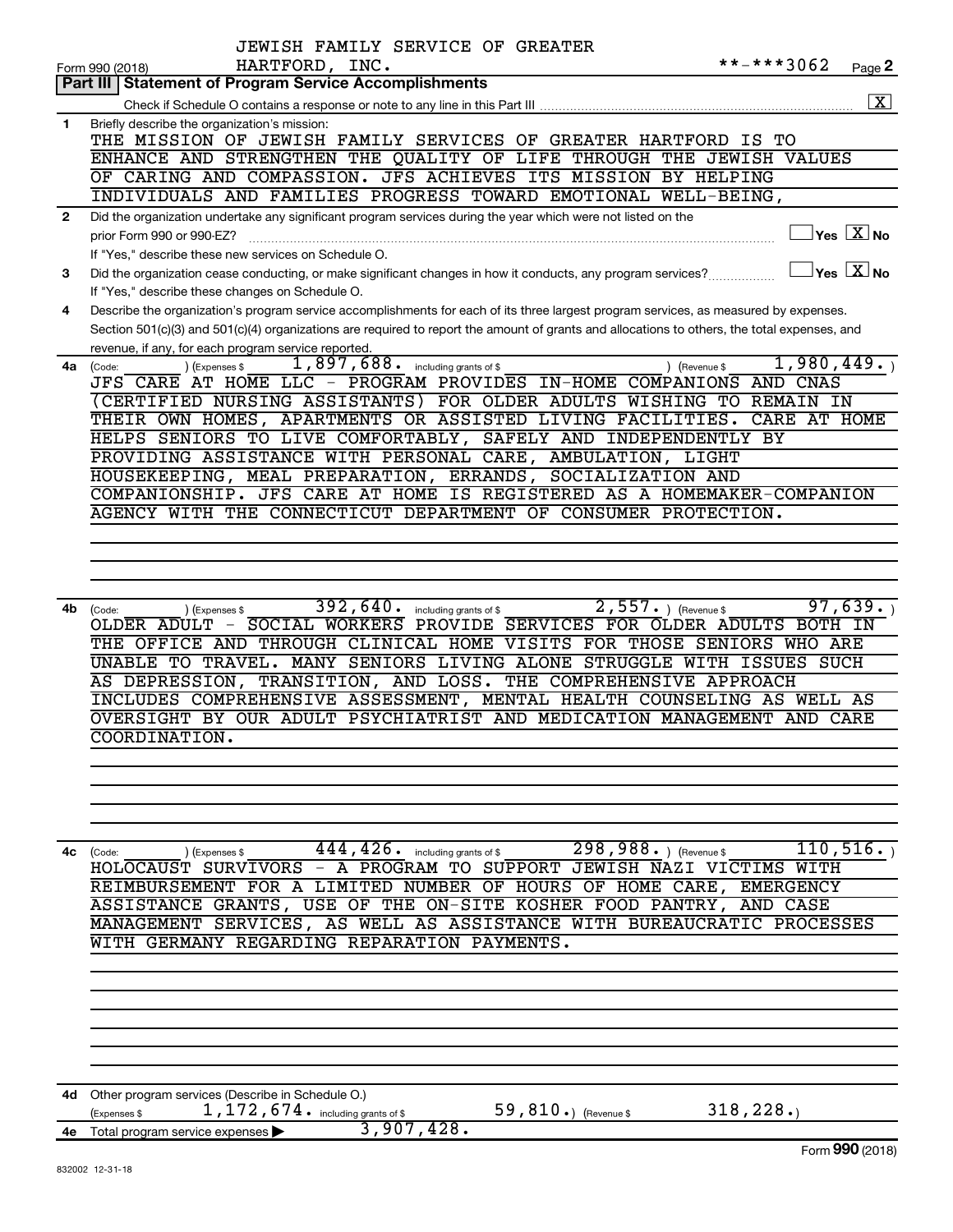**Part IV Checklist of Required Schedules**

| Form 990 (2018) | INC.<br><b>HARTFORD</b> | $***3062$<br>**_ | Page v |
|-----------------|-------------------------|------------------|--------|
|-----------------|-------------------------|------------------|--------|

|     |                                                                                                                                                                 |                 | Yes                   | No                                               |
|-----|-----------------------------------------------------------------------------------------------------------------------------------------------------------------|-----------------|-----------------------|--------------------------------------------------|
| 1.  | Is the organization described in section $501(c)(3)$ or $4947(a)(1)$ (other than a private foundation)?                                                         |                 |                       |                                                  |
|     | If "Yes," complete Schedule A                                                                                                                                   | 1               | х                     |                                                  |
| 2   | Is the organization required to complete Schedule B, Schedule of Contributors? [11] the organization required to complete Schedule B, Schedule of Contributors? | $\overline{2}$  | $\overline{\text{x}}$ |                                                  |
| 3   | Did the organization engage in direct or indirect political campaign activities on behalf of or in opposition to candidates for                                 |                 |                       |                                                  |
|     | public office? If "Yes," complete Schedule C, Part I                                                                                                            | 3               |                       | х                                                |
| 4   | Section 501(c)(3) organizations. Did the organization engage in lobbying activities, or have a section 501(h) election in effect                                |                 |                       |                                                  |
|     |                                                                                                                                                                 | 4               |                       | х                                                |
| 5   | Is the organization a section 501(c)(4), 501(c)(5), or 501(c)(6) organization that receives membership dues, assessments, or                                    |                 |                       |                                                  |
|     |                                                                                                                                                                 | 5               |                       | х                                                |
| 6   | Did the organization maintain any donor advised funds or any similar funds or accounts for which donors have the right to                                       |                 |                       |                                                  |
|     | provide advice on the distribution or investment of amounts in such funds or accounts? If "Yes," complete Schedule D, Part I                                    | 6               |                       | х                                                |
| 7   | Did the organization receive or hold a conservation easement, including easements to preserve open space,                                                       |                 |                       | х                                                |
|     | .                                                                                                                                                               | $\overline{7}$  |                       |                                                  |
| 8   | Did the organization maintain collections of works of art, historical treasures, or other similar assets? If "Yes," complete                                    |                 |                       | х                                                |
| 9   | Did the organization report an amount in Part X, line 21, for escrow or custodial account liability, serve as a custodian for                                   | 8               |                       |                                                  |
|     | amounts not listed in Part X; or provide credit counseling, debt management, credit repair, or debt negotiation services?                                       |                 |                       |                                                  |
|     | If "Yes," complete Schedule D, Part IV                                                                                                                          | 9               |                       | х                                                |
| 10  | Did the organization, directly or through a related organization, hold assets in temporarily restricted endowments, permanent                                   |                 |                       |                                                  |
|     |                                                                                                                                                                 | 10              | х                     |                                                  |
| 11  | If the organization's answer to any of the following questions is "Yes," then complete Schedule D, Parts VI, VII, VIII, IX, or X                                |                 |                       |                                                  |
|     | as applicable.                                                                                                                                                  |                 |                       |                                                  |
|     | a Did the organization report an amount for land, buildings, and equipment in Part X, line 10? If "Yes," complete Schedule D,                                   |                 |                       |                                                  |
|     | Part VI                                                                                                                                                         | 11a             | х                     |                                                  |
|     | Did the organization report an amount for investments - other securities in Part X, line 12 that is 5% or more of its total                                     |                 |                       |                                                  |
|     |                                                                                                                                                                 | 11 <sub>b</sub> | х                     |                                                  |
|     | c Did the organization report an amount for investments - program related in Part X, line 13 that is 5% or more of its total                                    |                 |                       |                                                  |
|     |                                                                                                                                                                 | 11c             |                       | х                                                |
|     | d Did the organization report an amount for other assets in Part X, line 15 that is 5% or more of its total assets reported in                                  |                 |                       |                                                  |
|     |                                                                                                                                                                 | 11d             |                       | х                                                |
|     | e Did the organization report an amount for other liabilities in Part X, line 25? If "Yes," complete Schedule D, Part X                                         | 11e             |                       | $\overline{\textbf{X}}$                          |
| f   | Did the organization's separate or consolidated financial statements for the tax year include a footnote that addresses                                         |                 |                       |                                                  |
|     | the organization's liability for uncertain tax positions under FIN 48 (ASC 740)? If "Yes," complete Schedule D, Part X                                          | 11f             |                       | х                                                |
|     | 12a Did the organization obtain separate, independent audited financial statements for the tax year? If "Yes," complete                                         |                 |                       |                                                  |
|     | Schedule D, Parts XI and XII                                                                                                                                    | 12a             |                       | х                                                |
|     | <b>b</b> Was the organization included in consolidated, independent audited financial statements for the tax year?                                              |                 |                       |                                                  |
|     | If "Yes," and if the organization answered "No" to line 12a, then completing Schedule D, Parts XI and XII is optional www.                                      | 12 <sub>b</sub> | х                     |                                                  |
| 13  | Is the organization a school described in section $170(b)(1)(A)(ii)?$ If "Yes," complete Schedule E                                                             | 13              |                       | $\overline{\mathbf{X}}$<br>$\overline{\text{X}}$ |
| 14a | Did the organization maintain an office, employees, or agents outside of the United States?                                                                     | 14a             |                       |                                                  |
|     | <b>b</b> Did the organization have aggregate revenues or expenses of more than \$10,000 from grantmaking, fundraising, business,                                |                 |                       |                                                  |
|     | investment, and program service activities outside the United States, or aggregate foreign investments valued at \$100,000                                      | 14b             |                       | X.                                               |
| 15  | Did the organization report on Part IX, column (A), line 3, more than \$5,000 of grants or other assistance to or for any                                       |                 |                       |                                                  |
|     |                                                                                                                                                                 | 15              |                       | x                                                |
| 16  | Did the organization report on Part IX, column (A), line 3, more than \$5,000 of aggregate grants or other assistance to                                        |                 |                       |                                                  |
|     |                                                                                                                                                                 | 16              |                       | x                                                |
| 17  | Did the organization report a total of more than \$15,000 of expenses for professional fundraising services on Part IX,                                         |                 |                       |                                                  |
|     |                                                                                                                                                                 | 17              |                       | x                                                |
| 18  | Did the organization report more than \$15,000 total of fundraising event gross income and contributions on Part VIII, lines                                    |                 |                       |                                                  |
|     |                                                                                                                                                                 | 18              |                       | x                                                |
| 19  | Did the organization report more than \$15,000 of gross income from gaming activities on Part VIII, line 9a? If "Yes,"                                          |                 |                       |                                                  |
|     |                                                                                                                                                                 | 19              |                       | х                                                |
| 20a | Did the organization operate one or more hospital facilities? If "Yes," complete Schedule H                                                                     | 20a             |                       | $\overline{\texttt{x}}$                          |
|     |                                                                                                                                                                 | 20 <sub>b</sub> |                       |                                                  |
| 21  | Did the organization report more than \$5,000 of grants or other assistance to any domestic organization or                                                     |                 |                       |                                                  |
|     | domestic government on Part IX, column (A), line 1? If "Yes," complete Schedule I, Parts I and II                                                               | 21              |                       | X.                                               |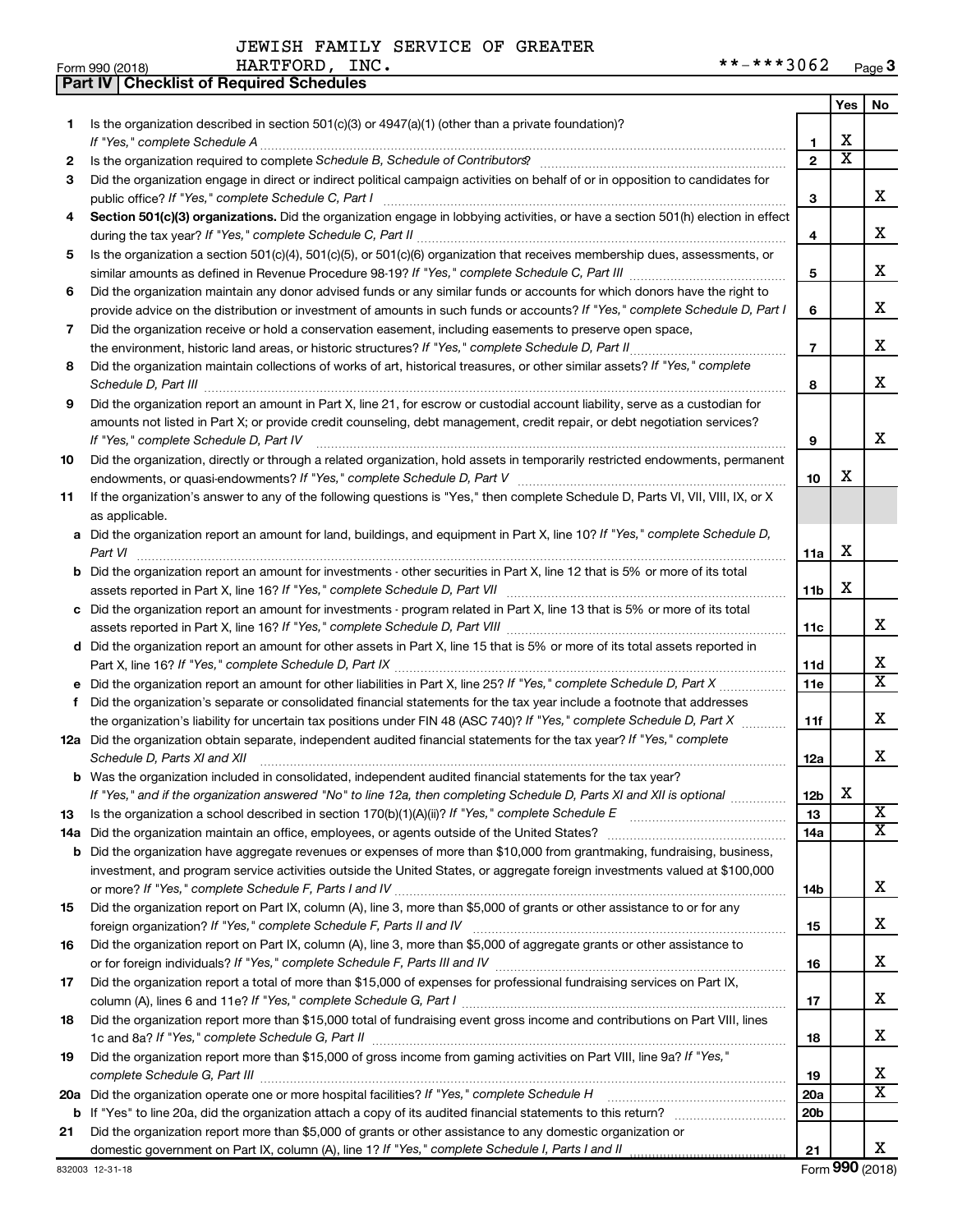|               | <b>Part IV   Checklist of Required Schedules (continued)</b>                                                                        |                 |     |                         |
|---------------|-------------------------------------------------------------------------------------------------------------------------------------|-----------------|-----|-------------------------|
|               |                                                                                                                                     |                 | Yes | No                      |
| 22            | Did the organization report more than \$5,000 of grants or other assistance to or for domestic individuals on                       |                 |     |                         |
|               |                                                                                                                                     | 22              | X   |                         |
| 23            | Did the organization answer "Yes" to Part VII, Section A, line 3, 4, or 5 about compensation of the organization's current          |                 |     |                         |
|               | and former officers, directors, trustees, key employees, and highest compensated employees? If "Yes," complete                      |                 |     |                         |
|               | Schedule J <b>Execute Schedule J Execute Schedule J</b>                                                                             | 23              |     | х                       |
|               | 24a Did the organization have a tax-exempt bond issue with an outstanding principal amount of more than \$100,000 as of the         |                 |     |                         |
|               | last day of the year, that was issued after December 31, 2002? If "Yes," answer lines 24b through 24d and complete                  |                 |     |                         |
|               |                                                                                                                                     | 24a             |     | х                       |
|               |                                                                                                                                     | 24 <sub>b</sub> |     |                         |
|               | c Did the organization maintain an escrow account other than a refunding escrow at any time during the year to defease              |                 |     |                         |
|               |                                                                                                                                     | 24с             |     |                         |
|               |                                                                                                                                     | 24d             |     |                         |
|               | 25a Section 501(c)(3), 501(c)(4), and 501(c)(29) organizations. Did the organization engage in an excess benefit                    |                 |     |                         |
|               |                                                                                                                                     | 25a             |     | х                       |
|               | <b>b</b> Is the organization aware that it engaged in an excess benefit transaction with a disqualified person in a prior year, and |                 |     |                         |
|               |                                                                                                                                     |                 |     |                         |
|               | that the transaction has not been reported on any of the organization's prior Forms 990 or 990-EZ? If "Yes," complete               |                 |     | Х                       |
|               | Schedule L, Part I                                                                                                                  | 25b             |     |                         |
| 26            | Did the organization report any amount on Part X, line 5, 6, or 22 for receivables from or payables to any current or               |                 |     |                         |
|               | former officers, directors, trustees, key employees, highest compensated employees, or disqualified persons? If "Yes,"              |                 |     |                         |
|               |                                                                                                                                     | 26              |     | Х                       |
| 27            | Did the organization provide a grant or other assistance to an officer, director, trustee, key employee, substantial                |                 |     |                         |
|               | contributor or employee thereof, a grant selection committee member, or to a 35% controlled entity or family member                 |                 |     |                         |
|               |                                                                                                                                     | 27              |     | х                       |
| 28            | Was the organization a party to a business transaction with one of the following parties (see Schedule L, Part IV                   |                 |     |                         |
|               | instructions for applicable filing thresholds, conditions, and exceptions):                                                         |                 |     |                         |
| а             | A current or former officer, director, trustee, or key employee? If "Yes," complete Schedule L, Part IV                             | 28a             |     | х                       |
| b             | A family member of a current or former officer, director, trustee, or key employee? If "Yes," complete Schedule L, Part IV          | 28 <sub>b</sub> |     | Χ                       |
|               | c An entity of which a current or former officer, director, trustee, or key employee (or a family member thereof) was an officer,   |                 |     |                         |
|               | director, trustee, or direct or indirect owner? If "Yes," complete Schedule L, Part IV                                              | 28c             |     | х                       |
| 29            |                                                                                                                                     | 29              |     | $\overline{\mathbf{X}}$ |
| 30            | Did the organization receive contributions of art, historical treasures, or other similar assets, or qualified conservation         |                 |     |                         |
|               |                                                                                                                                     | 30              |     | х                       |
| 31            | Did the organization liquidate, terminate, or dissolve and cease operations?                                                        |                 |     |                         |
|               |                                                                                                                                     | 31              |     | х                       |
| 32            | Did the organization sell, exchange, dispose of, or transfer more than 25% of its net assets? If "Yes," complete                    |                 |     |                         |
|               | Schedule N, Part II                                                                                                                 | 32              |     | Χ                       |
| 33            | Did the organization own 100% of an entity disregarded as separate from the organization under Regulations                          |                 |     |                         |
|               |                                                                                                                                     | 33              | х   |                         |
| 34            | Was the organization related to any tax-exempt or taxable entity? If "Yes," complete Schedule R, Part II, III, or IV, and           |                 |     |                         |
|               | Part V, line 1                                                                                                                      | 34              |     | х                       |
|               | 35a Did the organization have a controlled entity within the meaning of section 512(b)(13)?                                         | 35a             |     | $\overline{\textbf{X}}$ |
|               | b If "Yes" to line 35a, did the organization receive any payment from or engage in any transaction with a controlled entity         |                 |     |                         |
|               |                                                                                                                                     | 35b             |     |                         |
| 36            | Section 501(c)(3) organizations. Did the organization make any transfers to an exempt non-charitable related organization?          |                 |     |                         |
|               |                                                                                                                                     | 36              |     | х                       |
| 37            | Did the organization conduct more than 5% of its activities through an entity that is not a related organization                    |                 |     |                         |
|               |                                                                                                                                     | 37              |     | х                       |
| 38            | Did the organization complete Schedule O and provide explanations in Schedule O for Part VI, lines 11b and 19?                      |                 |     |                         |
|               |                                                                                                                                     | 38              | х   |                         |
| <b>Part V</b> | <b>Statements Regarding Other IRS Filings and Tax Compliance</b>                                                                    |                 |     |                         |
|               | Check if Schedule O contains a response or note to any line in this Part V                                                          |                 |     |                         |
|               |                                                                                                                                     |                 | Yes | No                      |
|               | 1a                                                                                                                                  |                 |     |                         |
|               | $\Omega$<br>Enter the number of Forms W-2G included in line 1a. Enter -0- if not applicable<br>1b                                   |                 |     |                         |
|               | c Did the organization comply with backup withholding rules for reportable payments to vendors and reportable gaming                |                 |     |                         |
|               |                                                                                                                                     | 1c              | х   |                         |
|               |                                                                                                                                     |                 |     |                         |

 $\overline{\phantom{a}}$ 

| m aa∩ (≤∩ ເ໑) |  |
|---------------|--|
|               |  |

| Form 990 (2018) | HARTFORD | INC. | ***3062<br>**. | Page |
|-----------------|----------|------|----------------|------|
| --------        |          |      |                |      |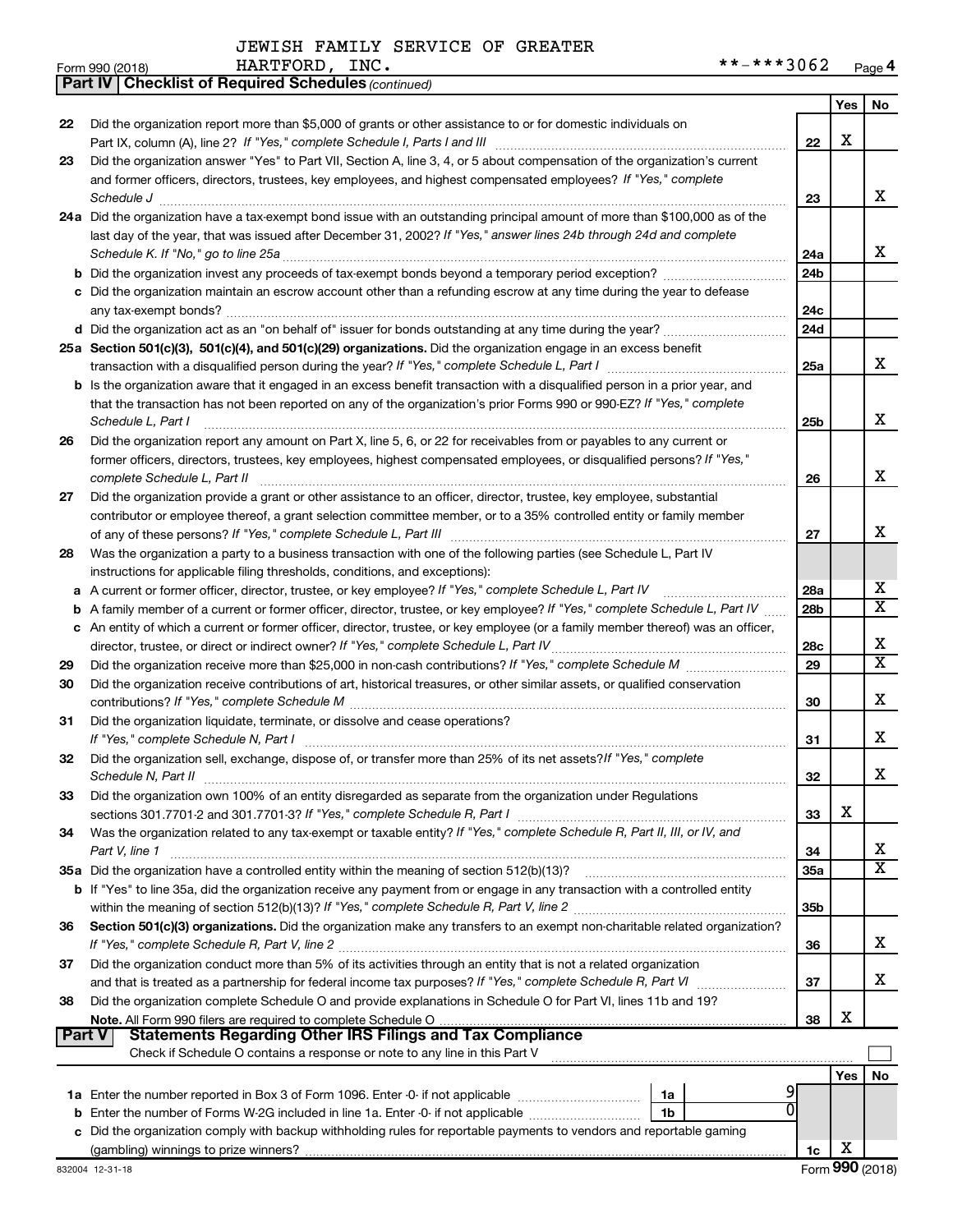| Part V | Statements Regarding Other IRS Filings and Tax Compliance (continued)                                                                           |                |     |                         |
|--------|-------------------------------------------------------------------------------------------------------------------------------------------------|----------------|-----|-------------------------|
|        |                                                                                                                                                 |                | Yes | No                      |
|        | 2a Enter the number of employees reported on Form W-3, Transmittal of Wage and Tax Statements,                                                  |                |     |                         |
|        | 149<br>filed for the calendar year ending with or within the year covered by this return<br>2a                                                  |                |     |                         |
|        |                                                                                                                                                 | 2 <sub>b</sub> |     | х                       |
|        | Note. If the sum of lines 1a and 2a is greater than 250, you may be required to e-file (see instructions) <i>managereroum</i>                   |                |     |                         |
|        | 3a Did the organization have unrelated business gross income of \$1,000 or more during the year?                                                | За             |     | х                       |
| b      |                                                                                                                                                 | 3b             |     |                         |
|        | 4a At any time during the calendar year, did the organization have an interest in, or a signature or other authority over, a                    |                |     |                         |
|        | financial account in a foreign country (such as a bank account, securities account, or other financial account)?                                | 4a             |     | x                       |
|        | <b>b</b> If "Yes," enter the name of the foreign country: $\blacktriangleright$                                                                 |                |     |                         |
|        | See instructions for filing requirements for FinCEN Form 114, Report of Foreign Bank and Financial Accounts (FBAR).                             |                |     |                         |
|        |                                                                                                                                                 | 5a             |     | x                       |
| b      |                                                                                                                                                 | 5b             |     | X                       |
| с      |                                                                                                                                                 | 5c             |     |                         |
|        | 6a Does the organization have annual gross receipts that are normally greater than \$100,000, and did the organization solicit                  |                |     |                         |
|        |                                                                                                                                                 | 6a             |     | x                       |
|        | <b>b</b> If "Yes," did the organization include with every solicitation an express statement that such contributions or gifts                   |                |     |                         |
|        |                                                                                                                                                 | 6b             |     |                         |
| 7      | Organizations that may receive deductible contributions under section 170(c).                                                                   |                |     |                         |
| а      | Did the organization receive a payment in excess of \$75 made partly as a contribution and partly for goods and services provided to the payor? | 7a             |     | х                       |
| b      |                                                                                                                                                 | 7b             |     |                         |
|        | c Did the organization sell, exchange, or otherwise dispose of tangible personal property for which it was required                             |                |     |                         |
|        |                                                                                                                                                 | 7c             |     | х                       |
|        | <b>7d</b>                                                                                                                                       |                |     |                         |
| е      |                                                                                                                                                 | 7е             |     | x                       |
| f.     |                                                                                                                                                 | 7f             |     | $\overline{\textbf{X}}$ |
| g      | If the organization received a contribution of qualified intellectual property, did the organization file Form 8899 as required?                | 7g             |     |                         |
| h      | If the organization received a contribution of cars, boats, airplanes, or other vehicles, did the organization file a Form 1098-C?              | 7h             |     |                         |
| 8      | Sponsoring organizations maintaining donor advised funds. Did a donor advised fund maintained by the                                            |                |     |                         |
|        |                                                                                                                                                 | 8              |     |                         |
| 9      | Sponsoring organizations maintaining donor advised funds.                                                                                       |                |     |                         |
| а      | Did the sponsoring organization make any taxable distributions under section 4966?                                                              | 9а             |     |                         |
| b      | Did the sponsoring organization make a distribution to a donor, donor advisor, or related person?                                               | 9b             |     |                         |
| 10     | Section 501(c)(7) organizations. Enter:                                                                                                         |                |     |                         |
| а      | 10a                                                                                                                                             |                |     |                         |
|        | 10 <sub>b</sub><br>b Gross receipts, included on Form 990, Part VIII, line 12, for public use of club facilities                                |                |     |                         |
| 11     | Section 501(c)(12) organizations. Enter:                                                                                                        |                |     |                         |
| а      | 11a<br>b Gross income from other sources (Do not net amounts due or paid to other sources against                                               |                |     |                         |
|        | 11b                                                                                                                                             |                |     |                         |
|        | 12a Section 4947(a)(1) non-exempt charitable trusts. Is the organization filing Form 990 in lieu of Form 1041?                                  | 12a            |     |                         |
|        | 12 <sub>b</sub><br><b>b</b> If "Yes," enter the amount of tax-exempt interest received or accrued during the year                               |                |     |                         |
| 13     | Section 501(c)(29) qualified nonprofit health insurance issuers.                                                                                |                |     |                         |
|        | a Is the organization licensed to issue qualified health plans in more than one state?                                                          | 1За            |     |                         |
|        | <b>Note.</b> See the instructions for additional information the organization must report on Schedule O.                                        |                |     |                         |
|        | <b>b</b> Enter the amount of reserves the organization is required to maintain by the states in which the                                       |                |     |                         |
|        | 13 <sub>b</sub>                                                                                                                                 |                |     |                         |
| с      | 13с                                                                                                                                             |                |     |                         |
|        | 14a Did the organization receive any payments for indoor tanning services during the tax year?                                                  | 14a            |     | x                       |
| b      |                                                                                                                                                 | 14b            |     |                         |
| 15     | Is the organization subject to the section 4960 tax on payment(s) of more than \$1,000,000 in remuneration or                                   |                |     |                         |
|        |                                                                                                                                                 | 15             |     | х                       |
|        | If "Yes," see instructions and file Form 4720, Schedule N.                                                                                      |                |     |                         |
| 16     | Is the organization an educational institution subject to the section 4968 excise tax on net investment income?                                 | 16             |     | х                       |
|        | If "Yes," complete Form 4720, Schedule O.                                                                                                       |                |     |                         |

Form (2018) **990**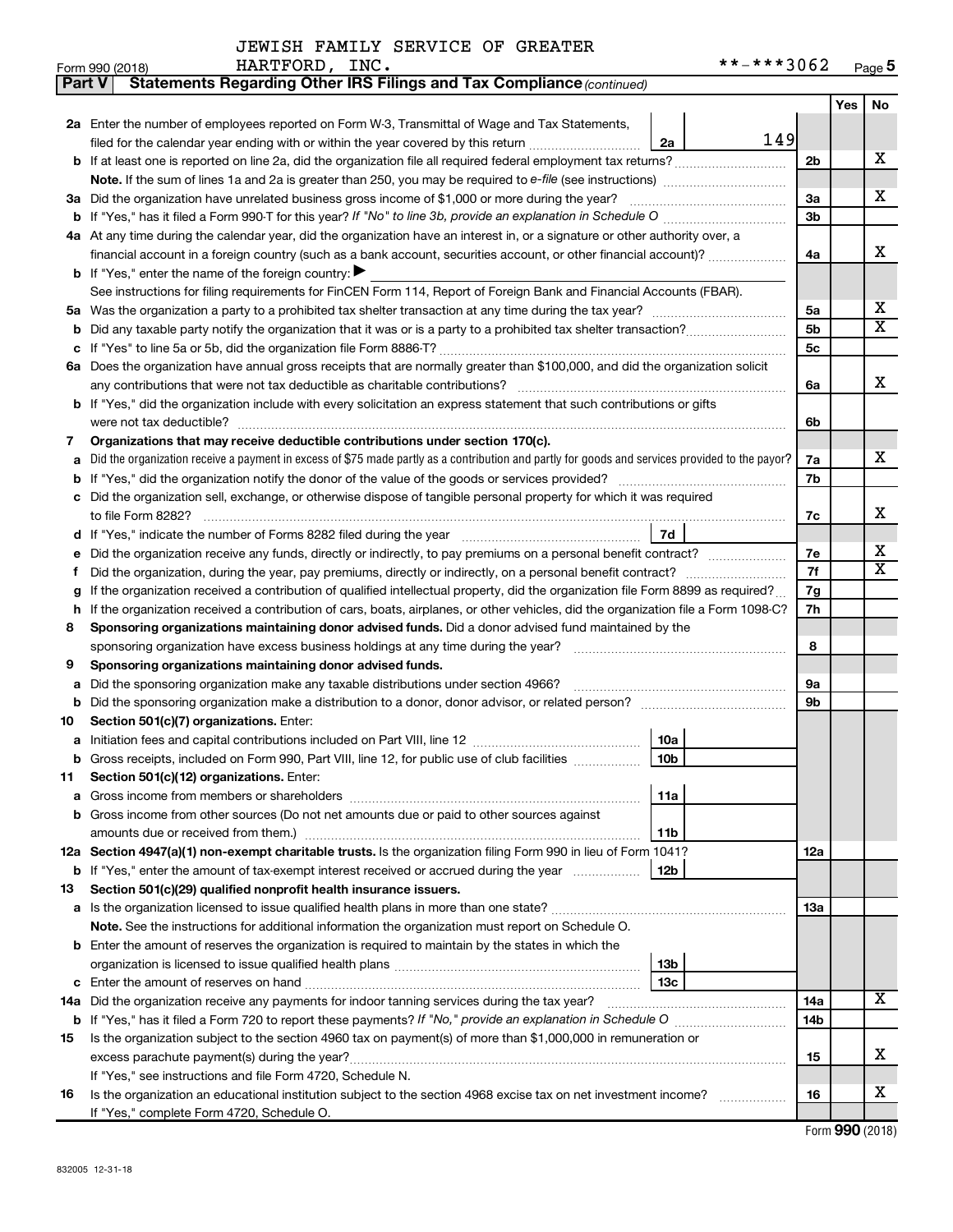| Part VI   Governance, Management, and Disclosure For each "Yes" response to lines 2 through 7b below, and for a "No" response |
|-------------------------------------------------------------------------------------------------------------------------------|
| to line 8a, 8b, or 10b below, describe the circumstances, processes, or changes in Schedule O. See instructions.              |

|     | Check if Schedule O contains a response or note to any line in this Part VI                                                                     |                         |                         | $\overline{\texttt{x}}$ |
|-----|-------------------------------------------------------------------------------------------------------------------------------------------------|-------------------------|-------------------------|-------------------------|
|     | <b>Section A. Governing Body and Management</b>                                                                                                 |                         |                         |                         |
|     |                                                                                                                                                 |                         | Yes                     | No                      |
|     | 32<br>1a<br>1a Enter the number of voting members of the governing body at the end of the tax year                                              |                         |                         |                         |
|     | If there are material differences in voting rights among members of the governing body, or if the governing                                     |                         |                         |                         |
|     | body delegated broad authority to an executive committee or similar committee, explain in Schedule O.                                           |                         |                         |                         |
| b   | 32<br>Enter the number of voting members included in line 1a, above, who are independent<br>1b                                                  |                         |                         |                         |
| 2   | Did any officer, director, trustee, or key employee have a family relationship or a business relationship with any other                        |                         |                         |                         |
|     |                                                                                                                                                 | $\mathbf{2}$            | X                       |                         |
| 3   | Did the organization delegate control over management duties customarily performed by or under the direct supervision                           |                         |                         |                         |
|     | of officers, directors, or trustees, or key employees to a management company or other person?                                                  | 3                       |                         | х                       |
| 4   | Did the organization make any significant changes to its governing documents since the prior Form 990 was filed?                                | $\overline{\mathbf{4}}$ |                         | $\overline{\text{x}}$   |
| 5   |                                                                                                                                                 | 5                       |                         | $\overline{\mathbf{X}}$ |
| 6   |                                                                                                                                                 | 6                       |                         | $\overline{\textbf{x}}$ |
| 7a  | Did the organization have members, stockholders, or other persons who had the power to elect or appoint one or                                  |                         |                         |                         |
|     |                                                                                                                                                 | 7a                      |                         | х                       |
| b   | Are any governance decisions of the organization reserved to (or subject to approval by) members, stockholders, or                              |                         |                         |                         |
|     | persons other than the governing body?                                                                                                          | 7b                      |                         | x                       |
| 8   | Did the organization contemporaneously document the meetings held or written actions undertaken during the year by the following:               |                         |                         |                         |
| а   |                                                                                                                                                 | 8а                      | х                       |                         |
|     |                                                                                                                                                 | 8b                      | $\overline{\textbf{x}}$ |                         |
| 9   | Is there any officer, director, trustee, or key employee listed in Part VII, Section A, who cannot be reached at the                            |                         |                         |                         |
|     | organization's mailing address? If "Yes," provide the names and addresses in Schedule O                                                         | 9                       |                         | x                       |
|     | Section B. Policies (This Section B requests information about policies not required by the Internal Revenue Code.)                             |                         |                         |                         |
|     |                                                                                                                                                 |                         | Yes                     | No                      |
|     |                                                                                                                                                 | 10a                     |                         | х                       |
|     | b If "Yes," did the organization have written policies and procedures governing the activities of such chapters, affiliates,                    |                         |                         |                         |
|     |                                                                                                                                                 | 10 <sub>b</sub>         |                         |                         |
|     | 11a Has the organization provided a complete copy of this Form 990 to all members of its governing body before filing the form?                 | 11a                     | $\overline{\textbf{x}}$ |                         |
| b   | Describe in Schedule O the process, if any, used by the organization to review this Form 990.                                                   |                         |                         |                         |
| 12a | Did the organization have a written conflict of interest policy? If "No," go to line 13                                                         | 12a                     | х                       |                         |
| b   | Were officers, directors, or trustees, and key employees required to disclose annually interests that could give rise to conflicts?             | 12 <sub>b</sub>         | $\overline{\texttt{x}}$ |                         |
| c   | Did the organization regularly and consistently monitor and enforce compliance with the policy? If "Yes," describe                              |                         |                         |                         |
|     | in Schedule O how this was done                                                                                                                 | 12c                     | X                       |                         |
| 13  |                                                                                                                                                 | 13                      | $\overline{\textbf{x}}$ |                         |
| 14  |                                                                                                                                                 | 14                      | $\overline{\texttt{x}}$ |                         |
| 15  | Did the process for determining compensation of the following persons include a review and approval by independent                              |                         |                         |                         |
|     | persons, comparability data, and contemporaneous substantiation of the deliberation and decision?                                               |                         |                         |                         |
| а   |                                                                                                                                                 | 15a                     | х                       |                         |
|     |                                                                                                                                                 | 15 <sub>b</sub>         | $\overline{\texttt{x}}$ |                         |
|     | If "Yes" to line 15a or 15b, describe the process in Schedule O (see instructions).                                                             |                         |                         |                         |
|     | 16a Did the organization invest in, contribute assets to, or participate in a joint venture or similar arrangement with a                       |                         |                         |                         |
|     | taxable entity during the year?                                                                                                                 | 16a                     |                         | х                       |
|     | b If "Yes," did the organization follow a written policy or procedure requiring the organization to evaluate its participation                  |                         |                         |                         |
|     | in joint venture arrangements under applicable federal tax law, and take steps to safeguard the organization's                                  |                         |                         |                         |
|     | exempt status with respect to such arrangements?                                                                                                | 16b                     |                         |                         |
|     | <b>Section C. Disclosure</b>                                                                                                                    |                         |                         |                         |
| 17  | List the states with which a copy of this Form 990 is required to be filed $\blacktriangleright C T$                                            |                         |                         |                         |
| 18  | Section 6104 requires an organization to make its Forms 1023 (1024 or 1024 A if applicable), 990, and 990-T (Section 501(c)(3)s only) available |                         |                         |                         |
|     | for public inspection. Indicate how you made these available. Check all that apply.                                                             |                         |                         |                         |
|     | $\lfloor x \rfloor$ Upon request<br>Other (explain in Schedule O)<br>Own website<br>Another's website                                           |                         |                         |                         |
| 19  | Describe in Schedule O whether (and if so, how) the organization made its governing documents, conflict of interest policy, and financial       |                         |                         |                         |
|     | statements available to the public during the tax year.                                                                                         |                         |                         |                         |
| 20  | State the name, address, and telephone number of the person who possesses the organization's books and records $\blacktriangleright$            |                         |                         |                         |
|     | ANITA TREMARCHE - (860) 236-1927                                                                                                                |                         |                         |                         |
|     | 333 BLOOMFIELD AVENUE, SUITE A, WEST HARTFORD, CT<br>06117                                                                                      |                         |                         |                         |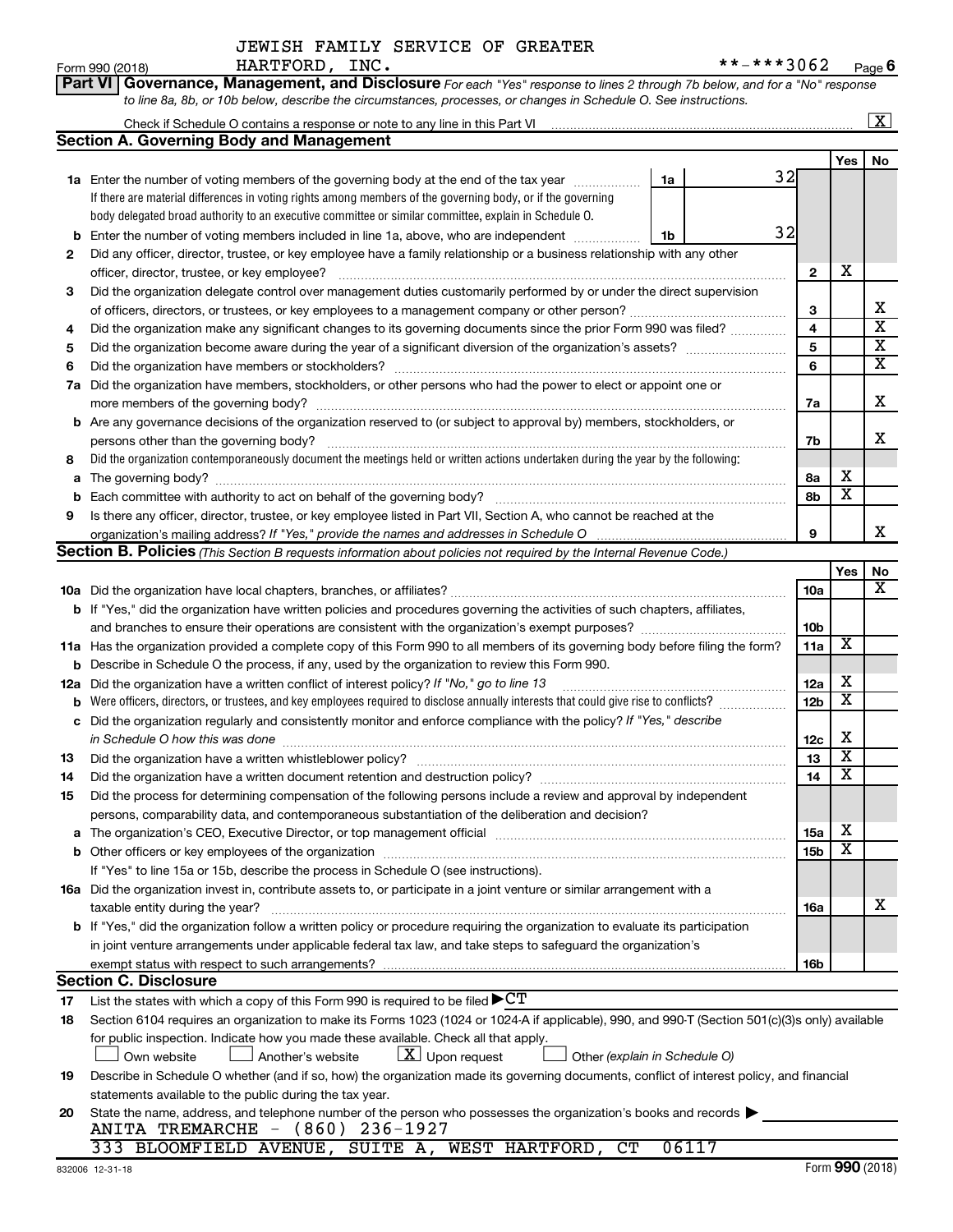| JEWISH FAMILY SERVICE OF GREATER |  |  |  |  |  |
|----------------------------------|--|--|--|--|--|
|----------------------------------|--|--|--|--|--|

 $\Box$ 

| Part VII Compensation of Officers, Directors, Trustees, Key Employees, Highest Compensated |  |
|--------------------------------------------------------------------------------------------|--|
| <b>Employees, and Independent Contractors</b>                                              |  |

#### Check if Schedule O contains a response or note to any line in this Part VII

**Section A. Officers, Directors, Trustees, Key Employees, and Highest Compensated Employees**

**1a**  Complete this table for all persons required to be listed. Report compensation for the calendar year ending with or within the organization's tax year.

**•** List all of the organization's current officers, directors, trustees (whether individuals or organizations), regardless of amount of compensation.

**•** List all of the organization's **current** key employees, if any. See instructions for definition of "key employee." Enter -0- in columns  $(D)$ ,  $(E)$ , and  $(F)$  if no compensation was paid.

**•** List the organization's five current highest compensated employees (other than an officer, director, trustee, or key employee) who received reportable compensation (Box 5 of Form W-2 and/or Box 7 of Form 1099-MISC) of more than \$100,000 from the organization and any related organizations.

**•** List all of the organization's former officers, key employees, and highest compensated employees who received more than \$100,000 of reportable compensation from the organization and any related organizations.

**•** List all of the organization's former directors or trustees that received, in the capacity as a former director or trustee of the organization, more than \$10,000 of reportable compensation from the organization and any related organizations.

List persons in the following order: individual trustees or directors; institutional trustees; officers; key employees; highest compensated employees; and former such persons.

Check this box if neither the organization nor any related organization compensated any current officer, director, or trustee. †

| (A)                       | (B)                    | (C)                            |                                                                  |             |              |                                 | (D)    | (E)                 | (F)                              |                          |  |
|---------------------------|------------------------|--------------------------------|------------------------------------------------------------------|-------------|--------------|---------------------------------|--------|---------------------|----------------------------------|--------------------------|--|
| Name and Title            | Average                |                                | (do not check more than one                                      | Position    |              |                                 |        | Reportable          | Reportable                       | Estimated                |  |
|                           | hours per              |                                | box, unless person is both an<br>officer and a director/trustee) |             |              |                                 |        | compensation        | compensation                     | amount of                |  |
|                           | week                   |                                |                                                                  |             |              |                                 |        | from                | from related                     | other                    |  |
|                           | (list any<br>hours for |                                |                                                                  |             |              |                                 |        | the<br>organization | organizations<br>(W-2/1099-MISC) | compensation<br>from the |  |
|                           | related                |                                |                                                                  |             |              |                                 |        | (W-2/1099-MISC)     |                                  | organization             |  |
|                           | organizations          |                                |                                                                  |             |              |                                 |        |                     |                                  | and related              |  |
|                           | below                  |                                |                                                                  |             |              |                                 |        |                     |                                  | organizations            |  |
|                           | line)                  | Individual trustee or director | Institutional trustee                                            | Officer     | Key employee | Highest compensated<br>employee | Former |                     |                                  |                          |  |
| PIA ROSENBERG TORO<br>(1) | 6.00                   |                                |                                                                  |             |              |                                 |        |                     |                                  |                          |  |
| PRESIDENT                 |                        | $\mathbf X$                    |                                                                  | $\mathbf X$ |              |                                 |        | $\mathbf 0$ .       | $\mathbf 0$                      | $\mathbf 0$ .            |  |
| (2)<br>ANJA ROSENBERG     | 0.50                   |                                |                                                                  |             |              |                                 |        |                     |                                  |                          |  |
| FIRST VICE PRESIDENT      |                        | X                              |                                                                  | $\rm X$     |              |                                 |        | $\mathbf 0$         | $\mathbf 0$                      | $\mathbf 0$ .            |  |
| DANIEL O'CONNELL<br>(3)   | 0.50                   |                                |                                                                  |             |              |                                 |        |                     |                                  |                          |  |
| SECOND VICE PRESIDENT     |                        | X                              |                                                                  | $\mathbf X$ |              |                                 |        | $\mathbf 0$         | $\mathbf 0$                      | $\mathbf 0$ .            |  |
| SANDY ZIEKY<br>(4)        | 0.50                   |                                |                                                                  |             |              |                                 |        |                     |                                  |                          |  |
| <b>SECRETARY</b>          |                        | $\mathbf X$                    |                                                                  | $\mathbf X$ |              |                                 |        | $\mathbf 0$         | $\mathbf 0$                      | $\mathbf 0$ .            |  |
| STEVE KLEINMAN<br>(5)     | 2.00                   |                                |                                                                  |             |              |                                 |        |                     |                                  |                          |  |
| TREASURER                 |                        | $\mathbf X$                    |                                                                  | $\mathbf X$ |              |                                 |        | $\mathbf 0$         | $\mathbf 0$                      | $\mathbf 0$ .            |  |
| (6)<br>FRED SCHPERO       | 0.50                   |                                |                                                                  |             |              |                                 |        |                     |                                  |                          |  |
| ASSISTANT TREASURER       |                        | $\mathbf X$                    |                                                                  | $\rm X$     |              |                                 |        | $\mathbf 0$         | $\mathbf 0$                      | $\mathbf 0$ .            |  |
| MICHAEL COHEN<br>(7)      | 0.50                   |                                |                                                                  |             |              |                                 |        |                     |                                  |                          |  |
| CHAIRMAN OF THE BOARD     |                        | $\mathbf X$                    |                                                                  | $\mathbf X$ |              |                                 |        | $\mathbf 0$         | $\mathbf 0$                      | $\mathbf 0$ .            |  |
| LISA BERMAN<br>(8)        | 0.50                   |                                |                                                                  |             |              |                                 |        |                     |                                  |                          |  |
| <b>MEMBER</b>             |                        | $\mathbf X$                    |                                                                  |             |              |                                 |        | $\mathbf 0$         | $\mathbf 0$                      | $\mathbf 0$ .            |  |
| REV. STEPHEN CAMP<br>(9)  | 0.50                   |                                |                                                                  |             |              |                                 |        |                     |                                  |                          |  |
| <b>MEMBER</b>             |                        | $\mathbf X$                    |                                                                  |             |              |                                 |        | $\mathbf 0$         | $\mathbf 0$                      | $\mathbf 0$ .            |  |
| (10) ADAM COHEN           | 0.50                   |                                |                                                                  |             |              |                                 |        |                     |                                  |                          |  |
| <b>MEMBER</b>             |                        | $\mathbf X$                    |                                                                  |             |              |                                 |        | $\mathbf 0$         | $\mathbf 0$                      | $\mathbf 0$ .            |  |
| (11) ELBA CRUZ-SCHULMAN   | 0.50                   |                                |                                                                  |             |              |                                 |        |                     |                                  |                          |  |
| <b>MEMBER</b>             |                        | $\mathbf X$                    |                                                                  |             |              |                                 |        | $\mathbf 0$         | $\mathbf 0$                      | $\mathbf 0$ .            |  |
| (12) TANYA DORMAN         | 0.50                   |                                |                                                                  |             |              |                                 |        |                     |                                  |                          |  |
| <b>MEMBER</b>             |                        | $\mathbf X$                    |                                                                  |             |              |                                 |        | $\mathbf 0$         | $\mathbf 0$                      | $\mathbf 0$ .            |  |
| (13) SYNDEY ELKIN         | 0.50                   |                                |                                                                  |             |              |                                 |        |                     |                                  |                          |  |
| <b>MEMBER</b>             |                        | $\mathbf X$                    |                                                                  |             |              |                                 |        | $\mathbf 0$         | $\mathbf 0$                      | $\mathbf 0$ .            |  |
| (14) ROBIN FIERSTON       | 0.50                   |                                |                                                                  |             |              |                                 |        |                     |                                  |                          |  |
| <b>MEMBER</b>             |                        | $\mathbf X$                    |                                                                  |             |              |                                 |        | 0                   | $\mathbf 0$                      | $\mathbf 0$ .            |  |
| (15) RICHARD GLASSMAN     | 0.50                   |                                |                                                                  |             |              |                                 |        |                     |                                  |                          |  |
| <b>MEMBER</b>             |                        | $\mathbf X$                    |                                                                  |             |              |                                 |        | $\mathbf 0$         | $\mathbf 0$                      | $\mathbf 0$ .            |  |
| (16) BILL GLUCKSMAN       | 0.50                   |                                |                                                                  |             |              |                                 |        |                     |                                  |                          |  |
| <b>MEMBER</b>             |                        | $\mathbf X$                    |                                                                  |             |              |                                 |        | $\mathbf 0$         | $\mathbf 0$                      | $\mathbf 0$ .            |  |
| (17) ROSIE GOMEZ          | 0.50                   |                                |                                                                  |             |              |                                 |        |                     |                                  |                          |  |
| <b>MEMBER</b>             |                        | $\mathbf X$                    |                                                                  |             |              |                                 |        | 0.                  | $\mathbf 0$                      | $\mathbf 0$ .            |  |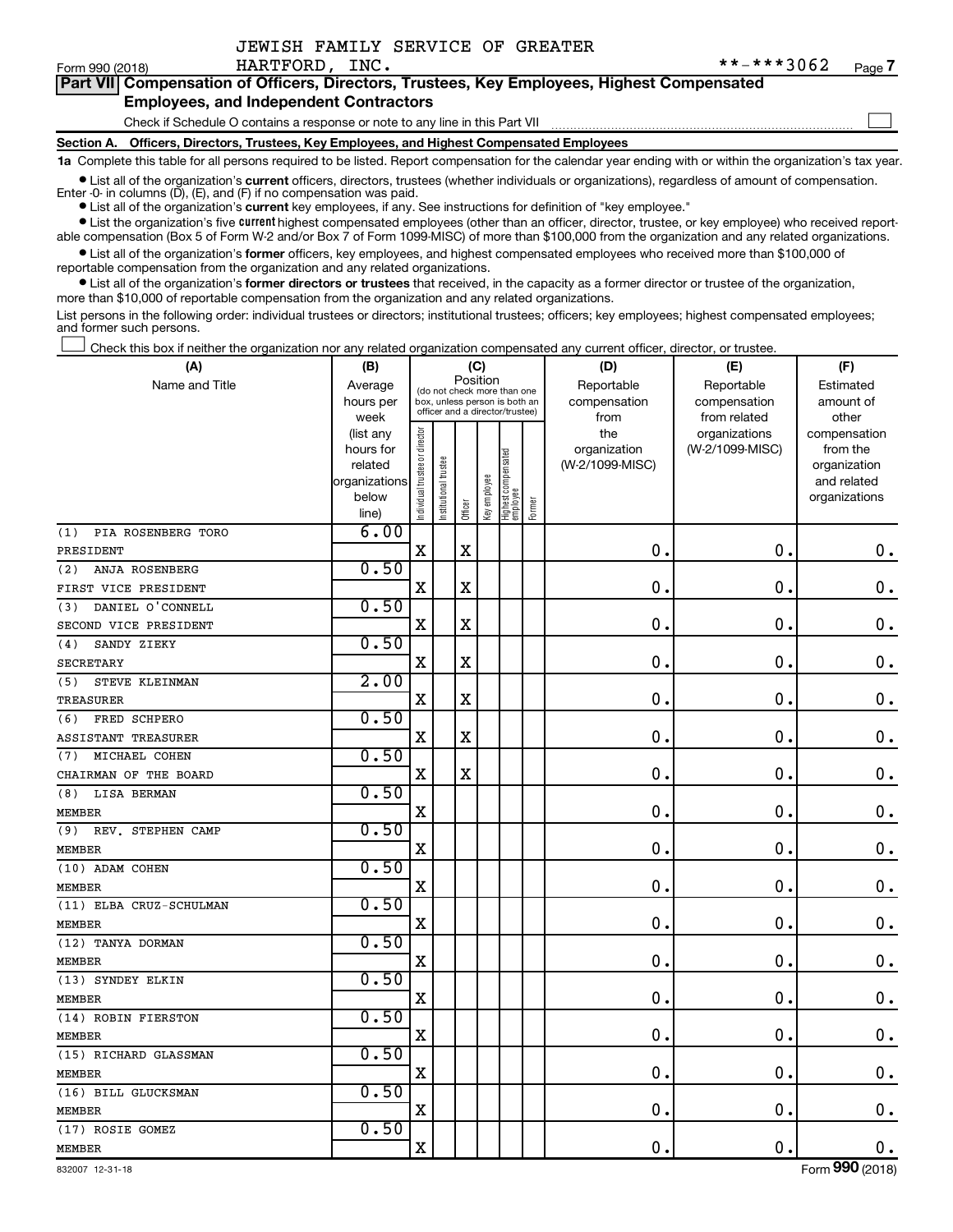|             |  | JEWISH FAMILY SERVICE OF GREATER |  |
|-------------|--|----------------------------------|--|
| י חסרים מסג |  |                                  |  |

| **-***3062 | Page 8 |
|------------|--------|
|------------|--------|

| Section A. Officers, Directors, Trustees, Key Employees, and Highest Compensated Employees (continued)<br>(B)<br>(A)<br>(C)<br>(F)<br>(D)<br>(E)<br>Position<br>Average<br>Reportable<br>Name and title<br>Reportable<br>Estimated<br>(do not check more than one<br>hours per<br>compensation<br>compensation<br>amount of<br>box, unless person is both an<br>officer and a director/trustee)<br>week<br>from related<br>other<br>from<br>(list any<br>Individual trustee or director<br>the<br>organizations<br>compensation<br>hours for<br>(W-2/1099-MISC)<br>organization<br>from the<br>  Highest compensated<br>  employee<br>Institutional trustee<br>related<br>(W-2/1099-MISC)<br>organization<br>organizations<br>Key employee<br>and related<br>below<br>organizations<br>Former<br>Officer<br>line)<br>0.50<br>(18) BOB KARN<br>0.<br>X<br>0.<br>0.<br>MEMBER<br>0.50<br>(19) BILL KLEINMAN<br>0.<br>$\mathbf 0$ .<br>$\boldsymbol{0}$ .<br>X<br>0.50<br>(20) MERRILL MANDELL<br>0.<br>$\mathbf 0$ .<br>$\boldsymbol{0}$ .<br>X<br>MEMBER<br>0.50<br>(21) MAURA NEMIROW<br>0.<br>$\mathbf 0$ .<br>$\boldsymbol{0}$ .<br>X<br>0.50<br>(22) NAOMI NEUWIRTH<br>0.<br>$\mathbf 0$ .<br>$\boldsymbol{0}$ .<br>X<br>MEMBER<br>2.00<br>(23) ROBERT PREMINGER<br>0.<br>$\mathbf 0$ .<br>X<br>0.<br>MEMBER<br>0.50<br>(24) JUDITH ROSENTHAL<br>0.<br>$\mathbf 0$ .<br>0.<br>х<br>MEMBER<br>0.50<br>(25) BARBARA ROTH<br>0.<br>$\mathbf 0$ .<br>0.<br>х<br>MEMBER<br>0.50<br>(26) GIDEON RUTENBERG<br>X<br>0.<br>0.<br>$\mathbf 0$ .<br>MEMBER<br>$\overline{0}$ .<br>$\overline{0}$ .<br>σ.<br>1b Sub-total<br>2,086.<br>211, 345.<br>σ.<br>c Total from continuation sheets to Part VII, Section A manuscreen continuum<br>2,086.<br>211, 345.<br>σ.<br>Total number of individuals (including but not limited to those listed above) who received more than \$100,000 of reportable<br>2<br>compensation from the organization $\blacktriangleright$<br>Yes<br>No<br>3<br>Did the organization list any former officer, director, or trustee, key employee, or highest compensated employee on<br>X<br>line 1a? If "Yes," complete Schedule J for such individual manufactured content to the set of the set of the s<br>з<br>For any individual listed on line 1a, is the sum of reportable compensation and other compensation from the organization<br>х<br>and related organizations greater than \$150,000? If "Yes," complete Schedule J for such individual<br>4<br>Did any person listed on line 1a receive or accrue compensation from any unrelated organization or individual for services<br>5<br>х<br>5<br><b>Section B. Independent Contractors</b><br>Complete this table for your five highest compensated independent contractors that received more than \$100,000 of compensation from<br>1.<br>the organization. Report compensation for the calendar year ending with or within the organization's tax year.<br>(C)<br>(A)<br>(B)<br>Name and business address<br>Description of services<br>Compensation<br><b>NONE</b><br>Total number of independent contractors (including but not limited to those listed above) who received more than<br>2<br>0<br>\$100,000 of compensation from the organization | HARTFORD, INC.<br>Form 990 (2018) |  |  |  |  |  | **-***3062 |  | Page 8 |
|---------------------------------------------------------------------------------------------------------------------------------------------------------------------------------------------------------------------------------------------------------------------------------------------------------------------------------------------------------------------------------------------------------------------------------------------------------------------------------------------------------------------------------------------------------------------------------------------------------------------------------------------------------------------------------------------------------------------------------------------------------------------------------------------------------------------------------------------------------------------------------------------------------------------------------------------------------------------------------------------------------------------------------------------------------------------------------------------------------------------------------------------------------------------------------------------------------------------------------------------------------------------------------------------------------------------------------------------------------------------------------------------------------------------------------------------------------------------------------------------------------------------------------------------------------------------------------------------------------------------------------------------------------------------------------------------------------------------------------------------------------------------------------------------------------------------------------------------------------------------------------------------------------------------------------------------------------------------------------------------------------------------------------------------------------------------------------------------------------------------------------------------------------------------------------------------------------------------------------------------------------------------------------------------------------------------------------------------------------------------------------------------------------------------------------------------------------------------------------------------------------------------------------------------------------------------------------------------------------------------------------------------------------------------------------------------------------------------------------------------------------------------------------------------------------------------------------------------------------------------------------------------------------------------------------------------------------------------------------------------------------------------------------------------------------------------------------------------------------------------------------------------------------------------------------------------------------------------------------------|-----------------------------------|--|--|--|--|--|------------|--|--------|
|                                                                                                                                                                                                                                                                                                                                                                                                                                                                                                                                                                                                                                                                                                                                                                                                                                                                                                                                                                                                                                                                                                                                                                                                                                                                                                                                                                                                                                                                                                                                                                                                                                                                                                                                                                                                                                                                                                                                                                                                                                                                                                                                                                                                                                                                                                                                                                                                                                                                                                                                                                                                                                                                                                                                                                                                                                                                                                                                                                                                                                                                                                                                                                                                                                       | <b>Part VII</b>                   |  |  |  |  |  |            |  |        |
|                                                                                                                                                                                                                                                                                                                                                                                                                                                                                                                                                                                                                                                                                                                                                                                                                                                                                                                                                                                                                                                                                                                                                                                                                                                                                                                                                                                                                                                                                                                                                                                                                                                                                                                                                                                                                                                                                                                                                                                                                                                                                                                                                                                                                                                                                                                                                                                                                                                                                                                                                                                                                                                                                                                                                                                                                                                                                                                                                                                                                                                                                                                                                                                                                                       |                                   |  |  |  |  |  |            |  |        |
|                                                                                                                                                                                                                                                                                                                                                                                                                                                                                                                                                                                                                                                                                                                                                                                                                                                                                                                                                                                                                                                                                                                                                                                                                                                                                                                                                                                                                                                                                                                                                                                                                                                                                                                                                                                                                                                                                                                                                                                                                                                                                                                                                                                                                                                                                                                                                                                                                                                                                                                                                                                                                                                                                                                                                                                                                                                                                                                                                                                                                                                                                                                                                                                                                                       |                                   |  |  |  |  |  |            |  |        |
|                                                                                                                                                                                                                                                                                                                                                                                                                                                                                                                                                                                                                                                                                                                                                                                                                                                                                                                                                                                                                                                                                                                                                                                                                                                                                                                                                                                                                                                                                                                                                                                                                                                                                                                                                                                                                                                                                                                                                                                                                                                                                                                                                                                                                                                                                                                                                                                                                                                                                                                                                                                                                                                                                                                                                                                                                                                                                                                                                                                                                                                                                                                                                                                                                                       |                                   |  |  |  |  |  |            |  |        |
|                                                                                                                                                                                                                                                                                                                                                                                                                                                                                                                                                                                                                                                                                                                                                                                                                                                                                                                                                                                                                                                                                                                                                                                                                                                                                                                                                                                                                                                                                                                                                                                                                                                                                                                                                                                                                                                                                                                                                                                                                                                                                                                                                                                                                                                                                                                                                                                                                                                                                                                                                                                                                                                                                                                                                                                                                                                                                                                                                                                                                                                                                                                                                                                                                                       |                                   |  |  |  |  |  |            |  |        |
|                                                                                                                                                                                                                                                                                                                                                                                                                                                                                                                                                                                                                                                                                                                                                                                                                                                                                                                                                                                                                                                                                                                                                                                                                                                                                                                                                                                                                                                                                                                                                                                                                                                                                                                                                                                                                                                                                                                                                                                                                                                                                                                                                                                                                                                                                                                                                                                                                                                                                                                                                                                                                                                                                                                                                                                                                                                                                                                                                                                                                                                                                                                                                                                                                                       | MEMBER                            |  |  |  |  |  |            |  |        |
|                                                                                                                                                                                                                                                                                                                                                                                                                                                                                                                                                                                                                                                                                                                                                                                                                                                                                                                                                                                                                                                                                                                                                                                                                                                                                                                                                                                                                                                                                                                                                                                                                                                                                                                                                                                                                                                                                                                                                                                                                                                                                                                                                                                                                                                                                                                                                                                                                                                                                                                                                                                                                                                                                                                                                                                                                                                                                                                                                                                                                                                                                                                                                                                                                                       |                                   |  |  |  |  |  |            |  |        |
|                                                                                                                                                                                                                                                                                                                                                                                                                                                                                                                                                                                                                                                                                                                                                                                                                                                                                                                                                                                                                                                                                                                                                                                                                                                                                                                                                                                                                                                                                                                                                                                                                                                                                                                                                                                                                                                                                                                                                                                                                                                                                                                                                                                                                                                                                                                                                                                                                                                                                                                                                                                                                                                                                                                                                                                                                                                                                                                                                                                                                                                                                                                                                                                                                                       |                                   |  |  |  |  |  |            |  |        |
|                                                                                                                                                                                                                                                                                                                                                                                                                                                                                                                                                                                                                                                                                                                                                                                                                                                                                                                                                                                                                                                                                                                                                                                                                                                                                                                                                                                                                                                                                                                                                                                                                                                                                                                                                                                                                                                                                                                                                                                                                                                                                                                                                                                                                                                                                                                                                                                                                                                                                                                                                                                                                                                                                                                                                                                                                                                                                                                                                                                                                                                                                                                                                                                                                                       | MEMBER                            |  |  |  |  |  |            |  |        |
|                                                                                                                                                                                                                                                                                                                                                                                                                                                                                                                                                                                                                                                                                                                                                                                                                                                                                                                                                                                                                                                                                                                                                                                                                                                                                                                                                                                                                                                                                                                                                                                                                                                                                                                                                                                                                                                                                                                                                                                                                                                                                                                                                                                                                                                                                                                                                                                                                                                                                                                                                                                                                                                                                                                                                                                                                                                                                                                                                                                                                                                                                                                                                                                                                                       |                                   |  |  |  |  |  |            |  |        |
|                                                                                                                                                                                                                                                                                                                                                                                                                                                                                                                                                                                                                                                                                                                                                                                                                                                                                                                                                                                                                                                                                                                                                                                                                                                                                                                                                                                                                                                                                                                                                                                                                                                                                                                                                                                                                                                                                                                                                                                                                                                                                                                                                                                                                                                                                                                                                                                                                                                                                                                                                                                                                                                                                                                                                                                                                                                                                                                                                                                                                                                                                                                                                                                                                                       |                                   |  |  |  |  |  |            |  |        |
|                                                                                                                                                                                                                                                                                                                                                                                                                                                                                                                                                                                                                                                                                                                                                                                                                                                                                                                                                                                                                                                                                                                                                                                                                                                                                                                                                                                                                                                                                                                                                                                                                                                                                                                                                                                                                                                                                                                                                                                                                                                                                                                                                                                                                                                                                                                                                                                                                                                                                                                                                                                                                                                                                                                                                                                                                                                                                                                                                                                                                                                                                                                                                                                                                                       |                                   |  |  |  |  |  |            |  |        |
|                                                                                                                                                                                                                                                                                                                                                                                                                                                                                                                                                                                                                                                                                                                                                                                                                                                                                                                                                                                                                                                                                                                                                                                                                                                                                                                                                                                                                                                                                                                                                                                                                                                                                                                                                                                                                                                                                                                                                                                                                                                                                                                                                                                                                                                                                                                                                                                                                                                                                                                                                                                                                                                                                                                                                                                                                                                                                                                                                                                                                                                                                                                                                                                                                                       |                                   |  |  |  |  |  |            |  |        |
|                                                                                                                                                                                                                                                                                                                                                                                                                                                                                                                                                                                                                                                                                                                                                                                                                                                                                                                                                                                                                                                                                                                                                                                                                                                                                                                                                                                                                                                                                                                                                                                                                                                                                                                                                                                                                                                                                                                                                                                                                                                                                                                                                                                                                                                                                                                                                                                                                                                                                                                                                                                                                                                                                                                                                                                                                                                                                                                                                                                                                                                                                                                                                                                                                                       |                                   |  |  |  |  |  |            |  |        |
|                                                                                                                                                                                                                                                                                                                                                                                                                                                                                                                                                                                                                                                                                                                                                                                                                                                                                                                                                                                                                                                                                                                                                                                                                                                                                                                                                                                                                                                                                                                                                                                                                                                                                                                                                                                                                                                                                                                                                                                                                                                                                                                                                                                                                                                                                                                                                                                                                                                                                                                                                                                                                                                                                                                                                                                                                                                                                                                                                                                                                                                                                                                                                                                                                                       |                                   |  |  |  |  |  |            |  |        |
|                                                                                                                                                                                                                                                                                                                                                                                                                                                                                                                                                                                                                                                                                                                                                                                                                                                                                                                                                                                                                                                                                                                                                                                                                                                                                                                                                                                                                                                                                                                                                                                                                                                                                                                                                                                                                                                                                                                                                                                                                                                                                                                                                                                                                                                                                                                                                                                                                                                                                                                                                                                                                                                                                                                                                                                                                                                                                                                                                                                                                                                                                                                                                                                                                                       |                                   |  |  |  |  |  |            |  |        |
|                                                                                                                                                                                                                                                                                                                                                                                                                                                                                                                                                                                                                                                                                                                                                                                                                                                                                                                                                                                                                                                                                                                                                                                                                                                                                                                                                                                                                                                                                                                                                                                                                                                                                                                                                                                                                                                                                                                                                                                                                                                                                                                                                                                                                                                                                                                                                                                                                                                                                                                                                                                                                                                                                                                                                                                                                                                                                                                                                                                                                                                                                                                                                                                                                                       |                                   |  |  |  |  |  |            |  |        |
|                                                                                                                                                                                                                                                                                                                                                                                                                                                                                                                                                                                                                                                                                                                                                                                                                                                                                                                                                                                                                                                                                                                                                                                                                                                                                                                                                                                                                                                                                                                                                                                                                                                                                                                                                                                                                                                                                                                                                                                                                                                                                                                                                                                                                                                                                                                                                                                                                                                                                                                                                                                                                                                                                                                                                                                                                                                                                                                                                                                                                                                                                                                                                                                                                                       |                                   |  |  |  |  |  |            |  |        |
|                                                                                                                                                                                                                                                                                                                                                                                                                                                                                                                                                                                                                                                                                                                                                                                                                                                                                                                                                                                                                                                                                                                                                                                                                                                                                                                                                                                                                                                                                                                                                                                                                                                                                                                                                                                                                                                                                                                                                                                                                                                                                                                                                                                                                                                                                                                                                                                                                                                                                                                                                                                                                                                                                                                                                                                                                                                                                                                                                                                                                                                                                                                                                                                                                                       |                                   |  |  |  |  |  |            |  |        |
|                                                                                                                                                                                                                                                                                                                                                                                                                                                                                                                                                                                                                                                                                                                                                                                                                                                                                                                                                                                                                                                                                                                                                                                                                                                                                                                                                                                                                                                                                                                                                                                                                                                                                                                                                                                                                                                                                                                                                                                                                                                                                                                                                                                                                                                                                                                                                                                                                                                                                                                                                                                                                                                                                                                                                                                                                                                                                                                                                                                                                                                                                                                                                                                                                                       |                                   |  |  |  |  |  |            |  |        |
|                                                                                                                                                                                                                                                                                                                                                                                                                                                                                                                                                                                                                                                                                                                                                                                                                                                                                                                                                                                                                                                                                                                                                                                                                                                                                                                                                                                                                                                                                                                                                                                                                                                                                                                                                                                                                                                                                                                                                                                                                                                                                                                                                                                                                                                                                                                                                                                                                                                                                                                                                                                                                                                                                                                                                                                                                                                                                                                                                                                                                                                                                                                                                                                                                                       |                                   |  |  |  |  |  |            |  |        |
|                                                                                                                                                                                                                                                                                                                                                                                                                                                                                                                                                                                                                                                                                                                                                                                                                                                                                                                                                                                                                                                                                                                                                                                                                                                                                                                                                                                                                                                                                                                                                                                                                                                                                                                                                                                                                                                                                                                                                                                                                                                                                                                                                                                                                                                                                                                                                                                                                                                                                                                                                                                                                                                                                                                                                                                                                                                                                                                                                                                                                                                                                                                                                                                                                                       |                                   |  |  |  |  |  |            |  |        |
|                                                                                                                                                                                                                                                                                                                                                                                                                                                                                                                                                                                                                                                                                                                                                                                                                                                                                                                                                                                                                                                                                                                                                                                                                                                                                                                                                                                                                                                                                                                                                                                                                                                                                                                                                                                                                                                                                                                                                                                                                                                                                                                                                                                                                                                                                                                                                                                                                                                                                                                                                                                                                                                                                                                                                                                                                                                                                                                                                                                                                                                                                                                                                                                                                                       |                                   |  |  |  |  |  |            |  |        |
|                                                                                                                                                                                                                                                                                                                                                                                                                                                                                                                                                                                                                                                                                                                                                                                                                                                                                                                                                                                                                                                                                                                                                                                                                                                                                                                                                                                                                                                                                                                                                                                                                                                                                                                                                                                                                                                                                                                                                                                                                                                                                                                                                                                                                                                                                                                                                                                                                                                                                                                                                                                                                                                                                                                                                                                                                                                                                                                                                                                                                                                                                                                                                                                                                                       |                                   |  |  |  |  |  |            |  |        |
|                                                                                                                                                                                                                                                                                                                                                                                                                                                                                                                                                                                                                                                                                                                                                                                                                                                                                                                                                                                                                                                                                                                                                                                                                                                                                                                                                                                                                                                                                                                                                                                                                                                                                                                                                                                                                                                                                                                                                                                                                                                                                                                                                                                                                                                                                                                                                                                                                                                                                                                                                                                                                                                                                                                                                                                                                                                                                                                                                                                                                                                                                                                                                                                                                                       |                                   |  |  |  |  |  |            |  |        |
|                                                                                                                                                                                                                                                                                                                                                                                                                                                                                                                                                                                                                                                                                                                                                                                                                                                                                                                                                                                                                                                                                                                                                                                                                                                                                                                                                                                                                                                                                                                                                                                                                                                                                                                                                                                                                                                                                                                                                                                                                                                                                                                                                                                                                                                                                                                                                                                                                                                                                                                                                                                                                                                                                                                                                                                                                                                                                                                                                                                                                                                                                                                                                                                                                                       |                                   |  |  |  |  |  |            |  |        |
|                                                                                                                                                                                                                                                                                                                                                                                                                                                                                                                                                                                                                                                                                                                                                                                                                                                                                                                                                                                                                                                                                                                                                                                                                                                                                                                                                                                                                                                                                                                                                                                                                                                                                                                                                                                                                                                                                                                                                                                                                                                                                                                                                                                                                                                                                                                                                                                                                                                                                                                                                                                                                                                                                                                                                                                                                                                                                                                                                                                                                                                                                                                                                                                                                                       |                                   |  |  |  |  |  |            |  |        |
|                                                                                                                                                                                                                                                                                                                                                                                                                                                                                                                                                                                                                                                                                                                                                                                                                                                                                                                                                                                                                                                                                                                                                                                                                                                                                                                                                                                                                                                                                                                                                                                                                                                                                                                                                                                                                                                                                                                                                                                                                                                                                                                                                                                                                                                                                                                                                                                                                                                                                                                                                                                                                                                                                                                                                                                                                                                                                                                                                                                                                                                                                                                                                                                                                                       |                                   |  |  |  |  |  |            |  |        |
|                                                                                                                                                                                                                                                                                                                                                                                                                                                                                                                                                                                                                                                                                                                                                                                                                                                                                                                                                                                                                                                                                                                                                                                                                                                                                                                                                                                                                                                                                                                                                                                                                                                                                                                                                                                                                                                                                                                                                                                                                                                                                                                                                                                                                                                                                                                                                                                                                                                                                                                                                                                                                                                                                                                                                                                                                                                                                                                                                                                                                                                                                                                                                                                                                                       |                                   |  |  |  |  |  |            |  |        |
|                                                                                                                                                                                                                                                                                                                                                                                                                                                                                                                                                                                                                                                                                                                                                                                                                                                                                                                                                                                                                                                                                                                                                                                                                                                                                                                                                                                                                                                                                                                                                                                                                                                                                                                                                                                                                                                                                                                                                                                                                                                                                                                                                                                                                                                                                                                                                                                                                                                                                                                                                                                                                                                                                                                                                                                                                                                                                                                                                                                                                                                                                                                                                                                                                                       |                                   |  |  |  |  |  |            |  |        |
|                                                                                                                                                                                                                                                                                                                                                                                                                                                                                                                                                                                                                                                                                                                                                                                                                                                                                                                                                                                                                                                                                                                                                                                                                                                                                                                                                                                                                                                                                                                                                                                                                                                                                                                                                                                                                                                                                                                                                                                                                                                                                                                                                                                                                                                                                                                                                                                                                                                                                                                                                                                                                                                                                                                                                                                                                                                                                                                                                                                                                                                                                                                                                                                                                                       |                                   |  |  |  |  |  |            |  |        |
|                                                                                                                                                                                                                                                                                                                                                                                                                                                                                                                                                                                                                                                                                                                                                                                                                                                                                                                                                                                                                                                                                                                                                                                                                                                                                                                                                                                                                                                                                                                                                                                                                                                                                                                                                                                                                                                                                                                                                                                                                                                                                                                                                                                                                                                                                                                                                                                                                                                                                                                                                                                                                                                                                                                                                                                                                                                                                                                                                                                                                                                                                                                                                                                                                                       |                                   |  |  |  |  |  |            |  |        |
|                                                                                                                                                                                                                                                                                                                                                                                                                                                                                                                                                                                                                                                                                                                                                                                                                                                                                                                                                                                                                                                                                                                                                                                                                                                                                                                                                                                                                                                                                                                                                                                                                                                                                                                                                                                                                                                                                                                                                                                                                                                                                                                                                                                                                                                                                                                                                                                                                                                                                                                                                                                                                                                                                                                                                                                                                                                                                                                                                                                                                                                                                                                                                                                                                                       |                                   |  |  |  |  |  |            |  |        |
|                                                                                                                                                                                                                                                                                                                                                                                                                                                                                                                                                                                                                                                                                                                                                                                                                                                                                                                                                                                                                                                                                                                                                                                                                                                                                                                                                                                                                                                                                                                                                                                                                                                                                                                                                                                                                                                                                                                                                                                                                                                                                                                                                                                                                                                                                                                                                                                                                                                                                                                                                                                                                                                                                                                                                                                                                                                                                                                                                                                                                                                                                                                                                                                                                                       |                                   |  |  |  |  |  |            |  |        |
|                                                                                                                                                                                                                                                                                                                                                                                                                                                                                                                                                                                                                                                                                                                                                                                                                                                                                                                                                                                                                                                                                                                                                                                                                                                                                                                                                                                                                                                                                                                                                                                                                                                                                                                                                                                                                                                                                                                                                                                                                                                                                                                                                                                                                                                                                                                                                                                                                                                                                                                                                                                                                                                                                                                                                                                                                                                                                                                                                                                                                                                                                                                                                                                                                                       |                                   |  |  |  |  |  |            |  |        |
|                                                                                                                                                                                                                                                                                                                                                                                                                                                                                                                                                                                                                                                                                                                                                                                                                                                                                                                                                                                                                                                                                                                                                                                                                                                                                                                                                                                                                                                                                                                                                                                                                                                                                                                                                                                                                                                                                                                                                                                                                                                                                                                                                                                                                                                                                                                                                                                                                                                                                                                                                                                                                                                                                                                                                                                                                                                                                                                                                                                                                                                                                                                                                                                                                                       |                                   |  |  |  |  |  |            |  |        |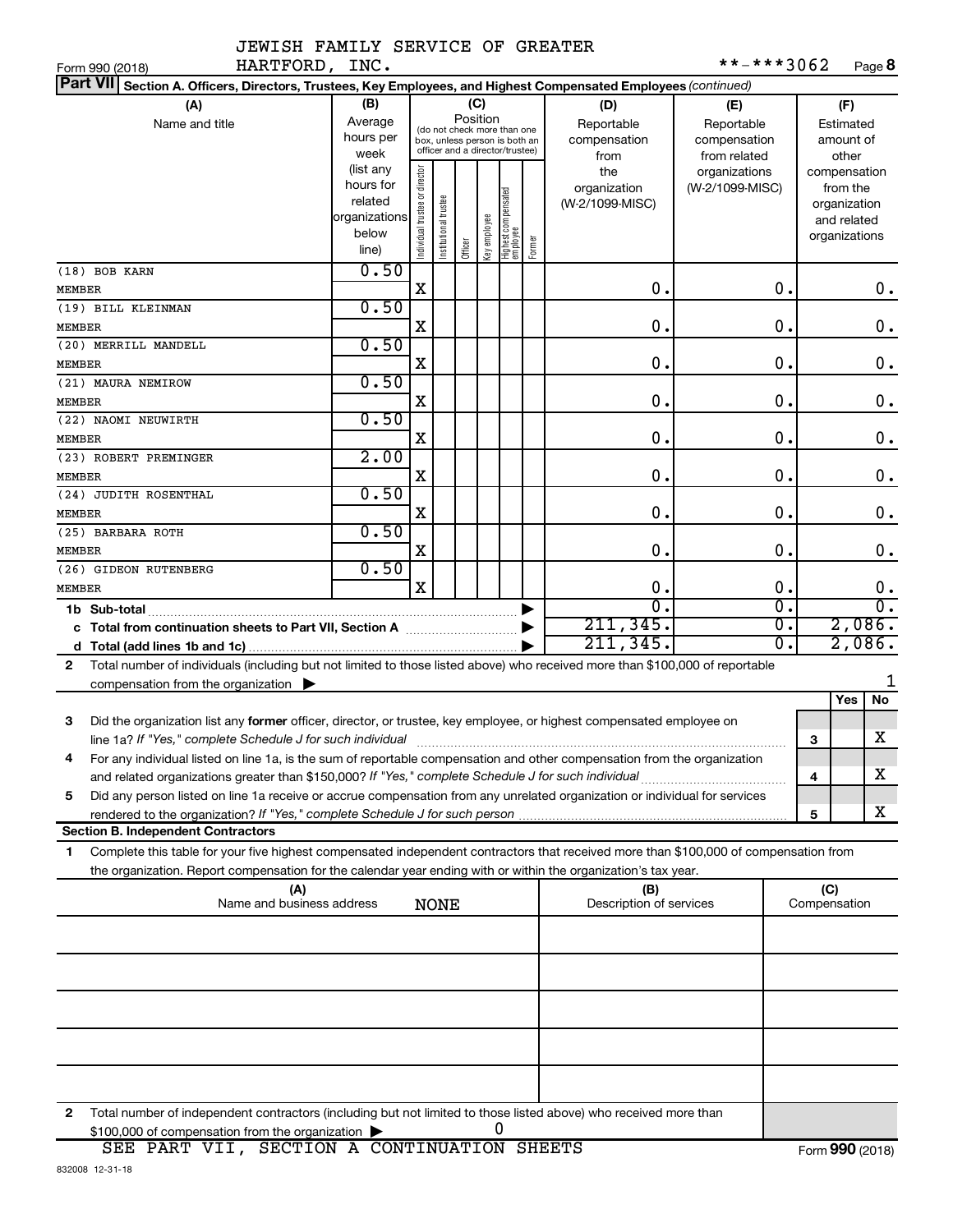|               | JEWISH FAMILY SERVICE OF GREATER |  |
|---------------|----------------------------------|--|
| HARTFORD TNC. |                                  |  |

| HARTFORD, INC.<br>Form 990                                                                                                   |                        |                                |                        |             |              |                              |        |                 | **-***3062                    |                       |
|------------------------------------------------------------------------------------------------------------------------------|------------------------|--------------------------------|------------------------|-------------|--------------|------------------------------|--------|-----------------|-------------------------------|-----------------------|
| <b>Part VII</b><br>Section A.<br>Officers, Directors, Trustees, Key Employees, and Highest Compensated Employees (continued) |                        |                                |                        |             |              |                              |        |                 |                               |                       |
| (A)                                                                                                                          | (B)                    |                                |                        |             | (C)          |                              |        | (D)             | (E)                           | (F)                   |
| Name and title                                                                                                               | Average                |                                |                        |             | Position     |                              |        | Reportable      | Reportable                    | Estimated             |
|                                                                                                                              | hours                  |                                | (check all that apply) |             |              |                              |        | compensation    | compensation                  | amount of             |
|                                                                                                                              | per<br>week            |                                |                        |             |              |                              |        | from<br>the     | from related<br>organizations | other<br>compensation |
|                                                                                                                              | (list any              |                                |                        |             |              |                              |        | organization    | (W-2/1099-MISC)               | from the              |
|                                                                                                                              | hours for              |                                |                        |             |              |                              |        | (W-2/1099-MISC) |                               | organization          |
|                                                                                                                              | related                |                                |                        |             |              |                              |        |                 |                               | and related           |
|                                                                                                                              | organizations<br>below |                                |                        |             |              |                              |        |                 |                               | organizations         |
|                                                                                                                              | line)                  | Individual trustee or director | Institutional trustee  | Officer     | Key employee | Highest compensated employee | Former |                 |                               |                       |
| (27) HARLAN SHAKUN                                                                                                           | 0.50                   |                                |                        |             |              |                              |        |                 |                               |                       |
| <b>MEMBER</b>                                                                                                                |                        | $\mathbf X$                    |                        |             |              |                              |        | $\mathbf 0$ .   | 0.                            | $\mathbf 0$ .         |
| (28) GAYLE TEMKIN                                                                                                            | 0.50                   |                                |                        |             |              |                              |        |                 |                               |                       |
| <b>MEMBER</b>                                                                                                                |                        | X                              |                        |             |              |                              |        | 0.              | $\mathbf 0$ .                 | $\mathbf 0$ .         |
| (29) AMADO VARGAS                                                                                                            | 0.50                   |                                |                        |             |              |                              |        |                 |                               |                       |
| <b>MEMBER</b>                                                                                                                |                        | X                              |                        |             |              |                              |        | 0.              | $\mathbf 0$ .                 | $\mathbf 0$ .         |
| (30) MELISSA WEINSTOCK                                                                                                       | 0.50                   |                                |                        |             |              |                              |        |                 |                               |                       |
| <b>MEMBER</b>                                                                                                                |                        | X                              |                        |             |              |                              |        | 0.              | $\mathbf 0$ .                 | $\mathbf 0$ .         |
| (31) LISA WEISINGER-ROLAND                                                                                                   | 0.50                   |                                |                        |             |              |                              |        | 0.              | $\mathbf 0$ .                 |                       |
| <b>MEMBER</b><br>(32) STEVE WOLFBERG                                                                                         | 0.50                   | X                              |                        |             |              |                              |        |                 |                               | $\mathbf 0$ .         |
| <b>MEMBER</b>                                                                                                                |                        | X                              |                        |             |              |                              |        | 0.              | $\mathbf 0$ .                 | $\mathbf 0$ .         |
| (33) ANNE DANAHER                                                                                                            | 40.00                  |                                |                        |             |              |                              |        |                 |                               |                       |
| EXECUTIVE DIRECTOR                                                                                                           |                        |                                |                        | $\mathbf X$ |              |                              |        | 136,361.        | 0.                            | 1,686.                |
| (34) ANITA TREMARCHE                                                                                                         | 40.00                  |                                |                        |             |              |                              |        |                 |                               |                       |
| DIRECTOR OF FINANCE                                                                                                          |                        |                                |                        | $\mathbf X$ |              |                              |        | 74,984.         | 0.                            | 400.                  |
|                                                                                                                              |                        |                                |                        |             |              |                              |        |                 |                               |                       |
|                                                                                                                              |                        |                                |                        |             |              |                              |        |                 |                               |                       |
|                                                                                                                              |                        |                                |                        |             |              |                              |        |                 |                               |                       |
|                                                                                                                              |                        |                                |                        |             |              |                              |        |                 |                               |                       |
|                                                                                                                              |                        |                                |                        |             |              |                              |        |                 |                               |                       |
|                                                                                                                              |                        |                                |                        |             |              |                              |        |                 |                               |                       |
|                                                                                                                              |                        |                                |                        |             |              |                              |        |                 |                               |                       |
|                                                                                                                              |                        |                                |                        |             |              |                              |        |                 |                               |                       |
|                                                                                                                              |                        |                                |                        |             |              |                              |        |                 |                               |                       |
|                                                                                                                              |                        |                                |                        |             |              |                              |        |                 |                               |                       |
|                                                                                                                              |                        |                                |                        |             |              |                              |        |                 |                               |                       |
|                                                                                                                              |                        |                                |                        |             |              |                              |        |                 |                               |                       |
|                                                                                                                              |                        |                                |                        |             |              |                              |        |                 |                               |                       |
|                                                                                                                              |                        |                                |                        |             |              |                              |        |                 |                               |                       |
|                                                                                                                              |                        |                                |                        |             |              |                              |        |                 |                               |                       |
|                                                                                                                              |                        |                                |                        |             |              |                              |        |                 |                               |                       |
|                                                                                                                              |                        |                                |                        |             |              |                              |        |                 |                               |                       |
|                                                                                                                              |                        |                                |                        |             |              |                              |        |                 |                               |                       |
|                                                                                                                              |                        |                                |                        |             |              |                              |        |                 |                               |                       |
|                                                                                                                              |                        |                                |                        |             |              |                              |        |                 |                               |                       |
|                                                                                                                              |                        |                                |                        |             |              |                              |        |                 |                               |                       |
|                                                                                                                              |                        |                                |                        |             |              |                              |        |                 |                               |                       |
|                                                                                                                              |                        |                                |                        |             |              |                              |        |                 |                               |                       |
|                                                                                                                              |                        |                                |                        |             |              |                              |        |                 |                               |                       |
| Total to Part VII, Section A, line 1c                                                                                        |                        |                                |                        |             |              |                              |        | 211,345.        |                               | 2,086.                |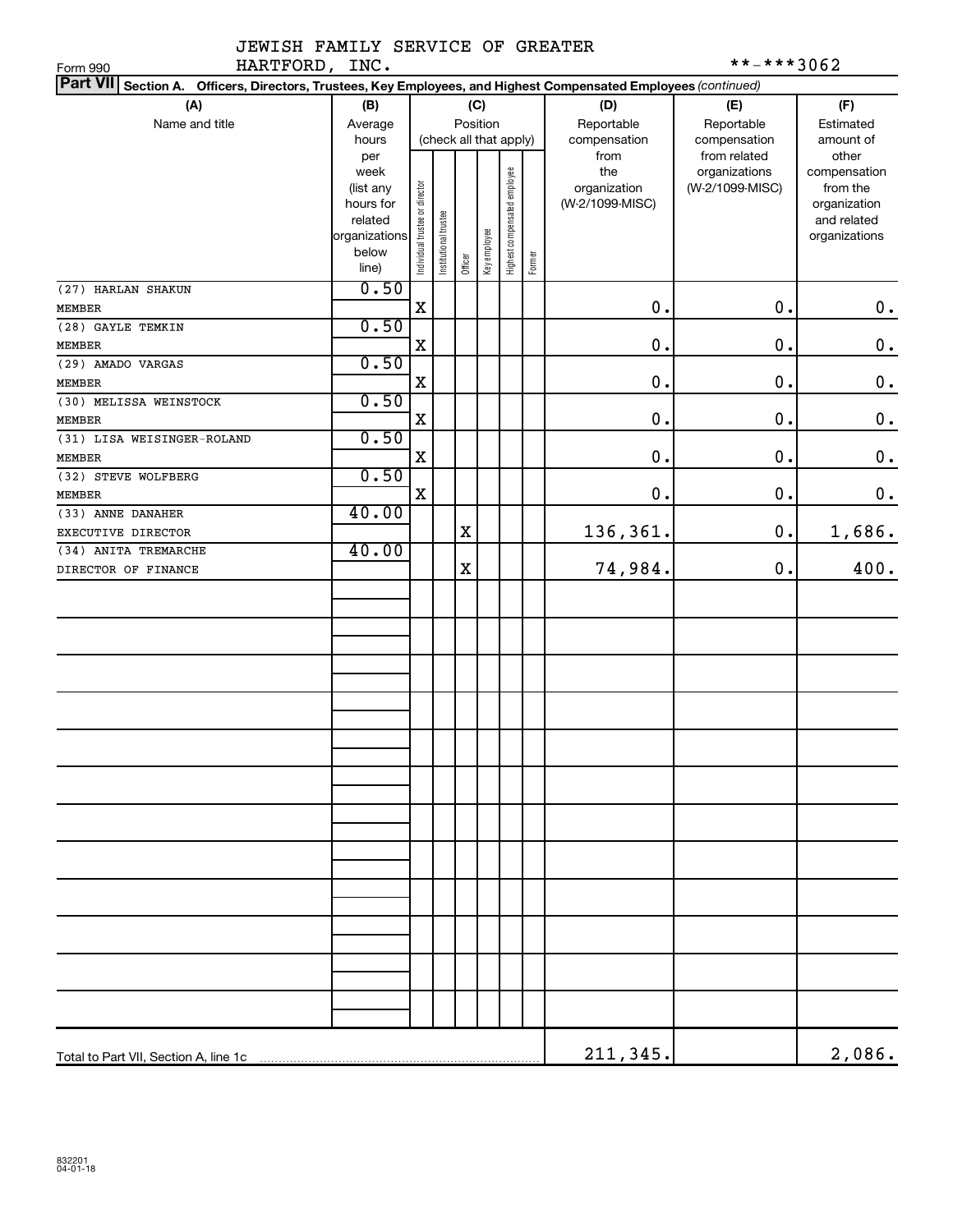|  | JEWISH FAMILY SERVICE OF GREATER |  |
|--|----------------------------------|--|
|  |                                  |  |

|                              |      |   | Form 990 (2018)                                                            | HARTFORD, INC.      |                                     |                                  |                                                 | **-***3062                                         | Page 9                                                             |
|------------------------------|------|---|----------------------------------------------------------------------------|---------------------|-------------------------------------|----------------------------------|-------------------------------------------------|----------------------------------------------------|--------------------------------------------------------------------|
| <b>Part VIII</b>             |      |   | <b>Statement of Revenue</b>                                                |                     |                                     |                                  |                                                 |                                                    |                                                                    |
|                              |      |   |                                                                            |                     |                                     |                                  |                                                 |                                                    |                                                                    |
|                              |      |   |                                                                            |                     |                                     | (A)<br>Total revenue             | (B)<br>Related or<br>exempt function<br>revenue | $\overline{C}$<br>Unrelated<br>business<br>revenue | (D)<br>Revenue excluded<br>from tax under<br>sections<br>512 - 514 |
|                              |      |   | 1 a Federated campaigns                                                    | 1a                  |                                     |                                  |                                                 |                                                    |                                                                    |
| Contributions, Gifts, Grants |      |   | <b>b</b> Membership dues                                                   | 1 <sub>b</sub>      |                                     |                                  |                                                 |                                                    |                                                                    |
|                              |      |   | c Fundraising events                                                       | 1 <sub>c</sub>      |                                     |                                  |                                                 |                                                    |                                                                    |
|                              |      |   | d Related organizations                                                    | 1 <sub>d</sub><br>. |                                     |                                  |                                                 |                                                    |                                                                    |
|                              |      |   | e Government grants (contributions)                                        | 1e                  | 60,536.                             |                                  |                                                 |                                                    |                                                                    |
|                              |      |   | f All other contributions, gifts, grants, and                              |                     |                                     |                                  |                                                 |                                                    |                                                                    |
|                              |      |   |                                                                            |                     | $1$ if $\left 1, 701, 119\right $ . |                                  |                                                 |                                                    |                                                                    |
|                              |      |   | similar amounts not included above                                         |                     |                                     |                                  |                                                 |                                                    |                                                                    |
|                              |      | g | Noncash contributions included in lines 1a-1f: \$                          |                     |                                     | $\overline{\bullet}$ 1,761,655.  |                                                 |                                                    |                                                                    |
|                              |      |   |                                                                            |                     |                                     |                                  |                                                 |                                                    |                                                                    |
|                              |      |   |                                                                            |                     | <b>Business Code</b>                |                                  |                                                 |                                                    |                                                                    |
|                              | 2a   |   | CLIENT PAYMENTS                                                            |                     |                                     | $624100$ 2,506,832.2,506,832.    |                                                 |                                                    |                                                                    |
|                              |      | b |                                                                            |                     |                                     |                                  |                                                 |                                                    |                                                                    |
|                              |      | с |                                                                            |                     |                                     |                                  |                                                 |                                                    |                                                                    |
|                              |      | d | the control of the control of the control of the control of                |                     |                                     |                                  |                                                 |                                                    |                                                                    |
| Program Service<br>Revenue   |      |   |                                                                            |                     |                                     |                                  |                                                 |                                                    |                                                                    |
|                              |      |   | f All other program service revenue                                        |                     |                                     |                                  |                                                 |                                                    |                                                                    |
|                              |      |   |                                                                            |                     |                                     | $\blacktriangleright$ 2,506,832. |                                                 |                                                    |                                                                    |
|                              | З    |   | Investment income (including dividends, interest, and                      |                     |                                     |                                  |                                                 |                                                    |                                                                    |
|                              |      |   |                                                                            |                     |                                     | 23,770.                          |                                                 |                                                    | 23,770.                                                            |
|                              | 4    |   | Income from investment of tax-exempt bond proceeds                         |                     |                                     |                                  |                                                 |                                                    |                                                                    |
|                              | 5    |   |                                                                            |                     |                                     |                                  |                                                 |                                                    |                                                                    |
|                              |      |   |                                                                            | (i) Real            | (ii) Personal                       |                                  |                                                 |                                                    |                                                                    |
|                              |      |   | 6 a Gross rents                                                            | 8,250.              |                                     |                                  |                                                 |                                                    |                                                                    |
|                              |      |   | <b>b</b> Less: rental expenses                                             | $\overline{0}$ .    |                                     |                                  |                                                 |                                                    |                                                                    |
|                              |      |   | c Rental income or (loss)                                                  | 8,250.              |                                     |                                  |                                                 |                                                    |                                                                    |
|                              |      |   | <b>d</b> Net rental income or (loss)                                       |                     | ▶                                   | 8, 250.                          |                                                 |                                                    | 8, 250.                                                            |
|                              |      |   | 7 a Gross amount from sales of                                             | (i) Securities      | (ii) Other                          |                                  |                                                 |                                                    |                                                                    |
|                              |      |   | assets other than inventory                                                |                     |                                     |                                  |                                                 |                                                    |                                                                    |
|                              |      |   | <b>b</b> Less: cost or other basis                                         |                     |                                     |                                  |                                                 |                                                    |                                                                    |
|                              |      |   | and sales expenses                                                         |                     |                                     |                                  |                                                 |                                                    |                                                                    |
|                              |      |   |                                                                            |                     |                                     |                                  |                                                 |                                                    |                                                                    |
|                              |      |   |                                                                            |                     |                                     |                                  |                                                 |                                                    |                                                                    |
|                              |      |   | 8 a Gross income from fundraising events (not                              |                     |                                     |                                  |                                                 |                                                    |                                                                    |
|                              |      |   | including \$                                                               |                     |                                     |                                  |                                                 |                                                    |                                                                    |
|                              |      |   | contributions reported on line 1c). See                                    |                     |                                     |                                  |                                                 |                                                    |                                                                    |
| <b>Other Revenue</b>         |      |   |                                                                            |                     |                                     |                                  |                                                 |                                                    |                                                                    |
|                              |      |   |                                                                            |                     |                                     |                                  |                                                 |                                                    |                                                                    |
|                              |      |   | c Net income or (loss) from fundraising events                             |                     | ▶                                   |                                  |                                                 |                                                    |                                                                    |
|                              |      |   | 9 a Gross income from gaming activities. See                               |                     | .                                   |                                  |                                                 |                                                    |                                                                    |
|                              |      |   |                                                                            |                     |                                     |                                  |                                                 |                                                    |                                                                    |
|                              |      |   |                                                                            |                     |                                     |                                  |                                                 |                                                    |                                                                    |
|                              |      |   |                                                                            |                     | ▶                                   |                                  |                                                 |                                                    |                                                                    |
|                              |      |   | c Net income or (loss) from gaming activities                              |                     |                                     |                                  |                                                 |                                                    |                                                                    |
|                              |      |   | 10 a Gross sales of inventory, less returns                                |                     |                                     |                                  |                                                 |                                                    |                                                                    |
|                              |      |   |                                                                            |                     |                                     |                                  |                                                 |                                                    |                                                                    |
|                              |      |   | <b>b</b> Less: cost of goods sold $\ldots$ <b>b</b>                        |                     |                                     |                                  |                                                 |                                                    |                                                                    |
|                              |      |   | c Net income or (loss) from sales of inventory                             |                     | ▶                                   |                                  |                                                 |                                                    |                                                                    |
|                              |      |   | Miscellaneous Revenue                                                      |                     | <b>Business Code</b>                |                                  |                                                 |                                                    |                                                                    |
|                              | 11 a |   |                                                                            |                     |                                     |                                  |                                                 |                                                    |                                                                    |
|                              |      | b | the control of the control of the control of the control of the control of |                     |                                     |                                  |                                                 |                                                    |                                                                    |
|                              |      | с | the control of the control of the control of the control of                |                     |                                     |                                  |                                                 |                                                    |                                                                    |
|                              |      |   |                                                                            |                     |                                     |                                  |                                                 |                                                    |                                                                    |
|                              |      |   |                                                                            |                     |                                     |                                  |                                                 | $\overline{0.}$                                    |                                                                    |
|                              | 12   |   |                                                                            |                     |                                     |                                  | $\blacktriangleright$ 4,300,507. 2,506,832.     |                                                    | 32,020.                                                            |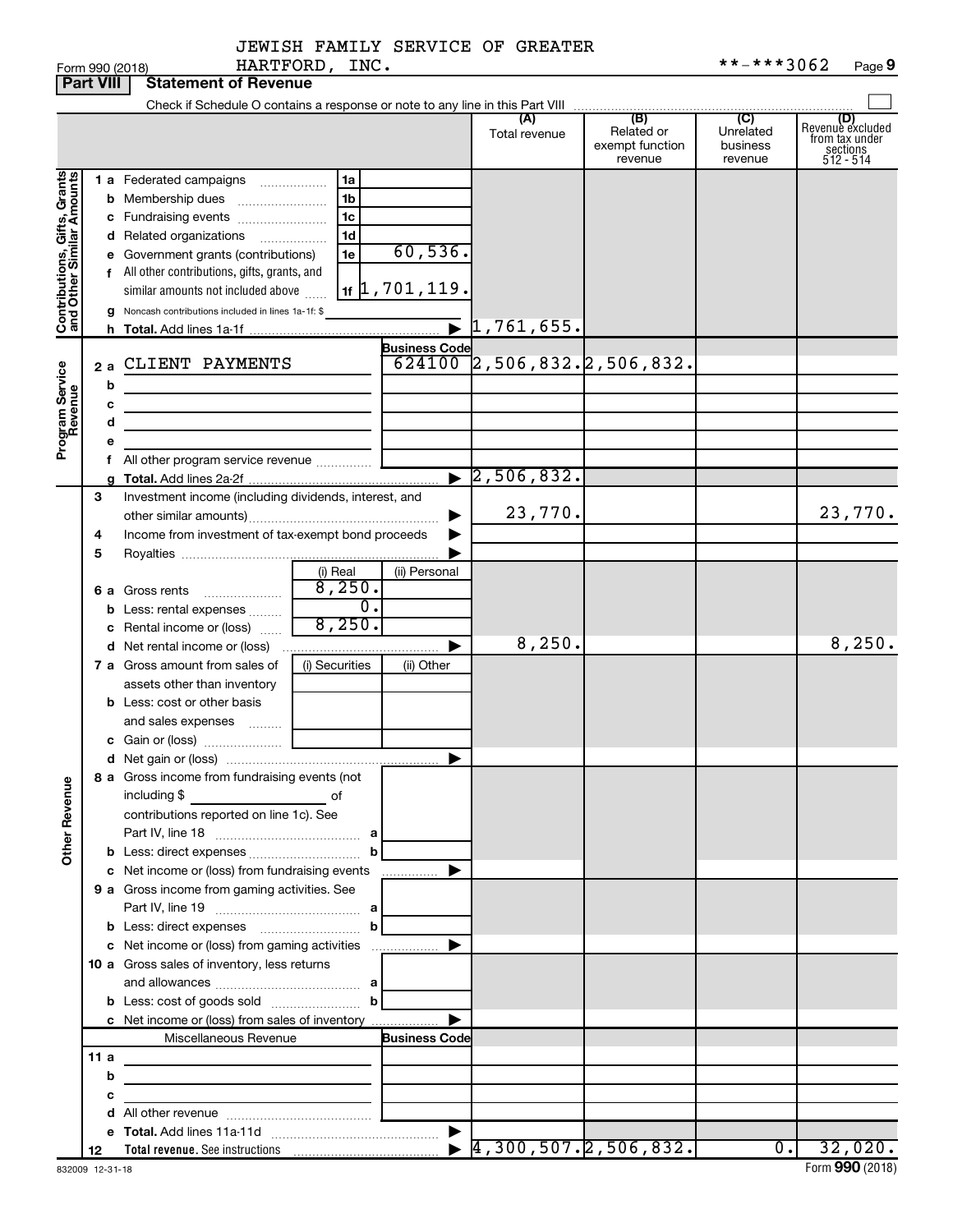#### JEWISH FAMILY SERVICE OF GREATER HARTFORD, INC.

**Part IX Statement of Functional Expenses**

*Section 501(c)(3) and 501(c)(4) organizations must complete all columns. All other organizations must complete column (A).*

|              | Check if Schedule O contains a response or note to any line in this Part IX                                                                                                                                 |                       |                                    |                                    |                                |  |  |  |  |  |
|--------------|-------------------------------------------------------------------------------------------------------------------------------------------------------------------------------------------------------------|-----------------------|------------------------------------|------------------------------------|--------------------------------|--|--|--|--|--|
|              | Do not include amounts reported on lines 6b,<br>7b, 8b, 9b, and 10b of Part VIII.                                                                                                                           | (A)<br>Total expenses | (B)<br>Program service<br>expenses | Management and<br>general expenses | (D)<br>Fundraising<br>expenses |  |  |  |  |  |
| 1.           | Grants and other assistance to domestic organizations                                                                                                                                                       |                       |                                    |                                    |                                |  |  |  |  |  |
|              | and domestic governments. See Part IV, line 21                                                                                                                                                              |                       |                                    |                                    |                                |  |  |  |  |  |
| $\mathbf{2}$ | Grants and other assistance to domestic                                                                                                                                                                     |                       |                                    |                                    |                                |  |  |  |  |  |
|              | individuals. See Part IV, line 22                                                                                                                                                                           | 361,355.              | 361,355.                           |                                    |                                |  |  |  |  |  |
| 3            | Grants and other assistance to foreign                                                                                                                                                                      |                       |                                    |                                    |                                |  |  |  |  |  |
|              | organizations, foreign governments, and foreign                                                                                                                                                             |                       |                                    |                                    |                                |  |  |  |  |  |
|              | individuals. See Part IV, lines 15 and 16                                                                                                                                                                   |                       |                                    |                                    |                                |  |  |  |  |  |
| 4            | Benefits paid to or for members                                                                                                                                                                             |                       |                                    |                                    |                                |  |  |  |  |  |
| 5            | Compensation of current officers, directors,                                                                                                                                                                |                       |                                    |                                    |                                |  |  |  |  |  |
|              | trustees, and key employees                                                                                                                                                                                 | 211,345.              | 202,870.                           | 1,226.                             | 7,249.                         |  |  |  |  |  |
| 6            | Compensation not included above, to disqualified                                                                                                                                                            |                       |                                    |                                    |                                |  |  |  |  |  |
|              | persons (as defined under section 4958(f)(1)) and                                                                                                                                                           |                       |                                    |                                    |                                |  |  |  |  |  |
|              | persons described in section 4958(c)(3)(B)                                                                                                                                                                  |                       |                                    |                                    |                                |  |  |  |  |  |
| 7            |                                                                                                                                                                                                             | 2,616,306.            | 2,511,400.                         | 15, 191.                           | 89,715.                        |  |  |  |  |  |
| 8            | Pension plan accruals and contributions (include                                                                                                                                                            |                       |                                    |                                    |                                |  |  |  |  |  |
|              | section 401(k) and 403(b) employer contributions)                                                                                                                                                           |                       |                                    |                                    |                                |  |  |  |  |  |
| 9            | Other employee benefits                                                                                                                                                                                     | 116,814.              | 112, 272.                          | 4,361.                             | 181.                           |  |  |  |  |  |
| 10           |                                                                                                                                                                                                             | 256, 307.             | 245,995.                           | 2,441.                             | 7,871.                         |  |  |  |  |  |
| 11           | Fees for services (non-employees):                                                                                                                                                                          |                       |                                    |                                    |                                |  |  |  |  |  |
| a            |                                                                                                                                                                                                             |                       |                                    |                                    |                                |  |  |  |  |  |
| b            |                                                                                                                                                                                                             | 22,000.               |                                    | 22,000.                            |                                |  |  |  |  |  |
| c            |                                                                                                                                                                                                             |                       |                                    |                                    |                                |  |  |  |  |  |
| d            |                                                                                                                                                                                                             |                       |                                    |                                    |                                |  |  |  |  |  |
| e            | Professional fundraising services. See Part IV, line 17                                                                                                                                                     |                       |                                    |                                    |                                |  |  |  |  |  |
| f            | Investment management fees<br>Other. (If line 11g amount exceeds 10% of line 25,                                                                                                                            |                       |                                    |                                    |                                |  |  |  |  |  |
| q            | column (A) amount, list line 11g expenses on Sch O.)                                                                                                                                                        | 239,653.              | 189,557.                           | 35,086.                            | 15,010.                        |  |  |  |  |  |
| 12           |                                                                                                                                                                                                             | 11,606.               | 10,527.                            |                                    | 1,079.                         |  |  |  |  |  |
| 13           |                                                                                                                                                                                                             | 71,201.               | 64,450.                            | 3,311.                             | 3,440.                         |  |  |  |  |  |
| 14           |                                                                                                                                                                                                             | 62,548.               | 49,007.                            | 9,757.                             | 3,784.                         |  |  |  |  |  |
| 15           |                                                                                                                                                                                                             |                       |                                    |                                    |                                |  |  |  |  |  |
| 16           |                                                                                                                                                                                                             | 107,974.              | 98,307.                            | 9,189.                             | 478.                           |  |  |  |  |  |
| 17           |                                                                                                                                                                                                             | 7,845.                | 7,687.                             | 132.                               | 26.                            |  |  |  |  |  |
| 18           | Payments of travel or entertainment expenses                                                                                                                                                                |                       |                                    |                                    |                                |  |  |  |  |  |
|              | for any federal, state, or local public officials                                                                                                                                                           |                       |                                    |                                    |                                |  |  |  |  |  |
| 19           | Conferences, conventions, and meetings                                                                                                                                                                      | 6, 217.               | 6,091.                             | 106.                               | 20.                            |  |  |  |  |  |
| 20           | Interest                                                                                                                                                                                                    | 4,808.                | 4,150.                             | 329.                               | 329.                           |  |  |  |  |  |
| 21           |                                                                                                                                                                                                             |                       |                                    |                                    |                                |  |  |  |  |  |
| 22           | Depreciation, depletion, and amortization                                                                                                                                                                   | 10,778.               | 10,356.                            | 219.                               | 203.                           |  |  |  |  |  |
| 23           | Insurance                                                                                                                                                                                                   | 17,964.               | 17,054.                            | 354.                               | 556.                           |  |  |  |  |  |
| 24           | Other expenses. Itemize expenses not covered<br>above. (List miscellaneous expenses in line 24e. If line<br>24e amount exceeds 10% of line 25, column (A)<br>amount, list line 24e expenses on Schedule O.) |                       |                                    |                                    |                                |  |  |  |  |  |
| a            |                                                                                                                                                                                                             |                       |                                    |                                    |                                |  |  |  |  |  |
| b            | <u> 1990 - Johann Barbara, martin a</u>                                                                                                                                                                     |                       |                                    |                                    |                                |  |  |  |  |  |
| с            |                                                                                                                                                                                                             |                       |                                    |                                    |                                |  |  |  |  |  |
| d            |                                                                                                                                                                                                             |                       |                                    |                                    |                                |  |  |  |  |  |
| е            | All other expenses                                                                                                                                                                                          | 20,553.               | 16,350.                            | 3,332.                             | 871.                           |  |  |  |  |  |
| 25           | Total functional expenses. Add lines 1 through 24e                                                                                                                                                          | 4, 145, 274.          | 3,907,428.                         | 107,034.                           | 130,812.                       |  |  |  |  |  |
| 26           | Joint costs. Complete this line only if the organization                                                                                                                                                    |                       |                                    |                                    |                                |  |  |  |  |  |
|              | reported in column (B) joint costs from a combined                                                                                                                                                          |                       |                                    |                                    |                                |  |  |  |  |  |
|              | educational campaign and fundraising solicitation.                                                                                                                                                          |                       |                                    |                                    |                                |  |  |  |  |  |
|              | Check here $\blacktriangleright$<br>if following SOP 98-2 (ASC 958-720)                                                                                                                                     |                       |                                    |                                    |                                |  |  |  |  |  |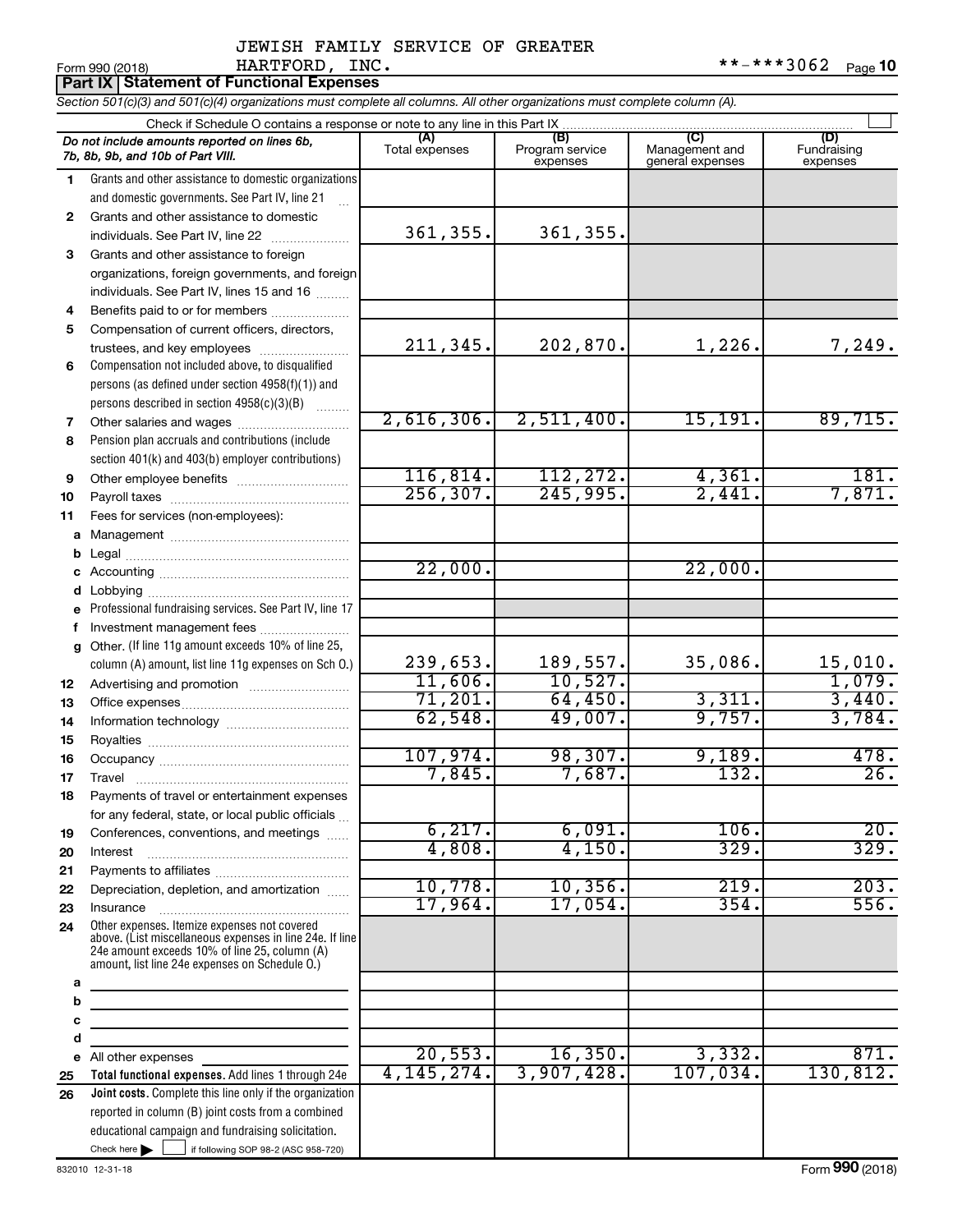#### JEWISH FAMILY SERVICE OF GREATER HARTFORD, INC. \*\*-\*\*\*3062

|             |        | HARTFORD, INC.<br>Form 990 (2018)                                                                                                                                                                                              |  |                     |                          |                         | **-***3062<br>Page 11 |
|-------------|--------|--------------------------------------------------------------------------------------------------------------------------------------------------------------------------------------------------------------------------------|--|---------------------|--------------------------|-------------------------|-----------------------|
|             | Part X | <b>Balance Sheet</b>                                                                                                                                                                                                           |  |                     |                          |                         |                       |
|             |        |                                                                                                                                                                                                                                |  |                     |                          |                         |                       |
|             |        |                                                                                                                                                                                                                                |  |                     | (A)<br>Beginning of year |                         | (B)<br>End of year    |
|             | 1      |                                                                                                                                                                                                                                |  |                     | 328,003.                 | $\mathbf{1}$            | 471, 793.             |
|             | 2      |                                                                                                                                                                                                                                |  |                     | 459,924.                 | $\overline{2}$          | 374,989.              |
|             | З      |                                                                                                                                                                                                                                |  |                     | 99,870.                  | $\mathbf{3}$            | 115,631.              |
|             | 4      |                                                                                                                                                                                                                                |  |                     | 221,704.                 | $\overline{\mathbf{4}}$ | 261,843.              |
|             | 5      | Loans and other receivables from current and former officers, directors,                                                                                                                                                       |  |                     |                          |                         |                       |
|             |        | trustees, key employees, and highest compensated employees. Complete                                                                                                                                                           |  |                     |                          | 5                       |                       |
|             | 6      | Loans and other receivables from other disqualified persons (as defined under                                                                                                                                                  |  |                     |                          |                         |                       |
|             |        | section $4958(f)(1)$ , persons described in section $4958(c)(3)(B)$ , and contributing                                                                                                                                         |  |                     |                          |                         |                       |
|             |        | employers and sponsoring organizations of section 501(c)(9) voluntary                                                                                                                                                          |  |                     |                          |                         |                       |
|             |        | employees' beneficiary organizations (see instr). Complete Part II of Sch L                                                                                                                                                    |  |                     | 6                        |                         |                       |
| Assets      | 7      |                                                                                                                                                                                                                                |  |                     | 7                        |                         |                       |
|             | 8      |                                                                                                                                                                                                                                |  |                     | 8                        |                         |                       |
|             | 9      | Prepaid expenses and deferred charges [11] [11] prepaid expenses and deferred charges [11] [11] presummation and the Prepaid expension and the Prepaid expension and the Prepaid experiment of Prepaid experiment and the Prep |  |                     | 48,492.                  | 9                       | 52,370.               |
|             |        | 10a Land, buildings, and equipment: cost or other                                                                                                                                                                              |  |                     |                          |                         |                       |
|             |        | basis. Complete Part VI of Schedule D  10a                                                                                                                                                                                     |  | 189,914.            |                          |                         |                       |
|             |        |                                                                                                                                                                                                                                |  | 183, 838.           | 8,211.                   | 10 <sub>c</sub>         | 6,076.                |
|             | 11     |                                                                                                                                                                                                                                |  |                     |                          | 11                      |                       |
|             | 12     |                                                                                                                                                                                                                                |  |                     | 497,544.                 | 12                      | 634,480.              |
|             | 13     |                                                                                                                                                                                                                                |  |                     |                          | 13                      |                       |
|             | 14     |                                                                                                                                                                                                                                |  |                     |                          | 14                      |                       |
|             | 15     |                                                                                                                                                                                                                                |  |                     |                          | 15                      |                       |
|             | 16     |                                                                                                                                                                                                                                |  |                     | 1,663,748.               | 16                      | 1,917,182.            |
|             | 17     |                                                                                                                                                                                                                                |  |                     | 163,040.                 | 17                      | 267, 243.             |
|             | 18     |                                                                                                                                                                                                                                |  |                     |                          | 18                      |                       |
|             | 19     | Deferred revenue manual contracts and contracts are all the manual contracts and contracts are contracted and contracts are contracted and contract are contracted and contract are contracted and contract are contracted and |  |                     |                          | 19                      |                       |
|             | 20     |                                                                                                                                                                                                                                |  |                     |                          | 20                      |                       |
|             | 21     | Escrow or custodial account liability. Complete Part IV of Schedule D                                                                                                                                                          |  | 1.1.1.1.1.1.1.1.1.1 |                          | 21                      |                       |
|             | 22     | Loans and other payables to current and former officers, directors, trustees,                                                                                                                                                  |  |                     |                          |                         |                       |
|             |        | key employees, highest compensated employees, and disqualified persons.                                                                                                                                                        |  |                     |                          |                         |                       |
| Liabilities |        | Complete Part II of Schedule L                                                                                                                                                                                                 |  |                     |                          | 22                      |                       |
|             | 23     | Secured mortgages and notes payable to unrelated third parties                                                                                                                                                                 |  |                     | 23                       |                         |                       |

#### **24 24** Unsecured notes and loans payable to unrelated third parties  $\ldots$  $\ldots$  $\ldots$  $\ldots$  $\ldots$ **25** Other liabilities (including federal income tax, payables to related third parties, and other liabilities not included on lines 17-24). Complete Part X of Schedule D ~~~~~~~~~~~~~~~~~~~~~~~~~~~~~~~~ **25**  $163,040.$  267,243. **26 26 Total liabilities.**  Add lines 17 through 25 Organizations that follow SFAS 117 (ASC 958), check here  $\blacktriangleright$   $\boxed{X}$  and **complete lines 27 through 29, and lines 33 and 34.** Net Assets or Fund Balances **Net Assets or Fund Balances**  $1,425,408$ .  $|z_7|$  1,486,670. **27 27** Unrestricted net assets ~~~~~~~~~~~~~~~~~~~~~~~~~~~  $65,300$ .  $28$  153,269. **28 28** Temporarily restricted net assets ~~~~~~~~~~~~~~~~~~~~~~ 10,000. 10,000. **29 29** Permanently restricted net assets ~~~~~~~~~~~~~~~~~~~~~ **Organizations that do not follow SFAS 117 (ASC 958), check here** | † **and complete lines 30 through 34. 30 30** Capital stock or trust principal, or current funds ~~~~~~~~~~~~~~~ **31 31** Paid-in or capital surplus, or land, building, or equipment fund ....................... **32 32** Retained earnings, endowment, accumulated income, or other funds ............  $1,500,708.$  33 1,649,939. Total net assets or fund balances ~~~~~~~~~~~~~~~~~~~~~~ **33 33** 1,663,748. 1,917,182.**34** Total liabilities and net assets/fund balances **34**

Form (2018) **990**

|  | Form 990 (2018) |  |
|--|-----------------|--|
|  |                 |  |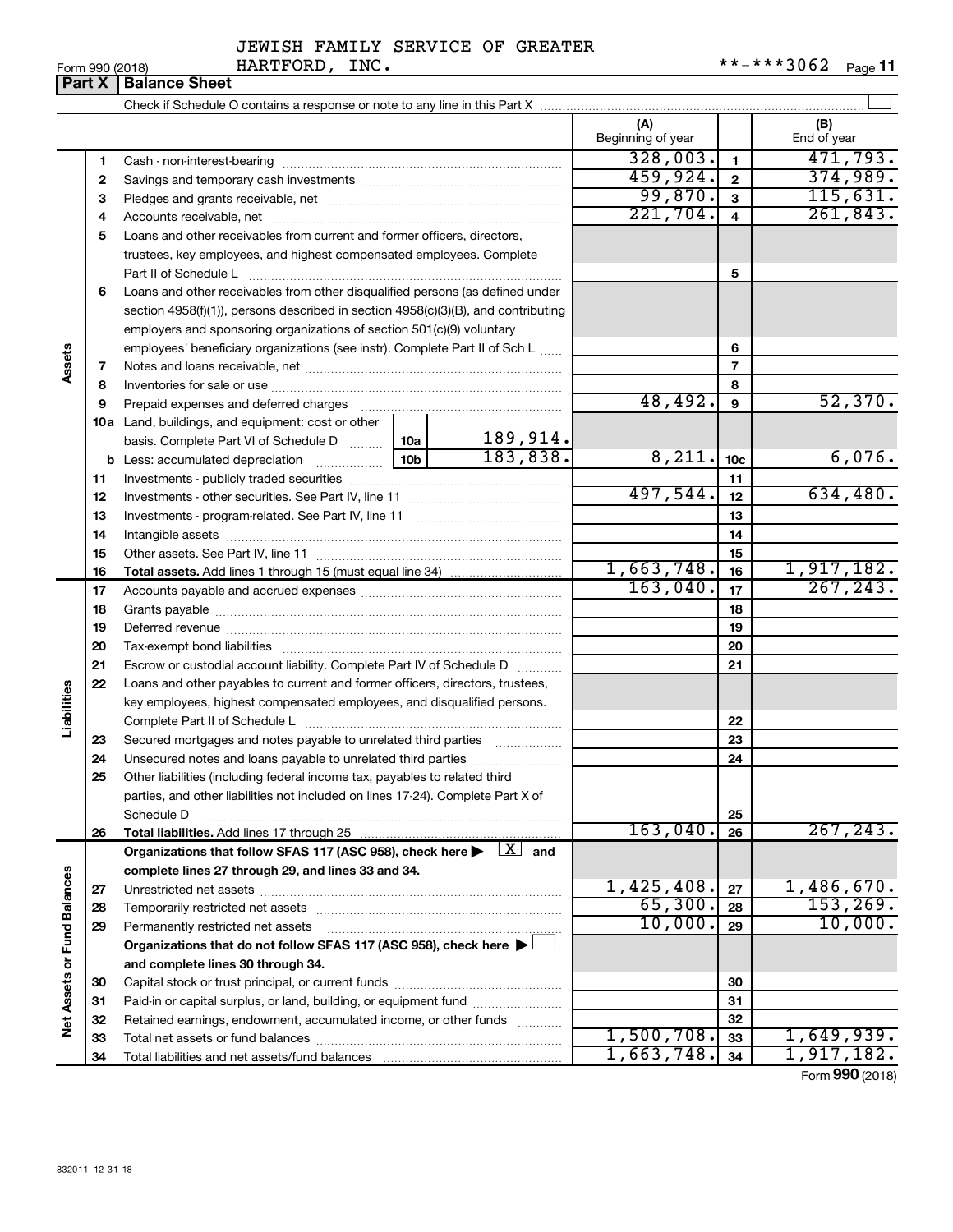|  | JEWISH FAMILY SERVICE OF GREATER |  |
|--|----------------------------------|--|
|  |                                  |  |

|    | HARTFORD, INC.<br>Form 990 (2018)                                                                                               | **-***3062     |                |               | Page 12                 |
|----|---------------------------------------------------------------------------------------------------------------------------------|----------------|----------------|---------------|-------------------------|
|    | Part XI   Reconciliation of Net Assets                                                                                          |                |                |               |                         |
|    | Check if Schedule O contains a response or note to any line in this Part XI                                                     |                |                |               |                         |
|    |                                                                                                                                 |                |                |               |                         |
| 1  |                                                                                                                                 | 1.             | 4,300,507.     |               |                         |
| 2  |                                                                                                                                 | $\mathbf{2}$   | 4, 145, 274.   |               |                         |
| 3  | Revenue less expenses. Subtract line 2 from line 1                                                                              | $\mathbf{3}$   |                | 155, 233.     |                         |
| 4  |                                                                                                                                 | $\overline{4}$ | 1,500,708.     |               |                         |
| 5  |                                                                                                                                 | 5              |                | $-6,002.$     |                         |
| 6  | Donated services and use of facilities                                                                                          | 6              |                |               |                         |
| 7  | Investment expenses                                                                                                             | $\overline{7}$ |                |               |                         |
| 8  | Prior period adjustments                                                                                                        | 8              |                |               |                         |
| 9  |                                                                                                                                 | 9              |                |               | $\overline{0}$ .        |
| 10 | Net assets or fund balances at end of year. Combine lines 3 through 9 (must equal Part X, line 33,                              |                |                |               |                         |
|    | column (B))                                                                                                                     | 10             | 1,649,939.     |               |                         |
|    | Part XII Financial Statements and Reporting                                                                                     |                |                |               |                         |
|    |                                                                                                                                 |                |                |               | $\overline{\mathbf{x}}$ |
|    |                                                                                                                                 |                |                | Yes           | <b>No</b>               |
| 1  | $\overline{X}$ Accrual<br>Accounting method used to prepare the Form 990: [130] Cash<br>Other                                   |                |                |               |                         |
|    | If the organization changed its method of accounting from a prior year or checked "Other," explain in Schedule O.               |                |                |               |                         |
|    | 2a Were the organization's financial statements compiled or reviewed by an independent accountant?                              |                | 2a             |               | х                       |
|    | If "Yes," check a box below to indicate whether the financial statements for the year were compiled or reviewed on a            |                |                |               |                         |
|    | separate basis, consolidated basis, or both:                                                                                    |                |                |               |                         |
|    | Both consolidated and separate basis<br>Separate basis<br>Consolidated basis                                                    |                |                |               |                         |
|    |                                                                                                                                 |                | 2 <sub>b</sub> | х             |                         |
|    | If "Yes," check a box below to indicate whether the financial statements for the year were audited on a separate basis,         |                |                |               |                         |
|    | consolidated basis, or both:                                                                                                    |                |                |               |                         |
|    | $\lfloor \mathbf{X} \rfloor$ Consolidated basis<br>Separate basis<br>Both consolidated and separate basis                       |                |                |               |                         |
|    | c If "Yes" to line 2a or 2b, does the organization have a committee that assumes responsibility for oversight of the audit,     |                |                |               |                         |
|    |                                                                                                                                 |                | 2c             | х             |                         |
|    | If the organization changed either its oversight process or selection process during the tax year, explain in Schedule O.       |                |                |               |                         |
|    | 3a As a result of a federal award, was the organization required to undergo an audit or audits as set forth in the Single Audit |                |                |               |                         |
|    | Act and OMB Circular A-133?                                                                                                     |                | За             |               | x                       |
|    | b If "Yes," did the organization undergo the required audit or audits? If the organization did not undergo the required audit   |                |                |               |                         |
|    |                                                                                                                                 |                | Зb             | $000 \approx$ |                         |

Form (2018) **990**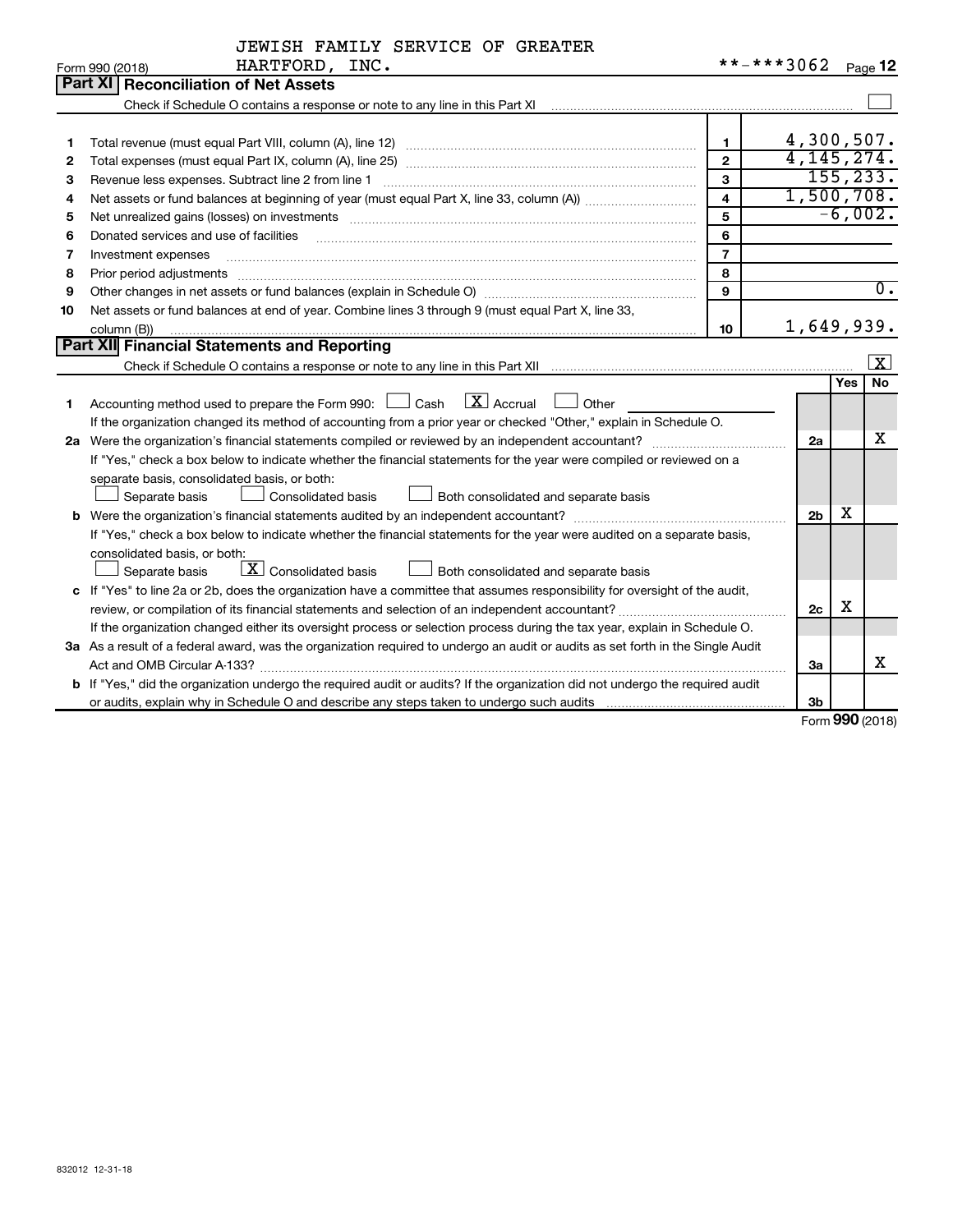| Internal Revenue Service<br>Inspection<br>Go to www.irs.gov/Form990 for instructions and the latest information.<br>JEWISH FAMILY SERVICE OF GREATER<br>Name of the organization<br><b>Employer identification number</b><br>**-***3062<br>HARTFORD, INC.<br>Reason for Public Charity Status (All organizations must complete this part.) See instructions.<br>Part I |  |
|------------------------------------------------------------------------------------------------------------------------------------------------------------------------------------------------------------------------------------------------------------------------------------------------------------------------------------------------------------------------|--|
|                                                                                                                                                                                                                                                                                                                                                                        |  |
|                                                                                                                                                                                                                                                                                                                                                                        |  |
|                                                                                                                                                                                                                                                                                                                                                                        |  |
| The organization is not a private foundation because it is: (For lines 1 through 12, check only one box.)                                                                                                                                                                                                                                                              |  |
| 1<br>A church, convention of churches, or association of churches described in section 170(b)(1)(A)(i).                                                                                                                                                                                                                                                                |  |
| 2<br>A school described in section 170(b)(1)(A)(ii). (Attach Schedule E (Form 990 or 990-EZ).)                                                                                                                                                                                                                                                                         |  |
| 3<br>A hospital or a cooperative hospital service organization described in section 170(b)(1)(A)(iii).                                                                                                                                                                                                                                                                 |  |
| A medical research organization operated in conjunction with a hospital described in section 170(b)(1)(A)(iii). Enter the hospital's name,<br>4                                                                                                                                                                                                                        |  |
| city, and state:                                                                                                                                                                                                                                                                                                                                                       |  |
| 5<br>An organization operated for the benefit of a college or university owned or operated by a governmental unit described in                                                                                                                                                                                                                                         |  |
| section 170(b)(1)(A)(iv). (Complete Part II.)                                                                                                                                                                                                                                                                                                                          |  |
| 6<br>A federal, state, or local government or governmental unit described in section 170(b)(1)(A)(v).                                                                                                                                                                                                                                                                  |  |
| 7<br>An organization that normally receives a substantial part of its support from a governmental unit or from the general public described in                                                                                                                                                                                                                         |  |
| section 170(b)(1)(A)(vi). (Complete Part II.)                                                                                                                                                                                                                                                                                                                          |  |
| 8<br>A community trust described in section 170(b)(1)(A)(vi). (Complete Part II.)                                                                                                                                                                                                                                                                                      |  |
| 9<br>An agricultural research organization described in section 170(b)(1)(A)(ix) operated in conjunction with a land-grant college                                                                                                                                                                                                                                     |  |
| or university or a non-land-grant college of agriculture (see instructions). Enter the name, city, and state of the college or                                                                                                                                                                                                                                         |  |
| university:<br>$\mathbf{X}$                                                                                                                                                                                                                                                                                                                                            |  |
| 10<br>An organization that normally receives: (1) more than 33 1/3% of its support from contributions, membership fees, and gross receipts from                                                                                                                                                                                                                        |  |
| activities related to its exempt functions - subject to certain exceptions, and (2) no more than 33 1/3% of its support from gross investment<br>income and unrelated business taxable income (less section 511 tax) from businesses acquired by the organization after June 30, 1975.                                                                                 |  |
| See section 509(a)(2). (Complete Part III.)                                                                                                                                                                                                                                                                                                                            |  |
| 11<br>An organization organized and operated exclusively to test for public safety. See section 509(a)(4).                                                                                                                                                                                                                                                             |  |
| 12<br>An organization organized and operated exclusively for the benefit of, to perform the functions of, or to carry out the purposes of one or                                                                                                                                                                                                                       |  |
| more publicly supported organizations described in section 509(a)(1) or section 509(a)(2). See section 509(a)(3). Check the box in                                                                                                                                                                                                                                     |  |
| lines 12a through 12d that describes the type of supporting organization and complete lines 12e, 12f, and 12g.                                                                                                                                                                                                                                                         |  |
| Type I. A supporting organization operated, supervised, or controlled by its supported organization(s), typically by giving<br>а                                                                                                                                                                                                                                       |  |
| the supported organization(s) the power to regularly appoint or elect a majority of the directors or trustees of the supporting                                                                                                                                                                                                                                        |  |
| organization. You must complete Part IV, Sections A and B.                                                                                                                                                                                                                                                                                                             |  |
| Type II. A supporting organization supervised or controlled in connection with its supported organization(s), by having<br>b                                                                                                                                                                                                                                           |  |
| control or management of the supporting organization vested in the same persons that control or manage the supported                                                                                                                                                                                                                                                   |  |
| organization(s). You must complete Part IV, Sections A and C.                                                                                                                                                                                                                                                                                                          |  |
| Type III functionally integrated. A supporting organization operated in connection with, and functionally integrated with,<br>c                                                                                                                                                                                                                                        |  |
| its supported organization(s) (see instructions). You must complete Part IV, Sections A, D, and E.                                                                                                                                                                                                                                                                     |  |
| Type III non-functionally integrated. A supporting organization operated in connection with its supported organization(s)<br>d                                                                                                                                                                                                                                         |  |
| that is not functionally integrated. The organization generally must satisfy a distribution requirement and an attentiveness                                                                                                                                                                                                                                           |  |
| requirement (see instructions). You must complete Part IV, Sections A and D, and Part V.                                                                                                                                                                                                                                                                               |  |
| Check this box if the organization received a written determination from the IRS that it is a Type I, Type II, Type III<br>е                                                                                                                                                                                                                                           |  |
| functionally integrated, or Type III non-functionally integrated supporting organization.                                                                                                                                                                                                                                                                              |  |
| f Enter the number of supported organizations<br>g Provide the following information about the supported organization(s).                                                                                                                                                                                                                                              |  |
| (iv) Is the organization listed<br>(i) Name of supported<br>$(ii)$ EIN<br>(iii) Type of organization<br>(v) Amount of monetary<br>(vi) Amount of other<br>in your governing document?                                                                                                                                                                                  |  |
| (described on lines 1-10<br>organization<br>support (see instructions)<br>support (see instructions)<br>Yes<br>No<br>above (see instructions))                                                                                                                                                                                                                         |  |
|                                                                                                                                                                                                                                                                                                                                                                        |  |
|                                                                                                                                                                                                                                                                                                                                                                        |  |
|                                                                                                                                                                                                                                                                                                                                                                        |  |
|                                                                                                                                                                                                                                                                                                                                                                        |  |
|                                                                                                                                                                                                                                                                                                                                                                        |  |
|                                                                                                                                                                                                                                                                                                                                                                        |  |
|                                                                                                                                                                                                                                                                                                                                                                        |  |
|                                                                                                                                                                                                                                                                                                                                                                        |  |
| Total                                                                                                                                                                                                                                                                                                                                                                  |  |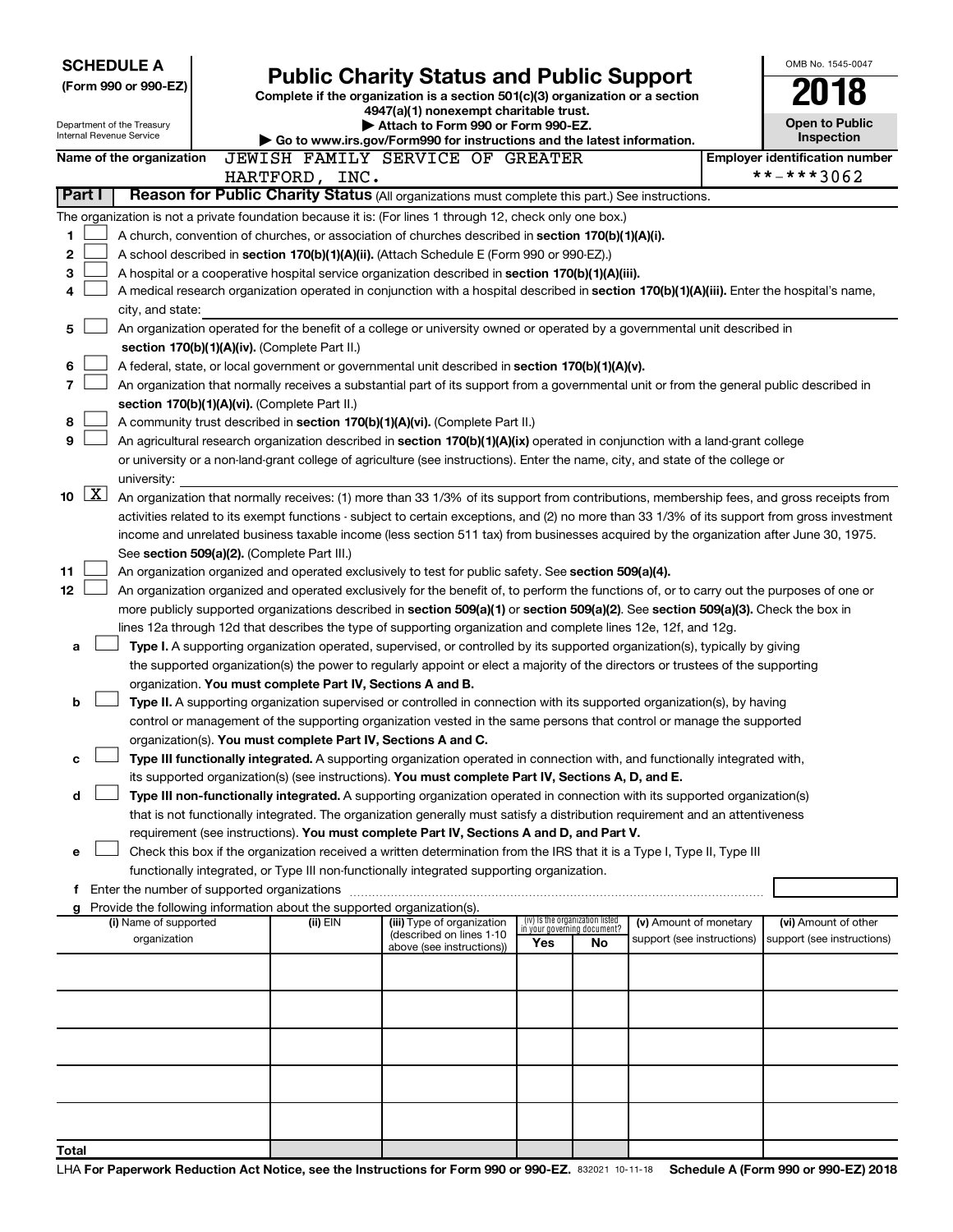Schedule A (Form 990 or 990-EZ) 2018 Page HARTFORD, INC. \*\*-\*\*\*3062

 $***$   $***$  3062 Page 2

(Complete only if you checked the box on line 5, 7, or 8 of Part I or if the organization failed to qualify under Part III. If the organization fails to qualify under the tests listed below, please complete Part III.) **Part II Support Schedule for Organizations Described in Sections 170(b)(1)(A)(iv) and 170(b)(1)(A)(vi)**

|   | <b>Section A. Public Support</b>                                                                                                           |          |          |            |            |          |           |
|---|--------------------------------------------------------------------------------------------------------------------------------------------|----------|----------|------------|------------|----------|-----------|
|   | Calendar year (or fiscal year beginning in)                                                                                                | (a) 2014 | (b) 2015 | $(c)$ 2016 | $(d)$ 2017 | (e) 2018 | (f) Total |
|   | 1 Gifts, grants, contributions, and                                                                                                        |          |          |            |            |          |           |
|   | membership fees received. (Do not                                                                                                          |          |          |            |            |          |           |
|   | include any "unusual grants.")                                                                                                             |          |          |            |            |          |           |
|   | 2 Tax revenues levied for the organ-                                                                                                       |          |          |            |            |          |           |
|   | ization's benefit and either paid to                                                                                                       |          |          |            |            |          |           |
|   | or expended on its behalf                                                                                                                  |          |          |            |            |          |           |
|   | 3 The value of services or facilities                                                                                                      |          |          |            |            |          |           |
|   | furnished by a governmental unit to                                                                                                        |          |          |            |            |          |           |
|   | the organization without charge                                                                                                            |          |          |            |            |          |           |
|   | 4 Total. Add lines 1 through 3                                                                                                             |          |          |            |            |          |           |
|   | 5 The portion of total contributions                                                                                                       |          |          |            |            |          |           |
|   | by each person (other than a                                                                                                               |          |          |            |            |          |           |
|   | governmental unit or publicly                                                                                                              |          |          |            |            |          |           |
|   | supported organization) included                                                                                                           |          |          |            |            |          |           |
|   | on line 1 that exceeds 2% of the                                                                                                           |          |          |            |            |          |           |
|   | amount shown on line 11,                                                                                                                   |          |          |            |            |          |           |
|   | column (f)                                                                                                                                 |          |          |            |            |          |           |
|   | 6 Public support. Subtract line 5 from line 4.                                                                                             |          |          |            |            |          |           |
|   | <b>Section B. Total Support</b>                                                                                                            |          |          |            |            |          |           |
|   | Calendar year (or fiscal year beginning in)                                                                                                | (a) 2014 | (b) 2015 | $(c)$ 2016 | $(d)$ 2017 | (e) 2018 | (f) Total |
|   | 7 Amounts from line 4                                                                                                                      |          |          |            |            |          |           |
|   | 8 Gross income from interest,                                                                                                              |          |          |            |            |          |           |
|   | dividends, payments received on                                                                                                            |          |          |            |            |          |           |
|   | securities loans, rents, royalties,                                                                                                        |          |          |            |            |          |           |
|   | and income from similar sources                                                                                                            |          |          |            |            |          |           |
| 9 | Net income from unrelated business                                                                                                         |          |          |            |            |          |           |
|   | activities, whether or not the                                                                                                             |          |          |            |            |          |           |
|   | business is regularly carried on                                                                                                           |          |          |            |            |          |           |
|   | 10 Other income. Do not include gain                                                                                                       |          |          |            |            |          |           |
|   | or loss from the sale of capital                                                                                                           |          |          |            |            |          |           |
|   | assets (Explain in Part VI.)                                                                                                               |          |          |            |            |          |           |
|   | 11 Total support. Add lines 7 through 10                                                                                                   |          |          |            |            |          |           |
|   | <b>12</b> Gross receipts from related activities, etc. (see instructions)                                                                  |          |          |            |            | 12       |           |
|   | 13 First five years. If the Form 990 is for the organization's first, second, third, fourth, or fifth tax year as a section 501(c)(3)      |          |          |            |            |          |           |
|   | organization, check this box and stop here                                                                                                 |          |          |            |            |          |           |
|   | <b>Section C. Computation of Public Support Percentage</b>                                                                                 |          |          |            |            |          |           |
|   |                                                                                                                                            |          |          |            |            | 14       | %         |
|   |                                                                                                                                            |          |          |            |            | 15       | %         |
|   | 16a 33 1/3% support test - 2018. If the organization did not check the box on line 13, and line 14 is 33 1/3% or more, check this box and  |          |          |            |            |          |           |
|   | stop here. The organization qualifies as a publicly supported organization                                                                 |          |          |            |            |          |           |
|   | b 33 1/3% support test - 2017. If the organization did not check a box on line 13 or 16a, and line 15 is 33 1/3% or more, check this box   |          |          |            |            |          |           |
|   |                                                                                                                                            |          |          |            |            |          |           |
|   | 17a 10% -facts-and-circumstances test - 2018. If the organization did not check a box on line 13, 16a, or 16b, and line 14 is 10% or more, |          |          |            |            |          |           |
|   | and if the organization meets the "facts-and-circumstances" test, check this box and stop here. Explain in Part VI how the organization    |          |          |            |            |          |           |
|   |                                                                                                                                            |          |          |            |            |          |           |
|   | b 10% -facts-and-circumstances test - 2017. If the organization did not check a box on line 13, 16a, 16b, or 17a, and line 15 is 10% or    |          |          |            |            |          |           |
|   | more, and if the organization meets the "facts-and-circumstances" test, check this box and stop here. Explain in Part VI how the           |          |          |            |            |          |           |
|   | organization meets the "facts-and-circumstances" test. The organization qualifies as a publicly supported organization                     |          |          |            |            |          |           |
|   | 18 Private foundation. If the organization did not check a box on line 13, 16a, 16b, 17a, or 17b, check this box and see instructions      |          |          |            |            |          |           |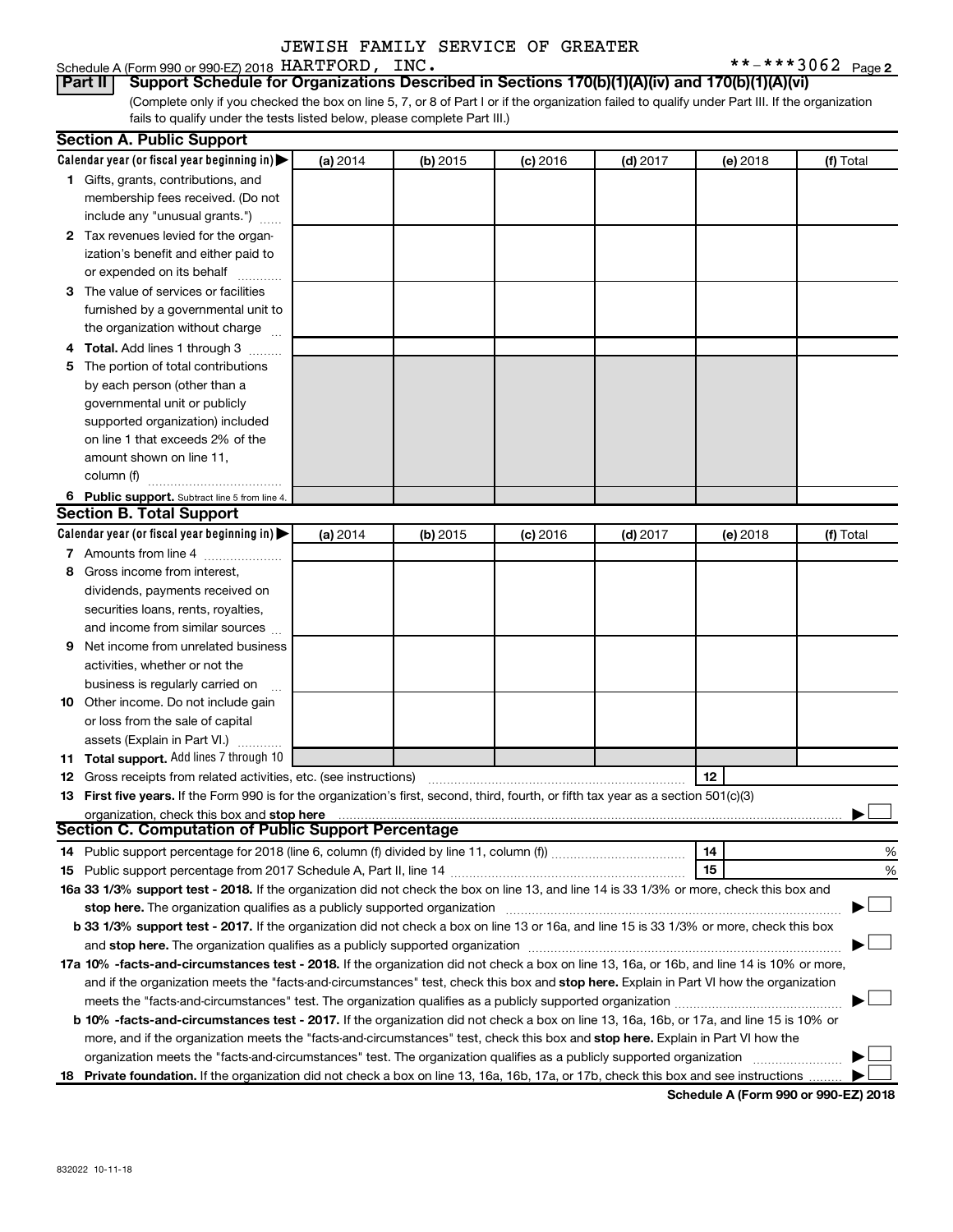#### Schedule A (Form 990 or 990-EZ) 2018 Page HARTFORD, INC. \*\*-\*\*\*3062

(Complete only if you checked the box on line 10 of Part I or if the organization failed to qualify under Part II. If the organization fails to qualify under the tests listed below, please complete Part II.)

| <b>Section A. Public Support</b>                                                                                                                    |            |                                              |            |                       |            |                         |
|-----------------------------------------------------------------------------------------------------------------------------------------------------|------------|----------------------------------------------|------------|-----------------------|------------|-------------------------|
| Calendar year (or fiscal year beginning in)                                                                                                         | (a) 2014   | $(b)$ 2015                                   | $(c)$ 2016 | $(d)$ 2017            | (e) 2018   | (f) Total               |
| 1 Gifts, grants, contributions, and                                                                                                                 |            |                                              |            |                       |            |                         |
| membership fees received. (Do not                                                                                                                   |            |                                              |            |                       |            |                         |
| include any "unusual grants.")                                                                                                                      | 1,328,299. | 1,236,404.                                   | 1,467,636. | 1,645,230.            | 1,761,655. | 7,439,224.              |
| 2 Gross receipts from admissions,                                                                                                                   |            |                                              |            |                       |            |                         |
| merchandise sold or services per-                                                                                                                   |            |                                              |            |                       |            |                         |
| formed, or facilities furnished in<br>any activity that is related to the                                                                           |            |                                              |            |                       |            |                         |
| organization's tax-exempt purpose                                                                                                                   | 2,608,347. | 2,724,651.                                   | 2,530,254. | 2,671,866.            | 2,506,832. | 13,041,950.             |
| 3 Gross receipts from activities that                                                                                                               |            |                                              |            |                       |            |                         |
| are not an unrelated trade or bus-                                                                                                                  |            |                                              |            |                       |            |                         |
| iness under section 513                                                                                                                             |            |                                              |            |                       |            |                         |
| 4 Tax revenues levied for the organ-                                                                                                                |            |                                              |            |                       |            |                         |
| ization's benefit and either paid to                                                                                                                |            |                                              |            |                       |            |                         |
| or expended on its behalf                                                                                                                           |            |                                              |            |                       |            |                         |
| 5 The value of services or facilities                                                                                                               |            |                                              |            |                       |            |                         |
| furnished by a governmental unit to                                                                                                                 |            |                                              |            |                       |            |                         |
| the organization without charge                                                                                                                     |            |                                              |            |                       |            |                         |
| 6 Total. Add lines 1 through 5                                                                                                                      | 3,936,646. | 3,961,055.                                   | 3,997,890  | 4,317,096             | 4,268,487  | 20, 481, 174.           |
| 7a Amounts included on lines 1, 2, and                                                                                                              |            |                                              |            |                       |            |                         |
| 3 received from disqualified persons                                                                                                                | 109,815.   | 103, 378.                                    | 55,958.    | 101, 159.             | 322,006.   | 692,316.                |
| <b>b</b> Amounts included on lines 2 and 3 received                                                                                                 |            |                                              |            |                       |            |                         |
| from other than disqualified persons that                                                                                                           |            |                                              |            |                       |            |                         |
| exceed the greater of \$5,000 or 1% of the<br>amount on line 13 for the year                                                                        |            | 694,931. 979,652. 887,758. 865,983. 603,359. |            |                       |            | 4,031,683.              |
| c Add lines 7a and 7b                                                                                                                               | 804, 746.  | 1,083,030.                                   |            | $943, 716.$ 967, 142. | 925, 365.  | $\overline{4,723},999.$ |
| 8 Public support. (Subtract line 7c from line 6.)                                                                                                   |            |                                              |            |                       |            | 15, 757, 175.           |
| <b>Section B. Total Support</b>                                                                                                                     |            |                                              |            |                       |            |                         |
| Calendar year (or fiscal year beginning in)                                                                                                         | (a) 2014   | $(b)$ 2015                                   | $(c)$ 2016 | $(d)$ 2017            | (e) 2018   | (f) Total               |
| 9 Amounts from line 6                                                                                                                               | 3,936,646  | 3,961,055                                    | 3,997,890  | 4,317,096             | 4,268,487  | 20, 481, 174.           |
| <b>10a</b> Gross income from interest,                                                                                                              |            |                                              |            |                       |            |                         |
| dividends, payments received on                                                                                                                     |            |                                              |            |                       |            |                         |
| securities loans, rents, royalties,<br>and income from similar sources                                                                              | $-67.$     | 156.                                         | 5,111.     | 1,406.                | 23,770.    | 30, 376.                |
| <b>b</b> Unrelated business taxable income                                                                                                          |            |                                              |            |                       |            |                         |
| (less section 511 taxes) from businesses                                                                                                            |            |                                              |            |                       |            |                         |
| acquired after June 30, 1975                                                                                                                        |            |                                              |            |                       |            |                         |
| c Add lines 10a and 10b                                                                                                                             | $-67.$     | 156.                                         | 5,111.     | 1,406.                | 23,770.    | 30, 376.                |
| 11 Net income from unrelated business                                                                                                               |            |                                              |            |                       |            |                         |
| activities not included in line 10b,                                                                                                                |            |                                              |            |                       |            |                         |
| whether or not the business is<br>regularly carried on                                                                                              |            |                                              |            |                       |            |                         |
| 12 Other income. Do not include gain                                                                                                                |            |                                              |            |                       |            |                         |
| or loss from the sale of capital                                                                                                                    | 10, 152.   | 9,473.                                       | 11,326.    | 8,846.                | 8,250.     | 48,047.                 |
| assets (Explain in Part VI.)<br><b>13</b> Total support. (Add lines 9, 10c, 11, and 12.)                                                            | 3,946,731. | 3,970,684.                                   | 4,014,327. | 4, 327, 348.          | 4,300,507. | 20,559,597.             |
| 14 First five years. If the Form 990 is for the organization's first, second, third, fourth, or fifth tax year as a section 501(c)(3) organization, |            |                                              |            |                       |            |                         |
| check this box and stop here                                                                                                                        |            |                                              |            |                       |            |                         |
| <b>Section C. Computation of Public Support Percentage</b>                                                                                          |            |                                              |            |                       |            |                         |
| 15 Public support percentage for 2018 (line 8, column (f), divided by line 13, column (f))                                                          |            |                                              |            |                       | 15         | 76.64<br>%              |
| 16 Public support percentage from 2017 Schedule A, Part III, line 15                                                                                |            |                                              |            |                       | 16         | 77.76<br>$\%$           |
| Section D. Computation of Investment Income Percentage                                                                                              |            |                                              |            |                       |            |                         |
| 17 Investment income percentage for 2018 (line 10c, column (f), divided by line 13, column (f))                                                     |            |                                              |            |                       | 17         | .15<br>$\%$             |
| 18 Investment income percentage from 2017 Schedule A, Part III, line 17                                                                             |            |                                              |            |                       | 18         | .04<br>$\%$             |
| 19a 33 1/3% support tests - 2018. If the organization did not check the box on line 14, and line 15 is more than 33 1/3%, and line 17 is not        |            |                                              |            |                       |            |                         |
| more than 33 1/3%, check this box and stop here. The organization qualifies as a publicly supported organization                                    |            |                                              |            |                       |            | $\boxed{\text{X}}$<br>▶ |
| b 33 1/3% support tests - 2017. If the organization did not check a box on line 14 or line 19a, and line 16 is more than 33 1/3%, and               |            |                                              |            |                       |            |                         |
| line 18 is not more than 33 1/3%, check this box and stop here. The organization qualifies as a publicly supported organization                     |            |                                              |            |                       |            |                         |
|                                                                                                                                                     |            |                                              |            |                       |            |                         |
|                                                                                                                                                     |            |                                              |            |                       |            |                         |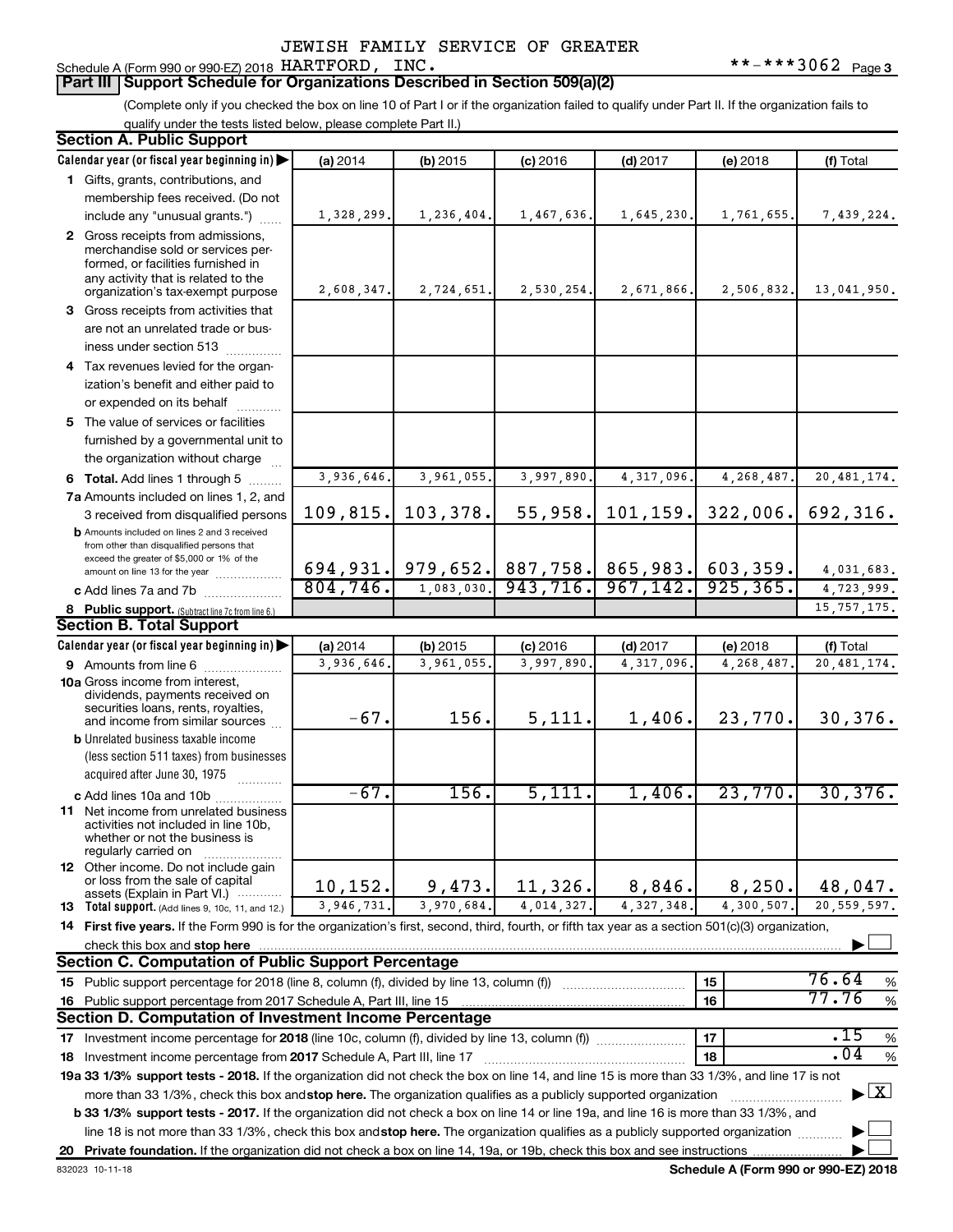# Schedule A (Form 990 or 990-EZ) 2018  $HARTFORM$ ,  $INC$ .

**Part IV Supporting Organizations**

(Complete only if you checked a box in line 12 on Part I. If you checked 12a of Part I, complete Sections A and B. If you checked 12b of Part I, complete Sections A and C. If you checked 12c of Part I, complete Sections A, D, and E. If you checked 12d of Part I, complete Sections A and D, and complete Part V.)

#### **Section A. All Supporting Organizations**

- **1** Are all of the organization's supported organizations listed by name in the organization's governing documents? If "No," describe in Part VI how the supported organizations are designated. If designated by *class or purpose, describe the designation. If historic and continuing relationship, explain.*
- **2** Did the organization have any supported organization that does not have an IRS determination of status under section 509(a)(1) or (2)? If "Yes," explain in Part **VI** how the organization determined that the supported *organization was described in section 509(a)(1) or (2).*
- **3a** Did the organization have a supported organization described in section 501(c)(4), (5), or (6)? If "Yes," answer *(b) and (c) below.*
- **b** Did the organization confirm that each supported organization qualified under section 501(c)(4), (5), or (6) and satisfied the public support tests under section 509(a)(2)? If "Yes," describe in Part VI when and how the *organization made the determination.*
- **c** Did the organization ensure that all support to such organizations was used exclusively for section 170(c)(2)(B) purposes? If "Yes," explain in Part VI what controls the organization put in place to ensure such use.
- **4 a** *If* Was any supported organization not organized in the United States ("foreign supported organization")? *"Yes," and if you checked 12a or 12b in Part I, answer (b) and (c) below.*
- **b** Did the organization have ultimate control and discretion in deciding whether to make grants to the foreign supported organization? If "Yes," describe in Part VI how the organization had such control and discretion *despite being controlled or supervised by or in connection with its supported organizations.*
- **c** Did the organization support any foreign supported organization that does not have an IRS determination under sections 501(c)(3) and 509(a)(1) or (2)? If "Yes," explain in Part VI what controls the organization used *to ensure that all support to the foreign supported organization was used exclusively for section 170(c)(2)(B) purposes.*
- **5a** Did the organization add, substitute, or remove any supported organizations during the tax year? If "Yes," answer (b) and (c) below (if applicable). Also, provide detail in **Part VI,** including (i) the names and EIN *numbers of the supported organizations added, substituted, or removed; (ii) the reasons for each such action; (iii) the authority under the organization's organizing document authorizing such action; and (iv) how the action was accomplished (such as by amendment to the organizing document).*
- **b** Type I or Type II only. Was any added or substituted supported organization part of a class already designated in the organization's organizing document?
- **c Substitutions only.**  Was the substitution the result of an event beyond the organization's control?
- **6** Did the organization provide support (whether in the form of grants or the provision of services or facilities) to **Part VI.** support or benefit one or more of the filing organization's supported organizations? If "Yes," provide detail in anyone other than (i) its supported organizations, (ii) individuals that are part of the charitable class benefited by one or more of its supported organizations, or (iii) other supporting organizations that also
- **7** Did the organization provide a grant, loan, compensation, or other similar payment to a substantial contributor regard to a substantial contributor? If "Yes," complete Part I of Schedule L (Form 990 or 990-EZ). (as defined in section 4958(c)(3)(C)), a family member of a substantial contributor, or a 35% controlled entity with
- **8** Did the organization make a loan to a disqualified person (as defined in section 4958) not described in line 7? *If "Yes," complete Part I of Schedule L (Form 990 or 990-EZ).*
- **9 a** Was the organization controlled directly or indirectly at any time during the tax year by one or more in section 509(a)(1) or (2))? If "Yes," provide detail in **Part VI.** disqualified persons as defined in section 4946 (other than foundation managers and organizations described
- **b** Did one or more disqualified persons (as defined in line 9a) hold a controlling interest in any entity in which the supporting organization had an interest? If "Yes," provide detail in Part VI.
- **c** Did a disqualified person (as defined in line 9a) have an ownership interest in, or derive any personal benefit from, assets in which the supporting organization also had an interest? If "Yes," provide detail in Part VI.
- **10 a** Was the organization subject to the excess business holdings rules of section 4943 because of section supporting organizations)? If "Yes," answer 10b below. 4943(f) (regarding certain Type II supporting organizations, and all Type III non-functionally integrated
	- **b** Did the organization have any excess business holdings in the tax year? (Use Schedule C, Form 4720, to *determine whether the organization had excess business holdings.)*

**1 2 3a 3b 3c 4a 4b 4c 5a 5b 5c 6 7 8 9a 9b 9c 10a**

**10b**

**Yes No**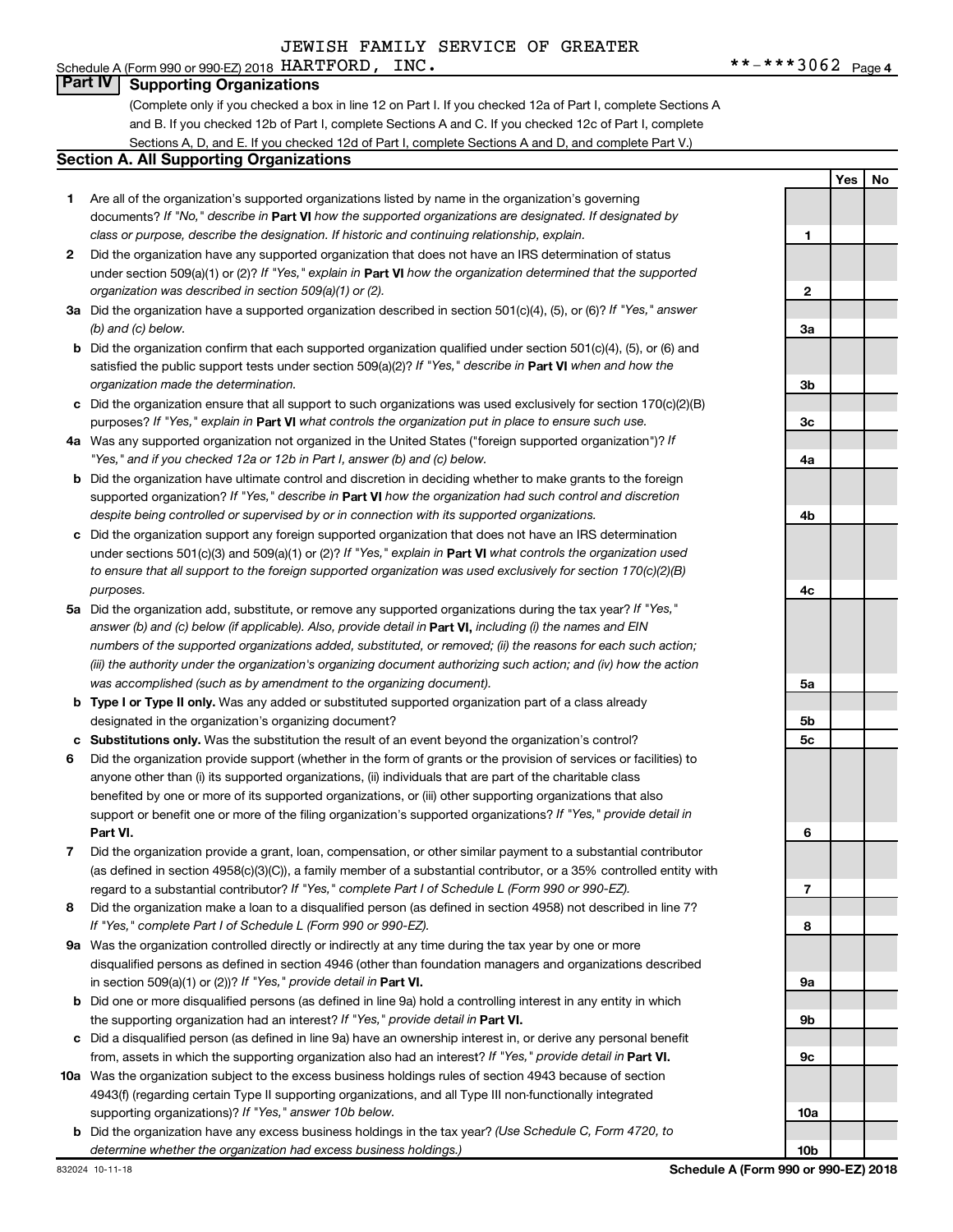Schedule A (Form 990 or 990-EZ) 2018 Page HARTFORD, INC. \*\*-\*\*\*3062

 $***$   $***$   $*$  3062 Page 5

|    | Part IV<br><b>Supporting Organizations (continued)</b>                                                                          |                 |     |    |
|----|---------------------------------------------------------------------------------------------------------------------------------|-----------------|-----|----|
|    |                                                                                                                                 |                 | Yes | No |
| 11 | Has the organization accepted a gift or contribution from any of the following persons?                                         |                 |     |    |
|    | a A person who directly or indirectly controls, either alone or together with persons described in (b) and (c)                  |                 |     |    |
|    | below, the governing body of a supported organization?                                                                          | 11a             |     |    |
|    | <b>b</b> A family member of a person described in (a) above?                                                                    | 11 <sub>b</sub> |     |    |
|    | c A 35% controlled entity of a person described in (a) or (b) above? If "Yes" to a, b, or c, provide detail in Part VI.         | 11c             |     |    |
|    | <b>Section B. Type I Supporting Organizations</b>                                                                               |                 |     |    |
|    |                                                                                                                                 |                 | Yes | No |
| 1  | Did the directors, trustees, or membership of one or more supported organizations have the power to                             |                 |     |    |
|    | regularly appoint or elect at least a majority of the organization's directors or trustees at all times during the              |                 |     |    |
|    | tax year? If "No," describe in Part VI how the supported organization(s) effectively operated, supervised, or                   |                 |     |    |
|    | controlled the organization's activities. If the organization had more than one supported organization,                         |                 |     |    |
|    | describe how the powers to appoint and/or remove directors or trustees were allocated among the supported                       |                 |     |    |
|    | organizations and what conditions or restrictions, if any, applied to such powers during the tax year.                          | 1               |     |    |
| 2  | Did the organization operate for the benefit of any supported organization other than the supported                             |                 |     |    |
|    | organization(s) that operated, supervised, or controlled the supporting organization? If "Yes," explain in                      |                 |     |    |
|    | Part VI how providing such benefit carried out the purposes of the supported organization(s) that operated,                     |                 |     |    |
|    | supervised, or controlled the supporting organization.                                                                          | $\mathbf{2}$    |     |    |
|    | <b>Section C. Type II Supporting Organizations</b>                                                                              |                 |     |    |
|    |                                                                                                                                 |                 | Yes | No |
| 1. | Were a majority of the organization's directors or trustees during the tax year also a majority of the directors                |                 |     |    |
|    | or trustees of each of the organization's supported organization(s)? If "No," describe in Part VI how control                   |                 |     |    |
|    | or management of the supporting organization was vested in the same persons that controlled or managed                          |                 |     |    |
|    | the supported organization(s).                                                                                                  | 1               |     |    |
|    | <b>Section D. All Type III Supporting Organizations</b>                                                                         |                 |     |    |
|    |                                                                                                                                 |                 | Yes | No |
| 1  | Did the organization provide to each of its supported organizations, by the last day of the fifth month of the                  |                 |     |    |
|    | organization's tax year, (i) a written notice describing the type and amount of support provided during the prior tax           |                 |     |    |
|    |                                                                                                                                 |                 |     |    |
|    | year, (ii) a copy of the Form 990 that was most recently filed as of the date of notification, and (iii) copies of the          |                 |     |    |
|    | organization's governing documents in effect on the date of notification, to the extent not previously provided?                | 1               |     |    |
| 2  | Were any of the organization's officers, directors, or trustees either (i) appointed or elected by the supported                |                 |     |    |
|    | organization(s) or (ii) serving on the governing body of a supported organization? If "No," explain in Part VI how              |                 |     |    |
|    | the organization maintained a close and continuous working relationship with the supported organization(s).                     | $\mathbf{2}$    |     |    |
| 3  | By reason of the relationship described in (2), did the organization's supported organizations have a                           |                 |     |    |
|    | significant voice in the organization's investment policies and in directing the use of the organization's                      |                 |     |    |
|    | income or assets at all times during the tax year? If "Yes," describe in Part VI the role the organization's                    |                 |     |    |
|    | supported organizations played in this regard.                                                                                  | з               |     |    |
|    | Section E. Type III Functionally Integrated Supporting Organizations                                                            |                 |     |    |
| 1  | Check the box next to the method that the organization used to satisfy the Integral Part Test during the yealsee instructions). |                 |     |    |
| a  | The organization satisfied the Activities Test. Complete line 2 below.                                                          |                 |     |    |
| b  | The organization is the parent of each of its supported organizations. Complete line 3 below.                                   |                 |     |    |
| с  | The organization supported a governmental entity. Describe in Part VI how you supported a government entity (see instructions). |                 |     |    |
| 2  | Activities Test. Answer (a) and (b) below.                                                                                      |                 | Yes | No |
| а  | Did substantially all of the organization's activities during the tax year directly further the exempt purposes of              |                 |     |    |
|    | the supported organization(s) to which the organization was responsive? If "Yes," then in Part VI identify                      |                 |     |    |
|    | those supported organizations and explain how these activities directly furthered their exempt purposes,                        |                 |     |    |
|    | how the organization was responsive to those supported organizations, and how the organization determined                       |                 |     |    |
|    | that these activities constituted substantially all of its activities.                                                          | 2a              |     |    |
|    | <b>b</b> Did the activities described in (a) constitute activities that, but for the organization's involvement, one or more    |                 |     |    |
|    | of the organization's supported organization(s) would have been engaged in? If "Yes," explain in Part VI the                    |                 |     |    |
|    | reasons for the organization's position that its supported organization(s) would have engaged in these                          |                 |     |    |
|    | activities but for the organization's involvement.                                                                              | 2b              |     |    |
| з  | Parent of Supported Organizations. Answer (a) and (b) below.                                                                    |                 |     |    |
| а  | Did the organization have the power to regularly appoint or elect a majority of the officers, directors, or                     |                 |     |    |
|    | trustees of each of the supported organizations? Provide details in Part VI.                                                    | За              |     |    |
|    | <b>b</b> Did the organization exercise a substantial degree of direction over the policies, programs, and activities of each    |                 |     |    |
|    | of its supported organizations? If "Yes," describe in Part VI the role played by the organization in this regard.               | 3b              |     |    |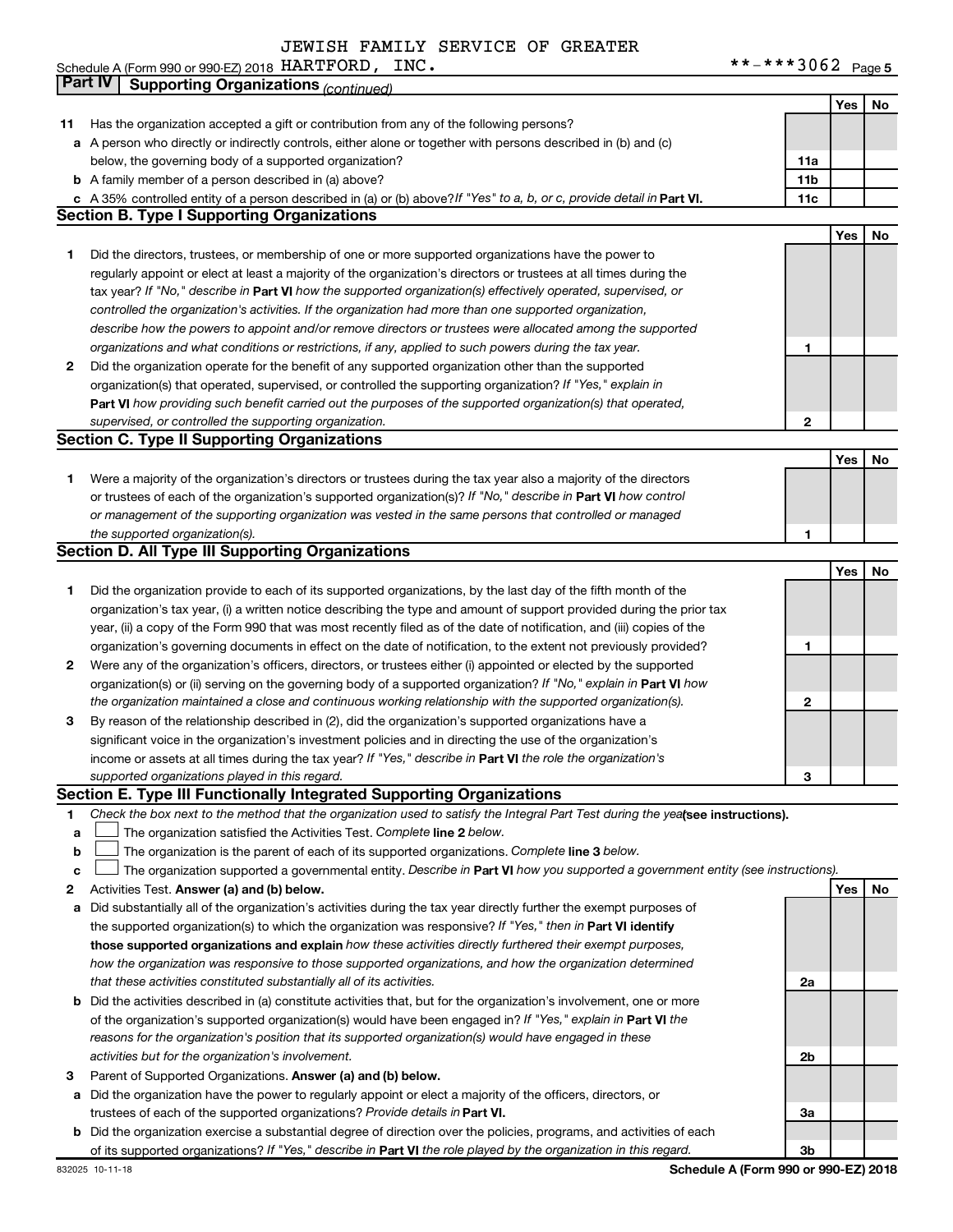#### **Part V Type III Non-Functionally Integrated 509(a)(3) Supporting Organizations**

1 **Letter See instructions.** All Check here if the organization satisfied the Integral Part Test as a qualifying trust on Nov. 20, 1970 (explain in Part VI.) See instructions. All other Type III non-functionally integrated supporting organizations must complete Sections A through E.

|              | Section A - Adjusted Net Income                                              |                | (A) Prior Year | (B) Current Year<br>(optional) |
|--------------|------------------------------------------------------------------------------|----------------|----------------|--------------------------------|
| 1            | Net short-term capital gain                                                  | 1              |                |                                |
| 2            | Recoveries of prior-year distributions                                       | $\mathbf{2}$   |                |                                |
| 3            | Other gross income (see instructions)                                        | 3              |                |                                |
| 4            | Add lines 1 through 3                                                        | 4              |                |                                |
| 5            | Depreciation and depletion                                                   | 5              |                |                                |
| 6            | Portion of operating expenses paid or incurred for production or             |                |                |                                |
|              | collection of gross income or for management, conservation, or               |                |                |                                |
|              | maintenance of property held for production of income (see instructions)     | 6              |                |                                |
| 7            | Other expenses (see instructions)                                            | $\overline{7}$ |                |                                |
| 8            | Adjusted Net Income (subtract lines 5, 6, and 7 from line 4)                 | 8              |                |                                |
|              | <b>Section B - Minimum Asset Amount</b>                                      |                | (A) Prior Year | (B) Current Year<br>(optional) |
| 1            | Aggregate fair market value of all non-exempt-use assets (see                |                |                |                                |
|              | instructions for short tax year or assets held for part of year):            |                |                |                                |
|              | a Average monthly value of securities                                        | 1a             |                |                                |
|              | <b>b</b> Average monthly cash balances                                       | 1b             |                |                                |
|              | c Fair market value of other non-exempt-use assets                           | 1c             |                |                                |
|              | <b>d</b> Total (add lines 1a, 1b, and 1c)                                    | 1 <sub>d</sub> |                |                                |
|              | e Discount claimed for blockage or other                                     |                |                |                                |
|              | factors (explain in detail in <b>Part VI</b> ):                              |                |                |                                |
| 2            | Acquisition indebtedness applicable to non-exempt-use assets                 | $\mathbf{2}$   |                |                                |
| З            | Subtract line 2 from line 1d                                                 | 3              |                |                                |
| 4            | Cash deemed held for exempt use. Enter 1-1/2% of line 3 (for greater amount, |                |                |                                |
|              | see instructions)                                                            | 4              |                |                                |
| 5            | Net value of non-exempt-use assets (subtract line 4 from line 3)             | 5              |                |                                |
| 6            | Multiply line 5 by .035                                                      | 6              |                |                                |
| 7            | Recoveries of prior-year distributions                                       | $\overline{7}$ |                |                                |
| 8            | <b>Minimum Asset Amount (add line 7 to line 6)</b>                           | 8              |                |                                |
|              | <b>Section C - Distributable Amount</b>                                      |                |                | <b>Current Year</b>            |
| 1            | Adjusted net income for prior year (from Section A, line 8, Column A)        | 1              |                |                                |
| $\mathbf{2}$ | Enter 85% of line 1                                                          | $\mathbf{2}$   |                |                                |
| З            | Minimum asset amount for prior year (from Section B, line 8, Column A)       | 3              |                |                                |
| 4            | Enter greater of line 2 or line 3                                            | 4              |                |                                |
| 5            | Income tax imposed in prior year                                             | 5              |                |                                |
| 6            | Distributable Amount. Subtract line 5 from line 4, unless subject to         |                |                |                                |
|              | emergency temporary reduction (see instructions)                             | 6              |                |                                |

**7** Let Check here if the current year is the organization's first as a non-functionally integrated Type III supporting organization (see instructions).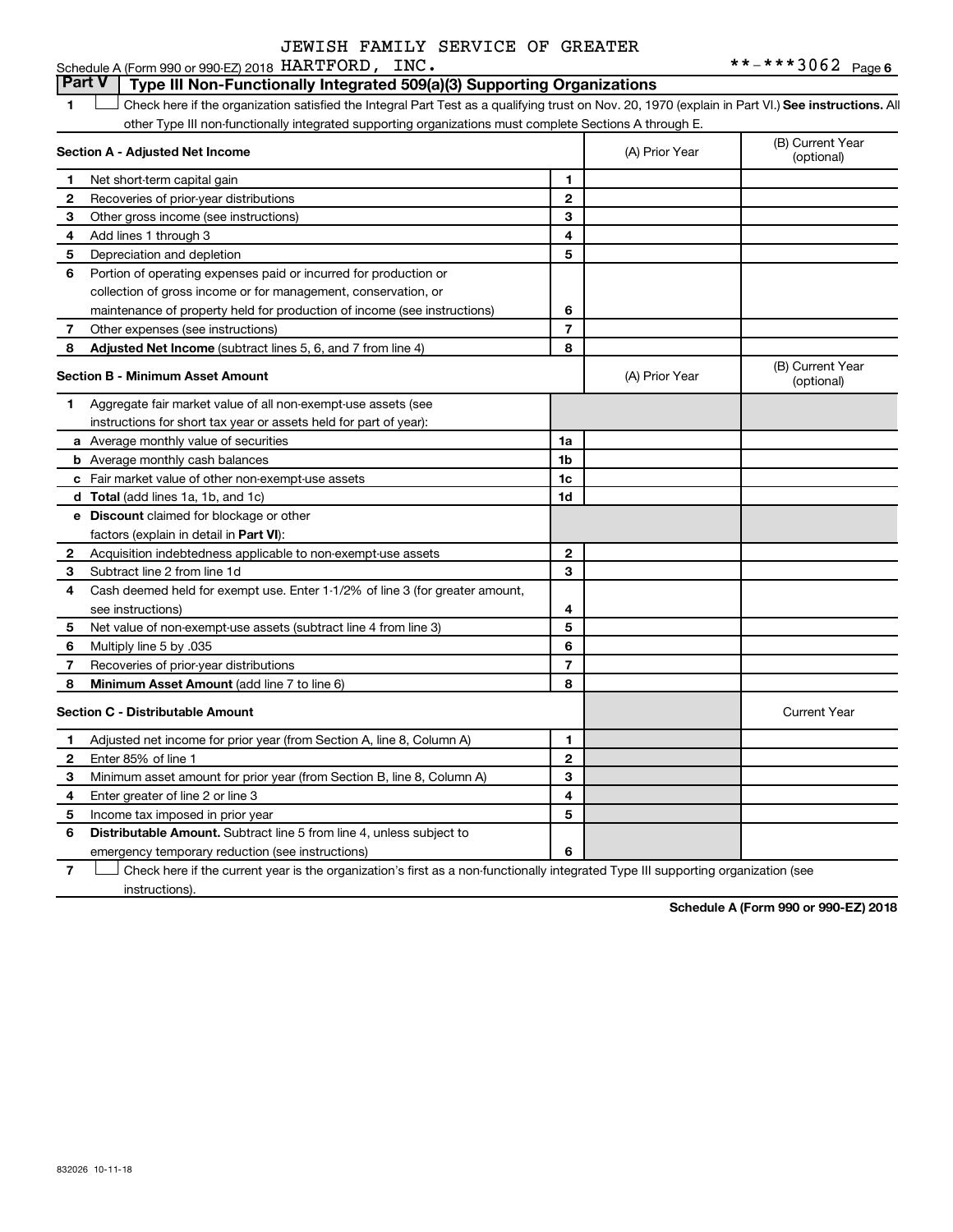|              | Schedule A (Form 990 or 990-EZ) 2018 HARTFORD, INC.                                        |                                    |                                               | **-***3062 Page 7                                |
|--------------|--------------------------------------------------------------------------------------------|------------------------------------|-----------------------------------------------|--------------------------------------------------|
| ∣ Part V     | Type III Non-Functionally Integrated 509(a)(3) Supporting Organizations (continued)        |                                    |                                               |                                                  |
|              | <b>Section D - Distributions</b>                                                           |                                    |                                               | <b>Current Year</b>                              |
| 1            | Amounts paid to supported organizations to accomplish exempt purposes                      |                                    |                                               |                                                  |
| $\mathbf{2}$ | Amounts paid to perform activity that directly furthers exempt purposes of supported       |                                    |                                               |                                                  |
|              | organizations, in excess of income from activity                                           |                                    |                                               |                                                  |
| 3            | Administrative expenses paid to accomplish exempt purposes of supported organizations      |                                    |                                               |                                                  |
| 4            | Amounts paid to acquire exempt-use assets                                                  |                                    |                                               |                                                  |
| 5            | Qualified set-aside amounts (prior IRS approval required)                                  |                                    |                                               |                                                  |
| 6            | Other distributions (describe in Part VI). See instructions.                               |                                    |                                               |                                                  |
| 7            | Total annual distributions. Add lines 1 through 6.                                         |                                    |                                               |                                                  |
| 8            | Distributions to attentive supported organizations to which the organization is responsive |                                    |                                               |                                                  |
|              | (provide details in Part VI). See instructions.                                            |                                    |                                               |                                                  |
| 9            | Distributable amount for 2018 from Section C, line 6                                       |                                    |                                               |                                                  |
| 10           | Line 8 amount divided by line 9 amount                                                     |                                    |                                               |                                                  |
|              | Section E - Distribution Allocations (see instructions)                                    | (i)<br><b>Excess Distributions</b> | (ii)<br><b>Underdistributions</b><br>Pre-2018 | (iii)<br><b>Distributable</b><br>Amount for 2018 |
| 1            | Distributable amount for 2018 from Section C, line 6                                       |                                    |                                               |                                                  |
| 2            | Underdistributions, if any, for years prior to 2018 (reason-                               |                                    |                                               |                                                  |
|              | able cause required-explain in Part VI). See instructions.                                 |                                    |                                               |                                                  |
| 3            | Excess distributions carryover, if any, to 2018                                            |                                    |                                               |                                                  |
|              | <b>a</b> From 2013                                                                         |                                    |                                               |                                                  |
|              | $b$ From 2014                                                                              |                                    |                                               |                                                  |
|              | $c$ From 2015                                                                              |                                    |                                               |                                                  |
|              | d From 2016                                                                                |                                    |                                               |                                                  |
|              | e From 2017                                                                                |                                    |                                               |                                                  |
|              | f Total of lines 3a through e                                                              |                                    |                                               |                                                  |
|              | g Applied to underdistributions of prior years                                             |                                    |                                               |                                                  |
|              | h Applied to 2018 distributable amount                                                     |                                    |                                               |                                                  |
| j.           | Carryover from 2013 not applied (see instructions)                                         |                                    |                                               |                                                  |
|              | Remainder. Subtract lines 3g, 3h, and 3i from 3f.                                          |                                    |                                               |                                                  |
| 4            | Distributions for 2018 from Section D,                                                     |                                    |                                               |                                                  |
|              | \$<br>line $7:$                                                                            |                                    |                                               |                                                  |
|              | a Applied to underdistributions of prior years                                             |                                    |                                               |                                                  |
|              | <b>b</b> Applied to 2018 distributable amount                                              |                                    |                                               |                                                  |
|              | <b>c</b> Remainder. Subtract lines 4a and 4b from 4.                                       |                                    |                                               |                                                  |
| 5            | Remaining underdistributions for years prior to 2018, if                                   |                                    |                                               |                                                  |
|              | any. Subtract lines 3g and 4a from line 2. For result greater                              |                                    |                                               |                                                  |
|              | than zero, explain in Part VI. See instructions.                                           |                                    |                                               |                                                  |
| 6            | Remaining underdistributions for 2018. Subtract lines 3h                                   |                                    |                                               |                                                  |
|              | and 4b from line 1. For result greater than zero, explain in<br>Part VI. See instructions. |                                    |                                               |                                                  |
| $\mathbf{7}$ | Excess distributions carryover to 2019. Add lines 3j                                       |                                    |                                               |                                                  |
|              | and 4c.                                                                                    |                                    |                                               |                                                  |
| 8            | Breakdown of line 7:                                                                       |                                    |                                               |                                                  |
|              | a Excess from 2014                                                                         |                                    |                                               |                                                  |
|              | <b>b</b> Excess from 2015                                                                  |                                    |                                               |                                                  |
|              | c Excess from 2016                                                                         |                                    |                                               |                                                  |
|              | d Excess from 2017                                                                         |                                    |                                               |                                                  |
|              | e Excess from 2018                                                                         |                                    |                                               |                                                  |
|              |                                                                                            |                                    |                                               |                                                  |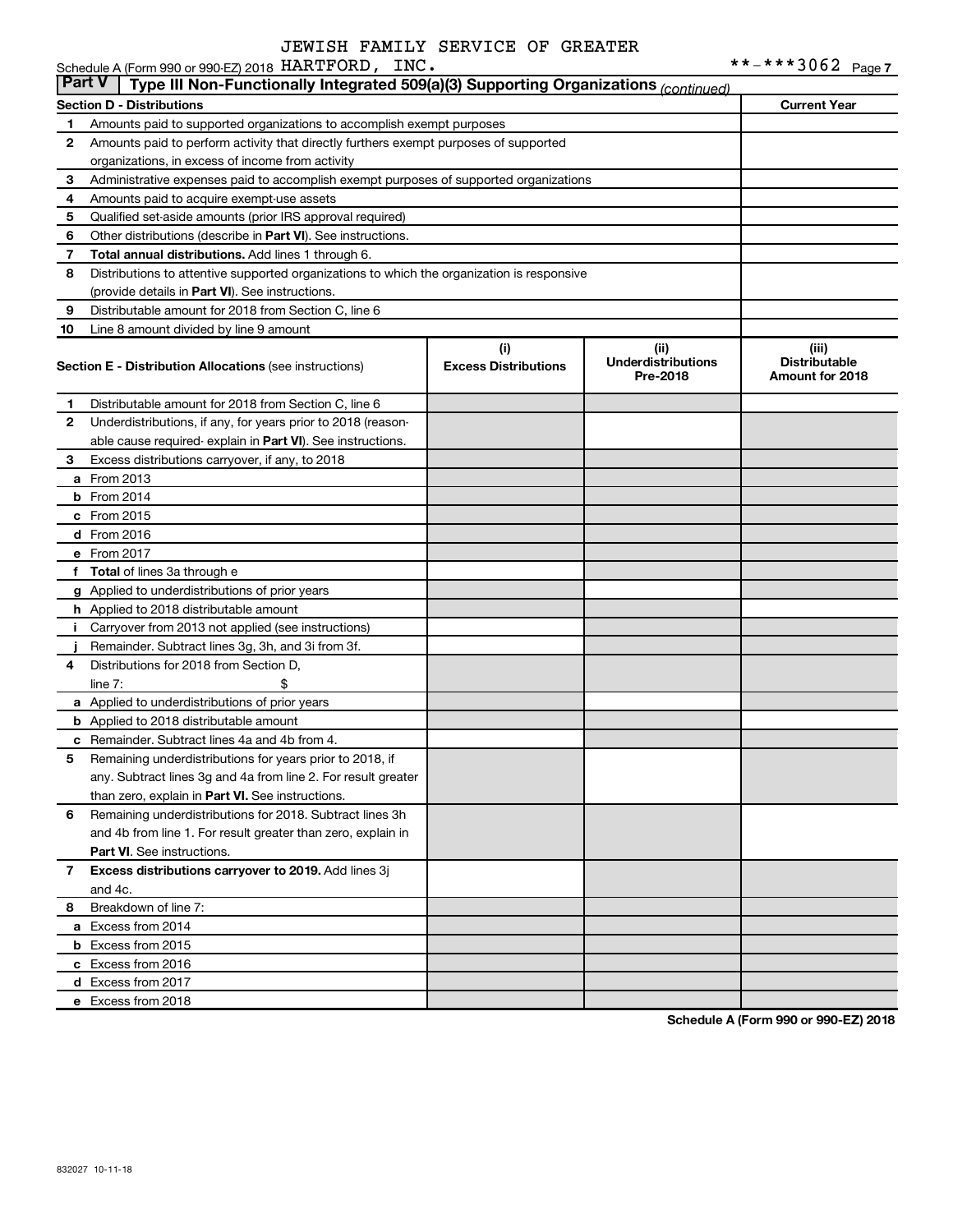|                |                                                     |  | JEWISH FAMILY SERVICE OF GREATER |                                                                                                                                                                                                                                                                                                                                                                                                                                                                                                                                                                      |
|----------------|-----------------------------------------------------|--|----------------------------------|----------------------------------------------------------------------------------------------------------------------------------------------------------------------------------------------------------------------------------------------------------------------------------------------------------------------------------------------------------------------------------------------------------------------------------------------------------------------------------------------------------------------------------------------------------------------|
|                | Schedule A (Form 990 or 990-EZ) 2018 HARTFORD, INC. |  |                                  | **-***3062 Page 8                                                                                                                                                                                                                                                                                                                                                                                                                                                                                                                                                    |
| <b>Part VI</b> | (See instructions.)                                 |  |                                  | Supplemental Information. Provide the explanations required by Part II, line 10; Part II, line 17a or 17b; Part III, line 12;<br>Part IV, Section A, lines 1, 2, 3b, 3c, 4b, 4c, 5a, 6, 9a, 9b, 9c, 11a, 11b, and 11c; Part IV, Section B, lines 1 and 2; Part IV, Section C,<br>line 1; Part IV, Section D, lines 2 and 3; Part IV, Section E, lines 1c, 2a, 2b, 3a, and 3b; Part V, line 1; Part V, Section B, line 1e; Part V,<br>Section D, lines 5, 6, and 8; and Part V, Section E, lines 2, 5, and 6. Also complete this part for any additional information. |
|                |                                                     |  |                                  |                                                                                                                                                                                                                                                                                                                                                                                                                                                                                                                                                                      |
|                |                                                     |  |                                  |                                                                                                                                                                                                                                                                                                                                                                                                                                                                                                                                                                      |
|                |                                                     |  |                                  |                                                                                                                                                                                                                                                                                                                                                                                                                                                                                                                                                                      |
|                |                                                     |  |                                  |                                                                                                                                                                                                                                                                                                                                                                                                                                                                                                                                                                      |
|                |                                                     |  |                                  |                                                                                                                                                                                                                                                                                                                                                                                                                                                                                                                                                                      |
|                |                                                     |  |                                  |                                                                                                                                                                                                                                                                                                                                                                                                                                                                                                                                                                      |
|                |                                                     |  |                                  |                                                                                                                                                                                                                                                                                                                                                                                                                                                                                                                                                                      |
|                |                                                     |  |                                  |                                                                                                                                                                                                                                                                                                                                                                                                                                                                                                                                                                      |
|                |                                                     |  |                                  |                                                                                                                                                                                                                                                                                                                                                                                                                                                                                                                                                                      |
|                |                                                     |  |                                  |                                                                                                                                                                                                                                                                                                                                                                                                                                                                                                                                                                      |
|                |                                                     |  |                                  |                                                                                                                                                                                                                                                                                                                                                                                                                                                                                                                                                                      |
|                |                                                     |  |                                  |                                                                                                                                                                                                                                                                                                                                                                                                                                                                                                                                                                      |
|                |                                                     |  |                                  |                                                                                                                                                                                                                                                                                                                                                                                                                                                                                                                                                                      |
|                |                                                     |  |                                  |                                                                                                                                                                                                                                                                                                                                                                                                                                                                                                                                                                      |
|                |                                                     |  |                                  |                                                                                                                                                                                                                                                                                                                                                                                                                                                                                                                                                                      |
|                |                                                     |  |                                  |                                                                                                                                                                                                                                                                                                                                                                                                                                                                                                                                                                      |
|                |                                                     |  |                                  |                                                                                                                                                                                                                                                                                                                                                                                                                                                                                                                                                                      |
|                |                                                     |  |                                  |                                                                                                                                                                                                                                                                                                                                                                                                                                                                                                                                                                      |
|                |                                                     |  |                                  |                                                                                                                                                                                                                                                                                                                                                                                                                                                                                                                                                                      |
|                |                                                     |  |                                  |                                                                                                                                                                                                                                                                                                                                                                                                                                                                                                                                                                      |
|                |                                                     |  |                                  |                                                                                                                                                                                                                                                                                                                                                                                                                                                                                                                                                                      |
|                |                                                     |  |                                  |                                                                                                                                                                                                                                                                                                                                                                                                                                                                                                                                                                      |
|                |                                                     |  |                                  |                                                                                                                                                                                                                                                                                                                                                                                                                                                                                                                                                                      |
|                |                                                     |  |                                  |                                                                                                                                                                                                                                                                                                                                                                                                                                                                                                                                                                      |
|                |                                                     |  |                                  |                                                                                                                                                                                                                                                                                                                                                                                                                                                                                                                                                                      |
|                |                                                     |  |                                  |                                                                                                                                                                                                                                                                                                                                                                                                                                                                                                                                                                      |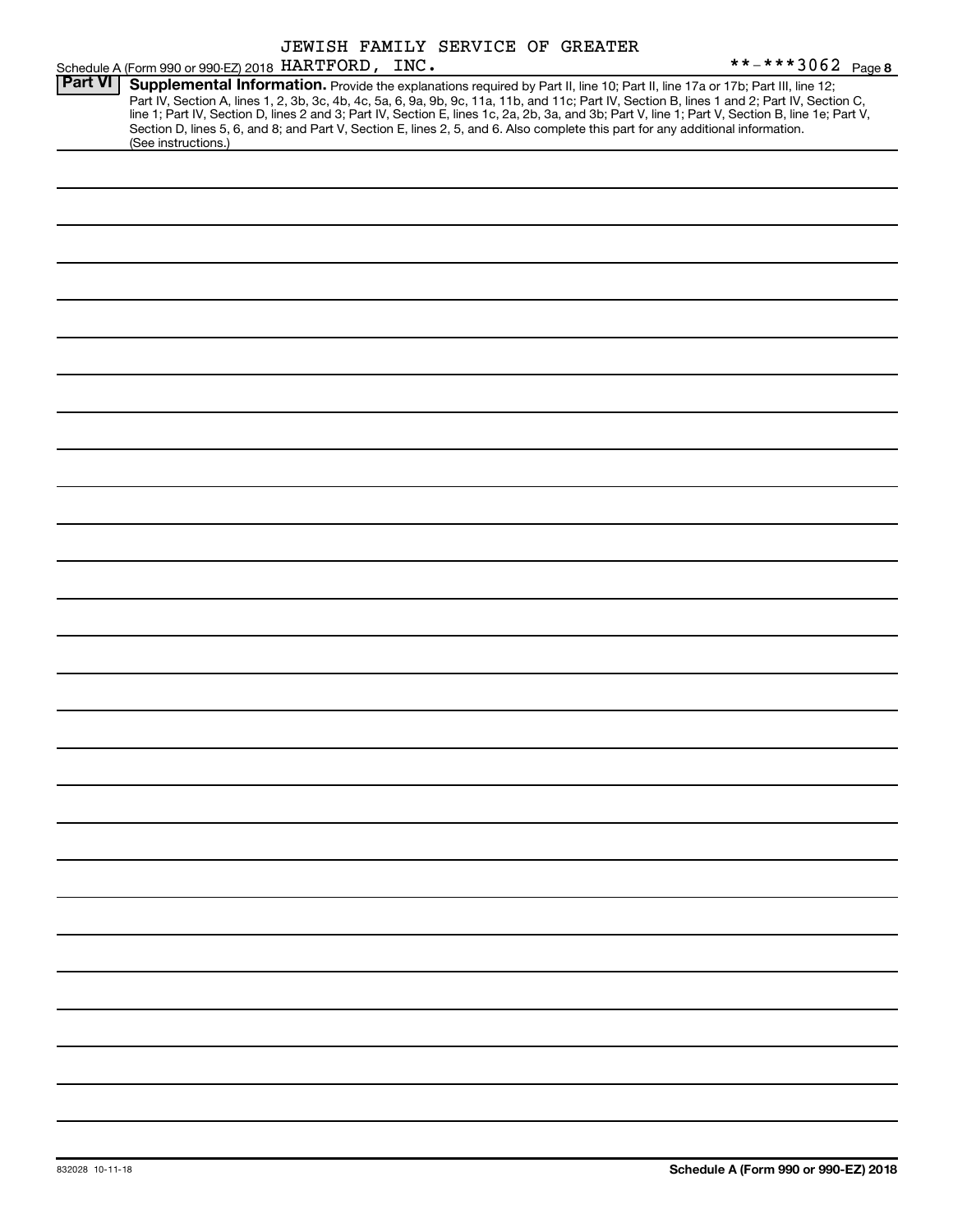| <b>Schedule B</b>  |  |
|--------------------|--|
| (Form 990, 990-EZ, |  |

## Department of the Treasury Internal Revenue Service

# **Schedule of Contributors**

**or 990-PF) | Attach to Form 990, Form 990-EZ, or Form 990-PF. | Go to www.irs.gov/Form990 for the latest information.** OMB No. 1545-0047

# **2018**

**Employer identification number**

|  | Name of the organization |
|--|--------------------------|
|--|--------------------------|

| JEWISH FAMILY SERVICE OF GREATER |  |  |  |  |
|----------------------------------|--|--|--|--|
|----------------------------------|--|--|--|--|

| <b>HARTFORD</b> | INC. | $\sim$<br>$\ddot{\,}$ |
|-----------------|------|-----------------------|
|                 |      |                       |

| *-***3062 |  |  |  |  |
|-----------|--|--|--|--|
|           |  |  |  |  |

|  | <b>Organization type (check one):</b> |
|--|---------------------------------------|
|--|---------------------------------------|

| Filers of:         | Section:                                                                  |
|--------------------|---------------------------------------------------------------------------|
| Form 990 or 990-EZ | $\lfloor x \rfloor$ 501(c)( 3) (enter number) organization                |
|                    | 4947(a)(1) nonexempt charitable trust not treated as a private foundation |
|                    | 527 political organization                                                |
| Form 990-PF        | 501(c)(3) exempt private foundation                                       |
|                    | 4947(a)(1) nonexempt charitable trust treated as a private foundation     |
|                    | 501(c)(3) taxable private foundation                                      |

Check if your organization is covered by the General Rule or a Special Rule.

**Note:**  Only a section 501(c)(7), (8), or (10) organization can check boxes for both the General Rule and a Special Rule. See instructions.

#### **General Rule**

**K** For an organization filing Form 990, 990-EZ, or 990-PF that received, during the year, contributions totaling \$5,000 or more (in money or property) from any one contributor. Complete Parts I and II. See instructions for determining a contributor's total contributions.

#### **Special Rules**

 $\Box$ 

any one contributor, during the year, total contributions of the greater of (1) \$5,000; or (2) 2% of the amount on (i) Form 990, Part VIII, line 1h; For an organization described in section 501(c)(3) filing Form 990 or 990-EZ that met the 33 1/3% support test of the regulations under sections 509(a)(1) and 170(b)(1)(A)(vi), that checked Schedule A (Form 990 or 990-EZ), Part II, line 13, 16a, or 16b, and that received from or (ii) Form 990-EZ, line 1. Complete Parts I and II.  $\Box$ 

year, total contributions of more than \$1,000 *exclusively* for religious, charitable, scientific, literary, or educational purposes, or for the For an organization described in section 501(c)(7), (8), or (10) filing Form 990 or 990-EZ that received from any one contributor, during the prevention of cruelty to children or animals. Complete Parts I (entering "N/A" in column (b) instead of the contributor name and address), II, and III.  $\Box$ 

purpose. Don't complete any of the parts unless the General Rule applies to this organization because it received nonexclusively year, contributions exclusively for religious, charitable, etc., purposes, but no such contributions totaled more than \$1,000. If this box is checked, enter here the total contributions that were received during the year for an exclusively religious, charitable, etc., For an organization described in section 501(c)(7), (8), or (10) filing Form 990 or 990-EZ that received from any one contributor, during the religious, charitable, etc., contributions totaling \$5,000 or more during the year  $~\ldots\ldots\ldots\ldots\ldots\ldots\ldots\ldots\ldots\blacktriangleright~$ \$

**Caution:**  An organization that isn't covered by the General Rule and/or the Special Rules doesn't file Schedule B (Form 990, 990-EZ, or 990-PF),  **must** but it answer "No" on Part IV, line 2, of its Form 990; or check the box on line H of its Form 990-EZ or on its Form 990-PF, Part I, line 2, to certify that it doesn't meet the filing requirements of Schedule B (Form 990, 990-EZ, or 990-PF).

**For Paperwork Reduction Act Notice, see the instructions for Form 990, 990-EZ, or 990-PF. Schedule B (Form 990, 990-EZ, or 990-PF) (2018)** LHA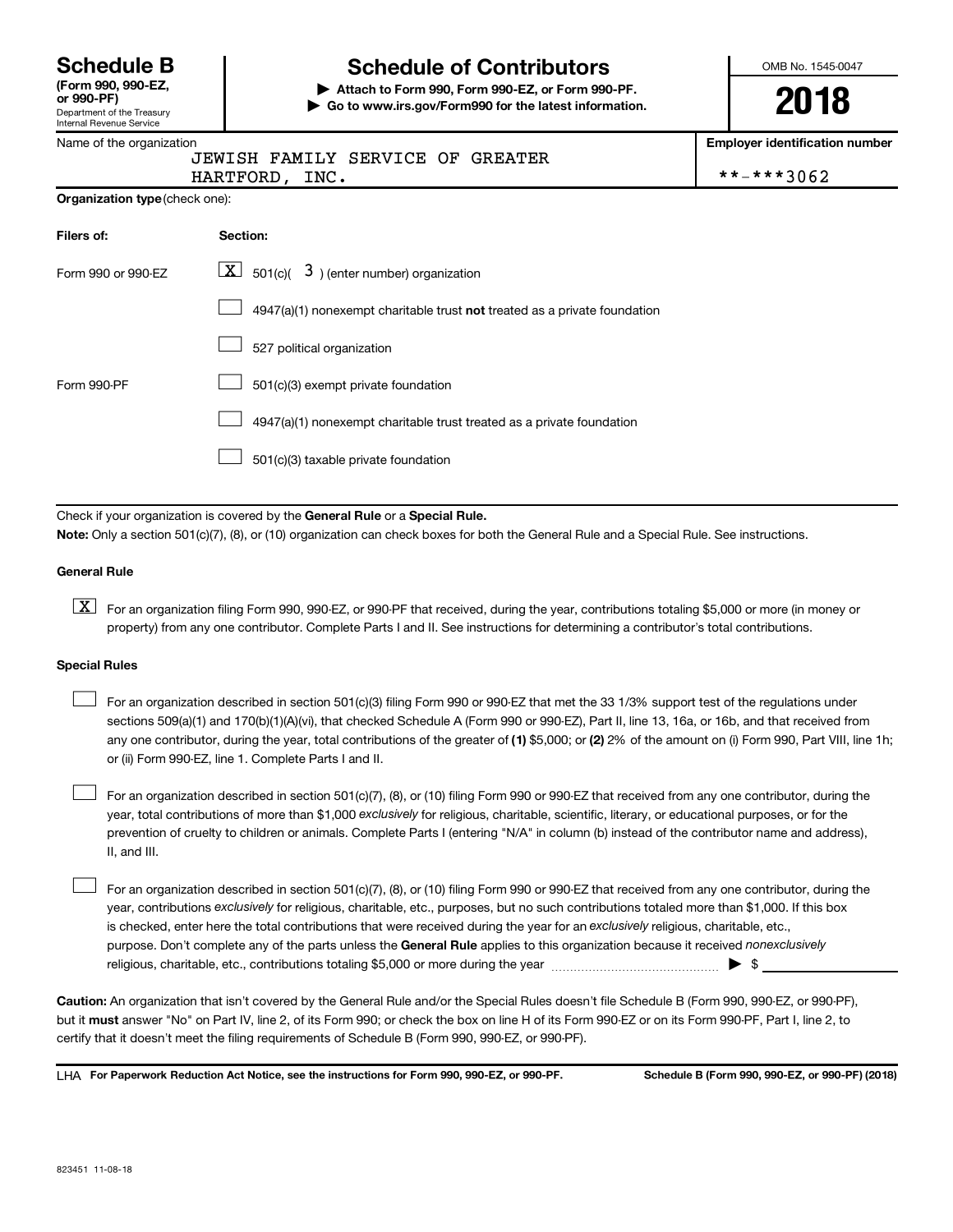|                | <b>SCHEDULE D</b>              | <b>Supplemental Financial Statements</b>                                                                                                                  |                                                                                   |                                                                                                      |    |                                                     | OMB No. 1545-0047                   |
|----------------|--------------------------------|-----------------------------------------------------------------------------------------------------------------------------------------------------------|-----------------------------------------------------------------------------------|------------------------------------------------------------------------------------------------------|----|-----------------------------------------------------|-------------------------------------|
|                | (Form 990)                     | Complete if the organization answered "Yes" on Form 990,<br>Part IV, line 6, 7, 8, 9, 10, 11a, 11b, 11c, 11d, 11e, 11f, 12a, or 12b.                      |                                                                                   |                                                                                                      |    |                                                     |                                     |
|                | Department of the Treasury     |                                                                                                                                                           | Attach to Form 990.                                                               |                                                                                                      |    |                                                     | <b>Open to Public</b><br>Inspection |
|                | Internal Revenue Service       | Go to www.irs.gov/Form990 for instructions and the latest information.<br>JEWISH FAMILY SERVICE OF GREATER                                                |                                                                                   |                                                                                                      |    |                                                     |                                     |
|                | Name of the organization       | HARTFORD, INC.                                                                                                                                            |                                                                                   |                                                                                                      |    | <b>Employer identification number</b><br>**-***3062 |                                     |
| Part I         |                                | Organizations Maintaining Donor Advised Funds or Other Similar Funds or Accounts. Complete if the                                                         |                                                                                   |                                                                                                      |    |                                                     |                                     |
|                |                                | organization answered "Yes" on Form 990, Part IV, line 6.                                                                                                 |                                                                                   |                                                                                                      |    |                                                     |                                     |
|                |                                |                                                                                                                                                           |                                                                                   | (a) Donor advised funds                                                                              |    | (b) Funds and other accounts                        |                                     |
| 1              |                                |                                                                                                                                                           |                                                                                   |                                                                                                      |    |                                                     |                                     |
| 2              |                                | Aggregate value of contributions to (during year)                                                                                                         |                                                                                   |                                                                                                      |    |                                                     |                                     |
| З              |                                |                                                                                                                                                           |                                                                                   |                                                                                                      |    |                                                     |                                     |
| 4              |                                |                                                                                                                                                           |                                                                                   |                                                                                                      |    |                                                     |                                     |
| 5              |                                | Did the organization inform all donors and donor advisors in writing that the assets held in donor advised funds                                          |                                                                                   |                                                                                                      |    |                                                     |                                     |
|                |                                |                                                                                                                                                           |                                                                                   |                                                                                                      |    | Yes                                                 | No                                  |
| 6              |                                | Did the organization inform all grantees, donors, and donor advisors in writing that grant funds can be used only                                         |                                                                                   |                                                                                                      |    |                                                     |                                     |
|                |                                | for charitable purposes and not for the benefit of the donor or donor advisor, or for any other purpose conferring                                        |                                                                                   |                                                                                                      |    |                                                     |                                     |
|                | impermissible private benefit? |                                                                                                                                                           |                                                                                   |                                                                                                      |    | Yes                                                 | No                                  |
| <b>Part II</b> |                                | Conservation Easements. Complete if the organization answered "Yes" on Form 990, Part IV, line 7.                                                         |                                                                                   |                                                                                                      |    |                                                     |                                     |
| 1.             |                                | Purpose(s) of conservation easements held by the organization (check all that apply).                                                                     |                                                                                   |                                                                                                      |    |                                                     |                                     |
|                |                                | Preservation of land for public use (e.g., recreation or education)<br>Protection of natural habitat                                                      |                                                                                   | Preservation of a historically important land area<br>Preservation of a certified historic structure |    |                                                     |                                     |
|                |                                | Preservation of open space                                                                                                                                |                                                                                   |                                                                                                      |    |                                                     |                                     |
| 2              |                                | Complete lines 2a through 2d if the organization held a qualified conservation contribution in the form of a conservation easement on the last            |                                                                                   |                                                                                                      |    |                                                     |                                     |
|                | day of the tax year.           |                                                                                                                                                           |                                                                                   |                                                                                                      |    | Held at the End of the Tax Year                     |                                     |
| а              |                                |                                                                                                                                                           |                                                                                   |                                                                                                      | 2a |                                                     |                                     |
| b              |                                |                                                                                                                                                           |                                                                                   |                                                                                                      | 2b |                                                     |                                     |
| с              |                                |                                                                                                                                                           |                                                                                   |                                                                                                      | 2c |                                                     |                                     |
| d              |                                | Number of conservation easements included in (c) acquired after 7/25/06, and not on a historic structure                                                  |                                                                                   |                                                                                                      |    |                                                     |                                     |
|                |                                |                                                                                                                                                           |                                                                                   |                                                                                                      | 2d |                                                     |                                     |
| 3              |                                | Number of conservation easements modified, transferred, released, extinguished, or terminated by the organization during the tax                          |                                                                                   |                                                                                                      |    |                                                     |                                     |
|                | year                           |                                                                                                                                                           |                                                                                   |                                                                                                      |    |                                                     |                                     |
| 4              |                                | Number of states where property subject to conservation easement is located $\blacktriangleright$                                                         |                                                                                   |                                                                                                      |    |                                                     |                                     |
| 5              |                                | Does the organization have a written policy regarding the periodic monitoring, inspection, handling of                                                    |                                                                                   |                                                                                                      |    |                                                     |                                     |
|                |                                |                                                                                                                                                           |                                                                                   |                                                                                                      |    | Yes                                                 | <b>No</b>                           |
| 6              |                                | Staff and volunteer hours devoted to monitoring, inspecting, handling of violations, and enforcing conservation easements during the year                 |                                                                                   |                                                                                                      |    |                                                     |                                     |
|                |                                |                                                                                                                                                           |                                                                                   |                                                                                                      |    |                                                     |                                     |
| 7              |                                | Amount of expenses incurred in monitoring, inspecting, handling of violations, and enforcing conservation easements during the year                       |                                                                                   |                                                                                                      |    |                                                     |                                     |
|                | ► \$                           | Does each conservation easement reported on line 2(d) above satisfy the requirements of section 170(h)(4)(B)(i)                                           |                                                                                   |                                                                                                      |    |                                                     |                                     |
| 8              |                                |                                                                                                                                                           |                                                                                   |                                                                                                      |    | Yes                                                 | No                                  |
| 9              |                                | In Part XIII, describe how the organization reports conservation easements in its revenue and expense statement, and balance sheet, and                   |                                                                                   |                                                                                                      |    |                                                     |                                     |
|                |                                | include, if applicable, the text of the footnote to the organization's financial statements that describes the organization's accounting for              |                                                                                   |                                                                                                      |    |                                                     |                                     |
|                | conservation easements.        |                                                                                                                                                           |                                                                                   |                                                                                                      |    |                                                     |                                     |
|                |                                | Part III   Organizations Maintaining Collections of Art, Historical Treasures, or Other Similar Assets.                                                   |                                                                                   |                                                                                                      |    |                                                     |                                     |
|                |                                | Complete if the organization answered "Yes" on Form 990, Part IV, line 8.                                                                                 |                                                                                   |                                                                                                      |    |                                                     |                                     |
|                |                                | 1a If the organization elected, as permitted under SFAS 116 (ASC 958), not to report in its revenue statement and balance sheet works of art,             |                                                                                   |                                                                                                      |    |                                                     |                                     |
|                |                                | historical treasures, or other similar assets held for public exhibition, education, or research in furtherance of public service, provide, in Part XIII, |                                                                                   |                                                                                                      |    |                                                     |                                     |
|                |                                | the text of the footnote to its financial statements that describes these items.                                                                          |                                                                                   |                                                                                                      |    |                                                     |                                     |
| b              |                                | If the organization elected, as permitted under SFAS 116 (ASC 958), to report in its revenue statement and balance sheet works of art, historical         |                                                                                   |                                                                                                      |    |                                                     |                                     |
|                |                                | treasures, or other similar assets held for public exhibition, education, or research in furtherance of public service, provide the following amounts     |                                                                                   |                                                                                                      |    |                                                     |                                     |
|                | relating to these items:       |                                                                                                                                                           |                                                                                   |                                                                                                      |    |                                                     |                                     |
|                |                                |                                                                                                                                                           |                                                                                   |                                                                                                      |    |                                                     |                                     |
|                |                                | (ii) Assets included in Form 990, Part X                                                                                                                  |                                                                                   |                                                                                                      |    | $\triangleright$ \$                                 |                                     |
| 2              |                                | If the organization received or held works of art, historical treasures, or other similar assets for financial gain, provide                              |                                                                                   |                                                                                                      |    |                                                     |                                     |
|                |                                | the following amounts required to be reported under SFAS 116 (ASC 958) relating to these items:                                                           |                                                                                   |                                                                                                      |    |                                                     |                                     |
| a              |                                |                                                                                                                                                           |                                                                                   |                                                                                                      | \$ |                                                     |                                     |
|                |                                |                                                                                                                                                           | $H_{\text{tot}}$ . The state of the state $f_{\text{tot}}$ is $\Gamma$ shown 000. |                                                                                                      |    |                                                     |                                     |

832051 10-29-18 **For Paperwork Reduction Act Notice, see the Instructions for Form 990. Schedule D (Form 990) 2018** LHA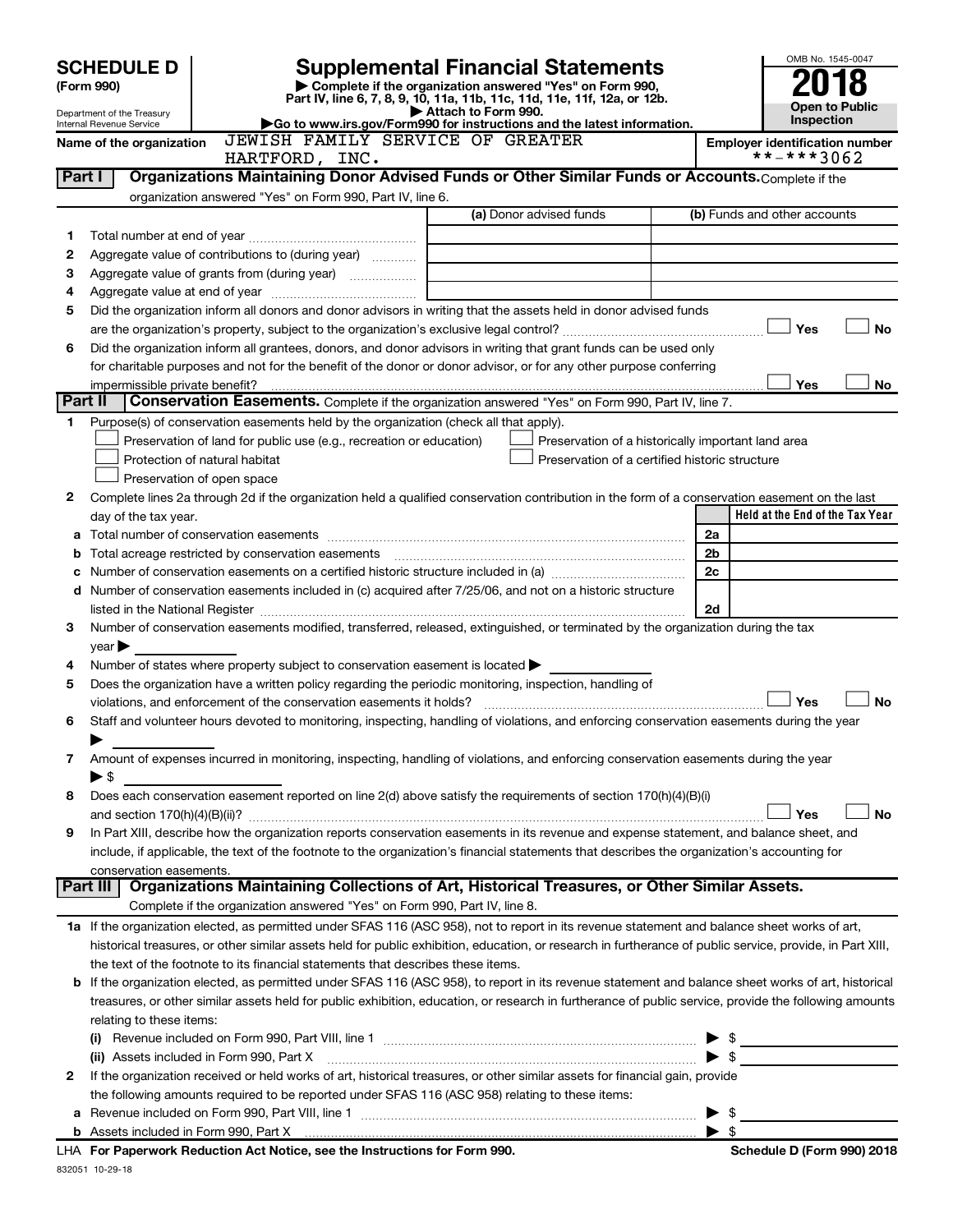|               |                                                                                                                                                                                                                                | JEWISH FAMILY SERVICE OF GREATER |                   |                                                                                                                                                                                                                                |                 |            |                     |                                   |
|---------------|--------------------------------------------------------------------------------------------------------------------------------------------------------------------------------------------------------------------------------|----------------------------------|-------------------|--------------------------------------------------------------------------------------------------------------------------------------------------------------------------------------------------------------------------------|-----------------|------------|---------------------|-----------------------------------|
|               | HARTFORD, INC.<br>Schedule D (Form 990) 2018                                                                                                                                                                                   |                                  |                   |                                                                                                                                                                                                                                |                 |            | **-***3062 Page 2   |                                   |
|               | Part III<br>Organizations Maintaining Collections of Art, Historical Treasures, or Other Similar Assets (continued)                                                                                                            |                                  |                   |                                                                                                                                                                                                                                |                 |            |                     |                                   |
| 3             | Using the organization's acquisition, accession, and other records, check any of the following that are a significant use of its collection items                                                                              |                                  |                   |                                                                                                                                                                                                                                |                 |            |                     |                                   |
|               | (check all that apply):                                                                                                                                                                                                        |                                  |                   |                                                                                                                                                                                                                                |                 |            |                     |                                   |
| a             | Public exhibition                                                                                                                                                                                                              | d                                |                   | Loan or exchange programs                                                                                                                                                                                                      |                 |            |                     |                                   |
| b             | Scholarly research                                                                                                                                                                                                             |                                  |                   | Other and the control of the control of the control of the control of the control of the control of the control of the control of the control of the control of the control of the control of the control of the control of th |                 |            |                     |                                   |
| c             | Preservation for future generations                                                                                                                                                                                            |                                  |                   |                                                                                                                                                                                                                                |                 |            |                     |                                   |
| 4             | Provide a description of the organization's collections and explain how they further the organization's exempt purpose in Part XIII.                                                                                           |                                  |                   |                                                                                                                                                                                                                                |                 |            |                     |                                   |
| 5             | During the year, did the organization solicit or receive donations of art, historical treasures, or other similar assets                                                                                                       |                                  |                   |                                                                                                                                                                                                                                |                 |            |                     |                                   |
|               |                                                                                                                                                                                                                                |                                  |                   |                                                                                                                                                                                                                                |                 |            | Yes                 | No                                |
|               | <b>Part IV</b><br><b>Escrow and Custodial Arrangements.</b> Complete if the organization answered "Yes" on Form 990, Part IV, line 9, or                                                                                       |                                  |                   |                                                                                                                                                                                                                                |                 |            |                     |                                   |
|               | reported an amount on Form 990, Part X, line 21.                                                                                                                                                                               |                                  |                   |                                                                                                                                                                                                                                |                 |            |                     |                                   |
|               | 1a Is the organization an agent, trustee, custodian or other intermediary for contributions or other assets not included                                                                                                       |                                  |                   |                                                                                                                                                                                                                                |                 |            |                     |                                   |
|               |                                                                                                                                                                                                                                |                                  |                   |                                                                                                                                                                                                                                |                 |            | Yes                 | <b>No</b>                         |
|               | b If "Yes," explain the arrangement in Part XIII and complete the following table:                                                                                                                                             |                                  |                   |                                                                                                                                                                                                                                |                 |            |                     |                                   |
|               |                                                                                                                                                                                                                                |                                  |                   |                                                                                                                                                                                                                                |                 |            | Amount              |                                   |
|               |                                                                                                                                                                                                                                |                                  |                   |                                                                                                                                                                                                                                | 1c              |            |                     |                                   |
|               |                                                                                                                                                                                                                                |                                  |                   |                                                                                                                                                                                                                                | 1d              |            |                     |                                   |
|               | e Distributions during the year manufactured and continuum and contact the year manufactured and contact the year manufactured and contact the year manufactured and contact the year manufactured and contact the year manufa |                                  |                   |                                                                                                                                                                                                                                | 1e              |            |                     |                                   |
| f.            |                                                                                                                                                                                                                                |                                  |                   |                                                                                                                                                                                                                                | 1f              |            |                     |                                   |
|               | 2a Did the organization include an amount on Form 990, Part X, line 21, for escrow or custodial account liability?                                                                                                             |                                  |                   |                                                                                                                                                                                                                                |                 | .          | Yes                 | No                                |
| <b>Part V</b> | <b>b</b> If "Yes," explain the arrangement in Part XIII. Check here if the explanation has been provided on Part XIII<br>Endowment Funds. Complete if the organization answered "Yes" on Form 990, Part IV, line 10.           |                                  |                   |                                                                                                                                                                                                                                |                 |            |                     |                                   |
|               |                                                                                                                                                                                                                                |                                  |                   |                                                                                                                                                                                                                                |                 |            |                     |                                   |
|               |                                                                                                                                                                                                                                | (a) Current year                 | (b) Prior year    | (c) Two years back $\vert$ (d) Three years back $\vert$                                                                                                                                                                        |                 |            | (e) Four years back |                                   |
|               | <b>1a</b> Beginning of year balance <i>manumumum</i>                                                                                                                                                                           | 497,544.                         | 477, 311.         | 440,100.                                                                                                                                                                                                                       |                 | 472,096.   |                     | 494,997.                          |
|               |                                                                                                                                                                                                                                | 138,000.                         |                   |                                                                                                                                                                                                                                |                 | 2,500.     |                     |                                   |
|               | c Net investment earnings, gains, and losses                                                                                                                                                                                   | 19,492.                          | 38,786.           | 56, 212.                                                                                                                                                                                                                       |                 | $-16,685.$ |                     | $-2,438.$                         |
|               |                                                                                                                                                                                                                                |                                  |                   |                                                                                                                                                                                                                                |                 |            |                     |                                   |
|               | e Other expenditures for facilities                                                                                                                                                                                            |                                  |                   |                                                                                                                                                                                                                                |                 |            |                     |                                   |
|               |                                                                                                                                                                                                                                | 20,556.                          | 18,553.           | 19,001.                                                                                                                                                                                                                        |                 | 17,811.    |                     | 20,463.                           |
|               |                                                                                                                                                                                                                                | 634,480.                         | 497,544.          | 477, 311.                                                                                                                                                                                                                      |                 | 440,100.   |                     | 472,096.                          |
|               |                                                                                                                                                                                                                                |                                  |                   |                                                                                                                                                                                                                                |                 |            |                     |                                   |
| 2             | Provide the estimated percentage of the current year end balance (line 1g, column (a)) held as:                                                                                                                                | 98.00                            | %                 |                                                                                                                                                                                                                                |                 |            |                     |                                   |
|               | a Board designated or quasi-endowment ><br>2.00<br><b>b</b> Permanent endowment $\blacktriangleright$                                                                                                                          |                                  |                   |                                                                                                                                                                                                                                |                 |            |                     |                                   |
|               |                                                                                                                                                                                                                                | %                                |                   |                                                                                                                                                                                                                                |                 |            |                     |                                   |
|               | c Temporarily restricted endowment $\blacktriangleright$<br>The percentages on lines 2a, 2b, and 2c should equal 100%.                                                                                                         | %                                |                   |                                                                                                                                                                                                                                |                 |            |                     |                                   |
|               | 3a Are there endowment funds not in the possession of the organization that are held and administered for the organization                                                                                                     |                                  |                   |                                                                                                                                                                                                                                |                 |            |                     |                                   |
|               |                                                                                                                                                                                                                                |                                  |                   |                                                                                                                                                                                                                                |                 |            |                     | Yes<br>No                         |
|               | by:<br>(i)                                                                                                                                                                                                                     |                                  |                   |                                                                                                                                                                                                                                |                 |            | 3a(i)               | X                                 |
|               |                                                                                                                                                                                                                                |                                  |                   |                                                                                                                                                                                                                                |                 |            | 3a(ii)              | X                                 |
|               |                                                                                                                                                                                                                                |                                  |                   |                                                                                                                                                                                                                                |                 |            | 3b                  |                                   |
| 4             | Describe in Part XIII the intended uses of the organization's endowment funds.                                                                                                                                                 |                                  |                   |                                                                                                                                                                                                                                |                 |            |                     |                                   |
|               | Land, Buildings, and Equipment.<br><b>Part VI</b>                                                                                                                                                                              |                                  |                   |                                                                                                                                                                                                                                |                 |            |                     |                                   |
|               | Complete if the organization answered "Yes" on Form 990, Part IV, line 11a. See Form 990, Part X, line 10.                                                                                                                     |                                  |                   |                                                                                                                                                                                                                                |                 |            |                     |                                   |
|               | Description of property                                                                                                                                                                                                        | (a) Cost or other                | (b) Cost or other |                                                                                                                                                                                                                                | (c) Accumulated |            | (d) Book value      |                                   |
|               |                                                                                                                                                                                                                                | basis (investment)               | basis (other)     |                                                                                                                                                                                                                                | depreciation    |            |                     |                                   |
|               |                                                                                                                                                                                                                                |                                  |                   |                                                                                                                                                                                                                                |                 |            |                     |                                   |
|               |                                                                                                                                                                                                                                |                                  |                   |                                                                                                                                                                                                                                |                 |            |                     |                                   |
|               |                                                                                                                                                                                                                                |                                  |                   | 13,957.                                                                                                                                                                                                                        | 8,007.          |            |                     | 5,950.                            |
|               |                                                                                                                                                                                                                                |                                  |                   | 175,957.                                                                                                                                                                                                                       | 175,831.        |            |                     | 126.                              |
|               |                                                                                                                                                                                                                                |                                  |                   |                                                                                                                                                                                                                                |                 |            |                     |                                   |
|               | Total. Add lines 1a through 1e. (Column (d) must equal Form 990, Part X, column (B), line 10c.)                                                                                                                                |                                  |                   |                                                                                                                                                                                                                                |                 |            |                     | 6,076.                            |
|               |                                                                                                                                                                                                                                |                                  |                   |                                                                                                                                                                                                                                |                 |            |                     | <b>Cohodulo D (Form 000) 2010</b> |

**Schedule D (Form 990) 2018**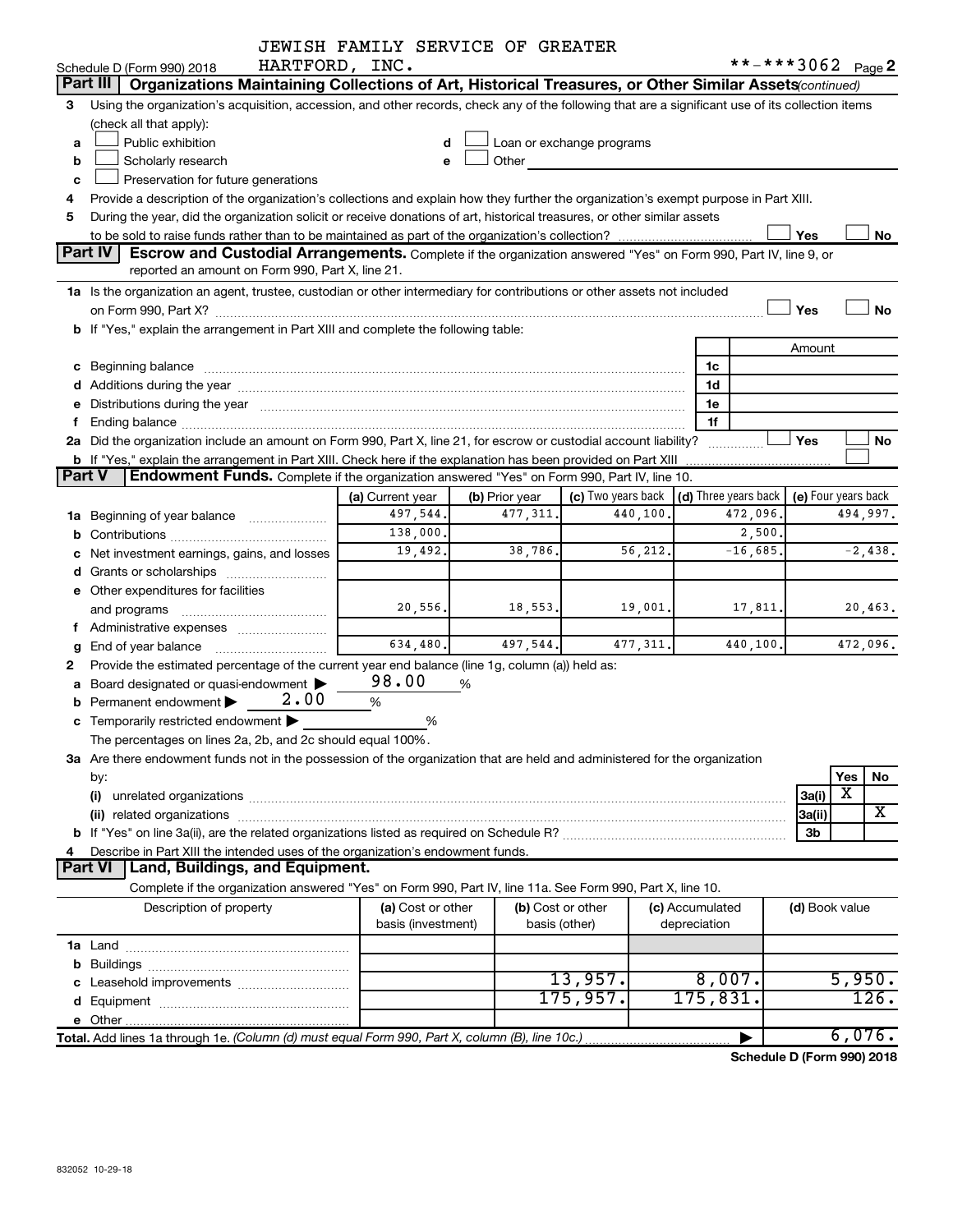|  | JEWISH FAMILY SERVICE OF GREATER |  |
|--|----------------------------------|--|
|  |                                  |  |

| HARTFORD, INC.<br>Schedule D (Form 990) 2018                                                                                                         |                 |                | **-***3062<br>Page $3$                                    |
|------------------------------------------------------------------------------------------------------------------------------------------------------|-----------------|----------------|-----------------------------------------------------------|
| <b>Part VII</b> Investments - Other Securities.                                                                                                      |                 |                |                                                           |
| Complete if the organization answered "Yes" on Form 990, Part IV, line 11b. See Form 990, Part X, line 12.                                           |                 |                |                                                           |
| (a) Description of security or category (including name of security)                                                                                 | (b) Book value  |                | (c) Method of valuation: Cost or end-of-year market value |
| (1) Financial derivatives                                                                                                                            |                 |                |                                                           |
|                                                                                                                                                      |                 |                |                                                           |
| (3) Other                                                                                                                                            |                 |                |                                                           |
| FUNDS HELD BY OTHERS<br>(A)                                                                                                                          | 634,480.        |                | END-OF-YEAR MARKET VALUE                                  |
| (B)                                                                                                                                                  |                 |                |                                                           |
| (C)                                                                                                                                                  |                 |                |                                                           |
| (D)                                                                                                                                                  |                 |                |                                                           |
|                                                                                                                                                      |                 |                |                                                           |
| (E)                                                                                                                                                  |                 |                |                                                           |
| (F)                                                                                                                                                  |                 |                |                                                           |
| (G)                                                                                                                                                  |                 |                |                                                           |
| (H)                                                                                                                                                  |                 |                |                                                           |
| Total. (Col. (b) must equal Form 990, Part X, col. (B) line 12.)                                                                                     | 634,480.        |                |                                                           |
| Part VIII Investments - Program Related.                                                                                                             |                 |                |                                                           |
| Complete if the organization answered "Yes" on Form 990, Part IV, line 11c. See Form 990, Part X, line 13.                                           |                 |                |                                                           |
| (a) Description of investment                                                                                                                        | (b) Book value  |                | (c) Method of valuation: Cost or end-of-year market value |
| (1)                                                                                                                                                  |                 |                |                                                           |
| (2)                                                                                                                                                  |                 |                |                                                           |
| (3)                                                                                                                                                  |                 |                |                                                           |
| (4)                                                                                                                                                  |                 |                |                                                           |
| (5)                                                                                                                                                  |                 |                |                                                           |
| (6)                                                                                                                                                  |                 |                |                                                           |
| (7)                                                                                                                                                  |                 |                |                                                           |
| (8)                                                                                                                                                  |                 |                |                                                           |
| (9)                                                                                                                                                  |                 |                |                                                           |
| Total. (Col. (b) must equal Form 990, Part X, col. (B) line 13.)                                                                                     |                 |                |                                                           |
| Part IX<br><b>Other Assets.</b>                                                                                                                      |                 |                |                                                           |
| Complete if the organization answered "Yes" on Form 990, Part IV, line 11d. See Form 990, Part X, line 15.                                           |                 |                |                                                           |
|                                                                                                                                                      | (a) Description |                | (b) Book value                                            |
|                                                                                                                                                      |                 |                |                                                           |
| (1)                                                                                                                                                  |                 |                |                                                           |
| (2)                                                                                                                                                  |                 |                |                                                           |
| (3)                                                                                                                                                  |                 |                |                                                           |
| (4)                                                                                                                                                  |                 |                |                                                           |
| (5)                                                                                                                                                  |                 |                |                                                           |
| (6)                                                                                                                                                  |                 |                |                                                           |
| (7)                                                                                                                                                  |                 |                |                                                           |
| (8)                                                                                                                                                  |                 |                |                                                           |
| (9)                                                                                                                                                  |                 |                |                                                           |
|                                                                                                                                                      |                 |                |                                                           |
| <b>Other Liabilities.</b><br>Part X                                                                                                                  |                 |                |                                                           |
| Complete if the organization answered "Yes" on Form 990, Part IV, line 11e or 11f. See Form 990, Part X, line 25.                                    |                 |                |                                                           |
| (a) Description of liability<br>1.                                                                                                                   |                 | (b) Book value |                                                           |
| (1)<br>Federal income taxes                                                                                                                          |                 |                |                                                           |
| (2)                                                                                                                                                  |                 |                |                                                           |
| (3)                                                                                                                                                  |                 |                |                                                           |
| (4)                                                                                                                                                  |                 |                |                                                           |
|                                                                                                                                                      |                 |                |                                                           |
| (5)                                                                                                                                                  |                 |                |                                                           |
| (6)                                                                                                                                                  |                 |                |                                                           |
| (7)                                                                                                                                                  |                 |                |                                                           |
| (8)                                                                                                                                                  |                 |                |                                                           |
| (9)                                                                                                                                                  |                 |                |                                                           |
| Total. (Column (b) must equal Form 990, Part X, col. (B) line 25.)                                                                                   |                 |                |                                                           |
| 2. Liability for uncertain tax positions. In Part XIII, provide the text of the footnote to the organization's financial statements that reports the |                 |                |                                                           |

organization's liability for uncertain tax positions under FIN 48 (ASC 740). Check here if the text of the footnote has been provided in Part XIII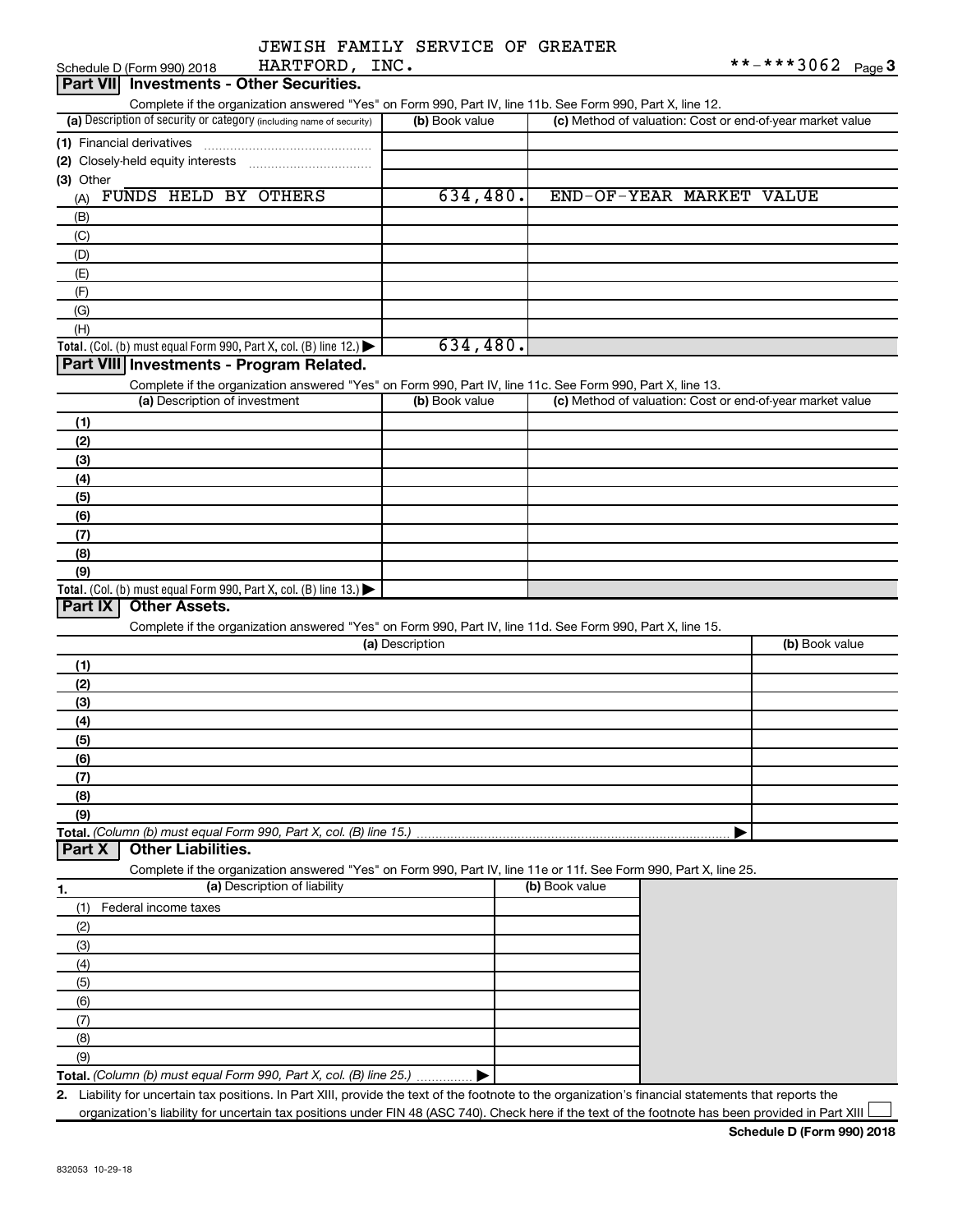|    | HARTFORD, INC.<br>Schedule D (Form 990) 2018                                                                                                                                                                                         |                |           |                      | **-***3062 Page 4 |
|----|--------------------------------------------------------------------------------------------------------------------------------------------------------------------------------------------------------------------------------------|----------------|-----------|----------------------|-------------------|
|    | Reconciliation of Revenue per Audited Financial Statements With Revenue per Return.<br>Part XI                                                                                                                                       |                |           |                      |                   |
|    | Complete if the organization answered "Yes" on Form 990, Part IV, line 12a.                                                                                                                                                          |                |           |                      |                   |
| 1  | Total revenue, gains, and other support per audited financial statements [[[[[[[[[[[[[[[[[[[[[[[[]]]]]]]]]]]]                                                                                                                        |                |           | $\blacksquare$       | 4, 294, 505.      |
| 2  | Amounts included on line 1 but not on Form 990, Part VIII, line 12:                                                                                                                                                                  |                |           |                      |                   |
| a  |                                                                                                                                                                                                                                      | 2a             | $-6,002.$ |                      |                   |
| b  |                                                                                                                                                                                                                                      | 2 <sub>b</sub> |           |                      |                   |
| c  |                                                                                                                                                                                                                                      | 2c             |           |                      |                   |
| d  |                                                                                                                                                                                                                                      | 2d             |           |                      |                   |
| е  | Add lines 2a through 2d <b>continuum continuum contract and continuum contract and continuum contract and continuum contract and continuum contract and continuum contract and continuum contract and continuum contract and con</b> |                |           | 2е                   | $-6,002.$         |
| з  |                                                                                                                                                                                                                                      |                |           | 3                    | 4,300,507.        |
| 4  | Amounts included on Form 990, Part VIII, line 12, but not on line 1:                                                                                                                                                                 |                |           |                      |                   |
| a  | Investment expenses not included on Form 990, Part VIII, line 7b [                                                                                                                                                                   | l 4a           |           |                      |                   |
| b  |                                                                                                                                                                                                                                      | 4 <sub>h</sub> |           |                      |                   |
| c. | Add lines 4a and 4b                                                                                                                                                                                                                  |                |           | 4с                   | υ.                |
| 5. |                                                                                                                                                                                                                                      |                |           | 5                    | 4,300,507.        |
|    | Part XII   Reconciliation of Expenses per Audited Financial Statements With Expenses per Return.                                                                                                                                     |                |           |                      |                   |
|    | Complete if the organization answered "Yes" on Form 990, Part IV, line 12a.                                                                                                                                                          |                |           |                      |                   |
| 1  |                                                                                                                                                                                                                                      |                |           | $\blacktriangleleft$ | 4, 145, 274.      |
| 2  | Amounts included on line 1 but not on Form 990, Part IX, line 25:                                                                                                                                                                    |                |           |                      |                   |
| a  |                                                                                                                                                                                                                                      | 2a             |           |                      |                   |
| b  |                                                                                                                                                                                                                                      | 2 <sub>b</sub> |           |                      |                   |
| c  |                                                                                                                                                                                                                                      | 2 <sub>c</sub> |           |                      |                   |
| d  |                                                                                                                                                                                                                                      | 2d             |           |                      |                   |
| e  | Add lines 2a through 2d <b>manufactures</b> and the contract of the contract of the contract of the contract of the contract of the contract of the contract of the contract of the contract of the contract of the contract of the  |                |           | 2e                   | 0.                |
| з  |                                                                                                                                                                                                                                      |                |           | 3                    | 4, 145, 274.      |
| 4  | Amounts included on Form 990, Part IX, line 25, but not on line 1:                                                                                                                                                                   |                |           |                      |                   |
| a  |                                                                                                                                                                                                                                      | 4a             |           |                      |                   |
| b  | Other (Describe in Part XIII.) [100] [100] [100] [100] [100] [100] [100] [100] [100] [100] [100] [100] [100] [                                                                                                                       |                |           |                      |                   |
|    | c Add lines 4a and 4b                                                                                                                                                                                                                |                |           | 4c                   | 0.                |
|    |                                                                                                                                                                                                                                      |                |           | 5                    | 4,145,2           |
|    | Part XIII Supplemental Information.                                                                                                                                                                                                  |                |           |                      |                   |

Provide the descriptions required for Part II, lines 3, 5, and 9; Part III, lines 1a and 4; Part IV, lines 1b and 2b; Part V, line 4; Part X, line 2; Part XI, lines 2d and 4b; and Part XII, lines 2d and 4b. Also complete this part to provide any additional information.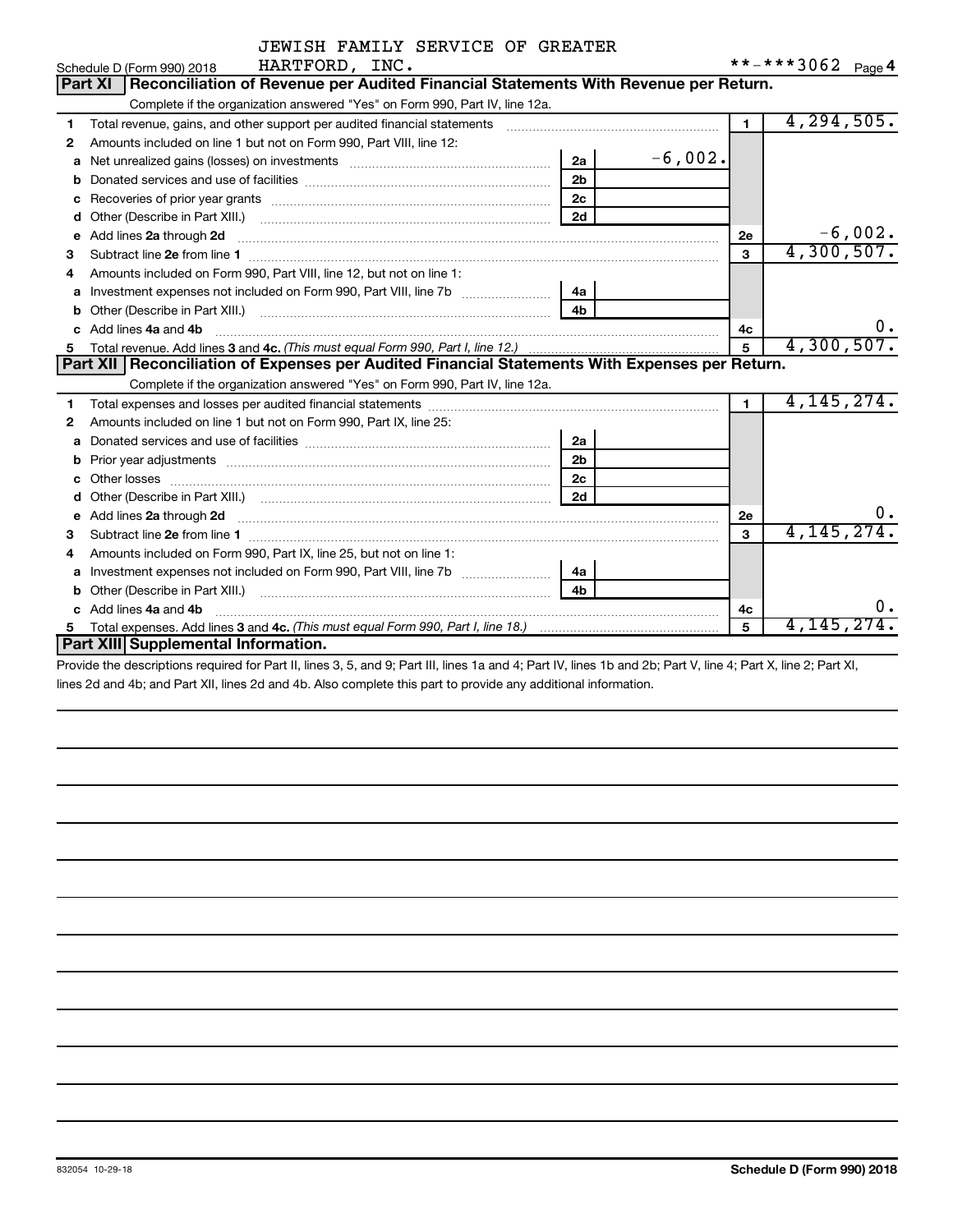| <b>SCHEDULE I</b><br>(Form 990)                        | <b>Grants and Other Assistance to Organizations,</b><br>Governments, and Individuals in the United States<br>Complete if the organization answered "Yes" on Form 990, Part IV, line 21 or 22.                                                                                             |           |                                    |                                                                              |                                         |                                                                |                                          |                                                     |
|--------------------------------------------------------|-------------------------------------------------------------------------------------------------------------------------------------------------------------------------------------------------------------------------------------------------------------------------------------------|-----------|------------------------------------|------------------------------------------------------------------------------|-----------------------------------------|----------------------------------------------------------------|------------------------------------------|-----------------------------------------------------|
| Department of the Treasury<br>Internal Revenue Service |                                                                                                                                                                                                                                                                                           |           |                                    | Attach to Form 990.<br>Go to www.irs.gov/Form990 for the latest information. |                                         |                                                                |                                          | <b>Open to Public</b><br>Inspection                 |
| Name of the organization                               | HARTFORD, INC.                                                                                                                                                                                                                                                                            |           | JEWISH FAMILY SERVICE OF GREATER   |                                                                              |                                         |                                                                |                                          | <b>Employer identification number</b><br>**-***3062 |
| Part I                                                 | <b>General Information on Grants and Assistance</b>                                                                                                                                                                                                                                       |           |                                    |                                                                              |                                         |                                                                |                                          |                                                     |
| $\mathbf 1$<br>$\mathbf{2}$                            | Does the organization maintain records to substantiate the amount of the grants or assistance, the grantees' eligibility for the grants or assistance, and the selection<br>Describe in Part IV the organization's procedures for monitoring the use of grant funds in the United States. |           |                                    |                                                                              |                                         |                                                                |                                          | $\boxed{\text{X}}$ Yes<br>  No                      |
| Part II                                                | Grants and Other Assistance to Domestic Organizations and Domestic Governments. Complete if the organization answered "Yes" on Form 990, Part IV, line 21, for any                                                                                                                        |           |                                    |                                                                              |                                         |                                                                |                                          |                                                     |
|                                                        | recipient that received more than \$5,000. Part II can be duplicated if additional space is needed.<br>1 (a) Name and address of organization<br>or government                                                                                                                            | $(b)$ EIN | (c) IRC section<br>(if applicable) | (d) Amount of<br>cash grant                                                  | (e) Amount of<br>non-cash<br>assistance | (f) Method of<br>valuation (book,<br>FMV, appraisal,<br>other) | (g) Description of<br>noncash assistance | (h) Purpose of grant<br>or assistance               |
|                                                        |                                                                                                                                                                                                                                                                                           |           |                                    |                                                                              |                                         |                                                                |                                          |                                                     |
|                                                        |                                                                                                                                                                                                                                                                                           |           |                                    |                                                                              |                                         |                                                                |                                          |                                                     |
|                                                        |                                                                                                                                                                                                                                                                                           |           |                                    |                                                                              |                                         |                                                                |                                          |                                                     |
|                                                        |                                                                                                                                                                                                                                                                                           |           |                                    |                                                                              |                                         |                                                                |                                          |                                                     |
|                                                        |                                                                                                                                                                                                                                                                                           |           |                                    |                                                                              |                                         |                                                                |                                          |                                                     |
|                                                        |                                                                                                                                                                                                                                                                                           |           |                                    |                                                                              |                                         |                                                                |                                          |                                                     |
| 2<br>3                                                 |                                                                                                                                                                                                                                                                                           |           |                                    |                                                                              |                                         |                                                                |                                          | ▶                                                   |

**For Paperwork Reduction Act Notice, see the Instructions for Form 990. Schedule I (Form 990) (2018)** LHA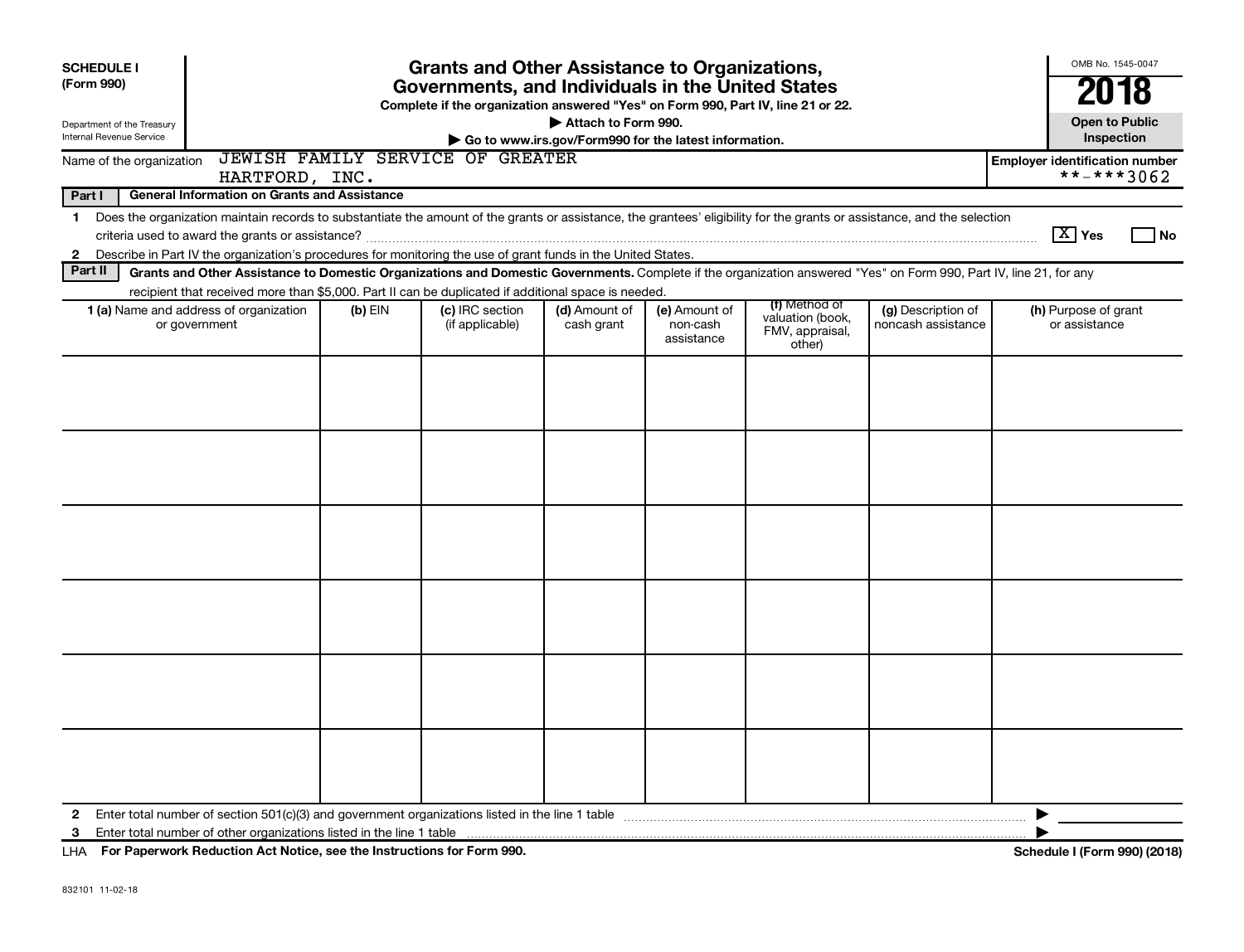Schedule I (Form 990) (2018)  $\begin{array}{c} \text{HARTFORD} \end{array}$   $\begin{array}{c} \text{INC} \end{array}$ 

**2**

Part III | Grants and Other Assistance to Domestic Individuals. Complete if the organization answered "Yes" on Form 990, Part IV, line 22. Part III can be duplicated if additional space is needed.

| (a) Type of grant or assistance                                                                                                                      | (b) Number of<br>recipients | (c) Amount of<br>cash grant | (d) Amount of non-<br>cash assistance | (e) Method of valuation<br>(book, FMV, appraisal, other) | (f) Description of noncash assistance |
|------------------------------------------------------------------------------------------------------------------------------------------------------|-----------------------------|-----------------------------|---------------------------------------|----------------------------------------------------------|---------------------------------------|
|                                                                                                                                                      |                             |                             |                                       |                                                          | PAYMENTS FOR BASIC HUMAN NEEDS        |
|                                                                                                                                                      |                             |                             |                                       |                                                          | INCLUDING FOOD COUPONS AND BUS        |
| CLIENT ASSISTANCE GRANT                                                                                                                              | 133                         | 0                           | 12,696.FMV                            |                                                          | PASSES                                |
|                                                                                                                                                      |                             |                             |                                       |                                                          |                                       |
|                                                                                                                                                      |                             |                             |                                       |                                                          | CASH REIMBURSEMENTS FOR               |
|                                                                                                                                                      |                             |                             |                                       |                                                          | PAYMENTS FOR MEDICAL, HOUSING,        |
| HOLOCAUST SURVIVOR GROUP                                                                                                                             | 37                          | 11,053.                     | 0                                     |                                                          | AND OTHER BASIC HUMAN NEEDS           |
|                                                                                                                                                      |                             |                             |                                       |                                                          |                                       |
|                                                                                                                                                      |                             |                             |                                       |                                                          | PAYMENTS FOR HOLOCAUST                |
| HOLOCAUST SURVIVOR GROUP - CAREGIVERS                                                                                                                | 22                          | 259,410.                    | 28,525.FMV                            |                                                          | SURVIVORS CAREGIVER EXPENSES          |
|                                                                                                                                                      |                             |                             |                                       |                                                          |                                       |
|                                                                                                                                                      |                             |                             |                                       |                                                          | NON-PERISHABLE/PERISHABLE FOOD        |
|                                                                                                                                                      |                             |                             |                                       |                                                          | GIVEN OUT FROM THE KOSHER FOOD        |
| FOOD PANTRY                                                                                                                                          | 3193                        | 0                           | 49.671.FMV                            |                                                          | PANTRY.                               |
|                                                                                                                                                      |                             |                             |                                       |                                                          |                                       |
|                                                                                                                                                      |                             |                             |                                       |                                                          |                                       |
|                                                                                                                                                      |                             |                             |                                       |                                                          |                                       |
| Part IV<br>Supplemental Information. Provide the information required in Part I, line 2; Part III, column (b); and any other additional information. |                             |                             |                                       |                                                          |                                       |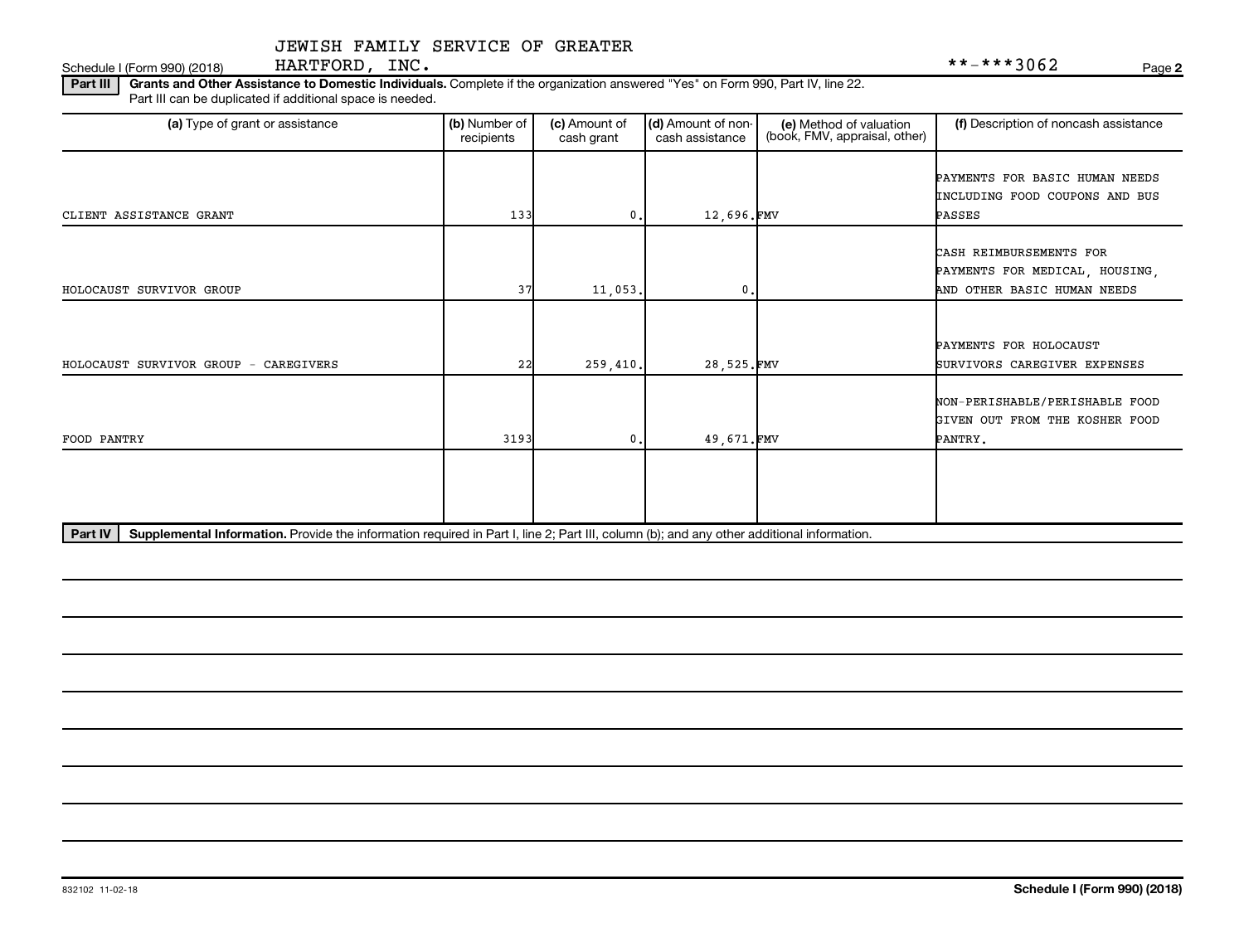**(Form 990 or 990-EZ)**

Department of the Treasury Internal Revenue Service Name of the organization

**Complete to provide information for responses to specific questions on Form 990 or 990-EZ or to provide any additional information. | Attach to Form 990 or 990-EZ. | Go to www.irs.gov/Form990 for the latest information.** SCHEDULE O **Supplemental Information to Form 990 or 990-EZ 2018**<br>(Form 990 or 990-EZ) Complete to provide information for responses to specific questions on



**Employer identification number** HARTFORD, INC.  $| * * - * * * 3062$ 

FORM 990, PART III, LINE 1, DESCRIPTION OF ORGANIZATION MISSION:

JEWISH FAMILY SERVICE OF GREATER

SELF-RELIANCE AND MORE POSITIVE RELATIONSHIPS.

JFS PROVIDES COUNSELING, CASE MANAGEMENT, EDUCATIONAL PROGRAMMING,

COMMUNITY SUPPORT SERVICES TO ALL IN GREATER HARTFORD. PROGRAMS

INCLUDE CHILD TREATMENT, INDIVIDUAL/FAMILY AND OLDER ADULT COUNSELING

AND PSYCHIATRIC CONSULTATION. SPECIALIZED SERVICES ARE OFFERED FOR

HOLOCAUST SURVIVORS AND ADULTS WITH SPECIAL NEEDS. COMMUNITY PROGRAMS

INCLUDE VOLUNTEER SERVICES, ANJA ROSENBERG KOSHER FOOD PANTRY , TARA'S

CLOSET AND JEWISH EMPLOYMENT TRANSITION SERVICES. JFS IS NATIONALLY

ACCREDITED BY THE COUNCIL ON ACCREDITATION AND STATE LICENSED FOR

CHILD/ADOLESCENT OUTPATIENT AND ADULT OUTPATIENT PSYCHIATRIC SERVICES.

JFS CARE AT HOME IS A REGISTERED HOME CARE AGENCY.

FORM 990, PART III, LINE 4D, OTHER PROGRAM SERVICES:

OTHER PROGRAM SERVICES INCLUDE, BUT ARE NOT LIMITED TO PROGRAMS SUCH AS

CHRONIC NEEDS, CHILD CLINIC, HOLOCAUST SURVIVOR GRANT PROGRAMS AND

EMPOWERING PEOPLE FOR SUCCESS.

EXPENSES \$ 1,172,674. INCLUDING GRANTS OF \$ 59,810. REVENUE \$ 318,228.

FORM 990, PART VI, SECTION A, LINE 2:

FAMILY RELATIONSHIP: ANJA ROSENBERG AND PIA ROSENBERG TORO

FORM 990, PART VI, SECTION B, LINE 11B:

THE BUDGET AND FINANCE COMMITTEE REVIEWS THE IRS FORM 990 BEFORE IT IS

FILED. THE FORM 990 IS THEN MADE AVAILABLE TO THE FULL BOARD BEFORE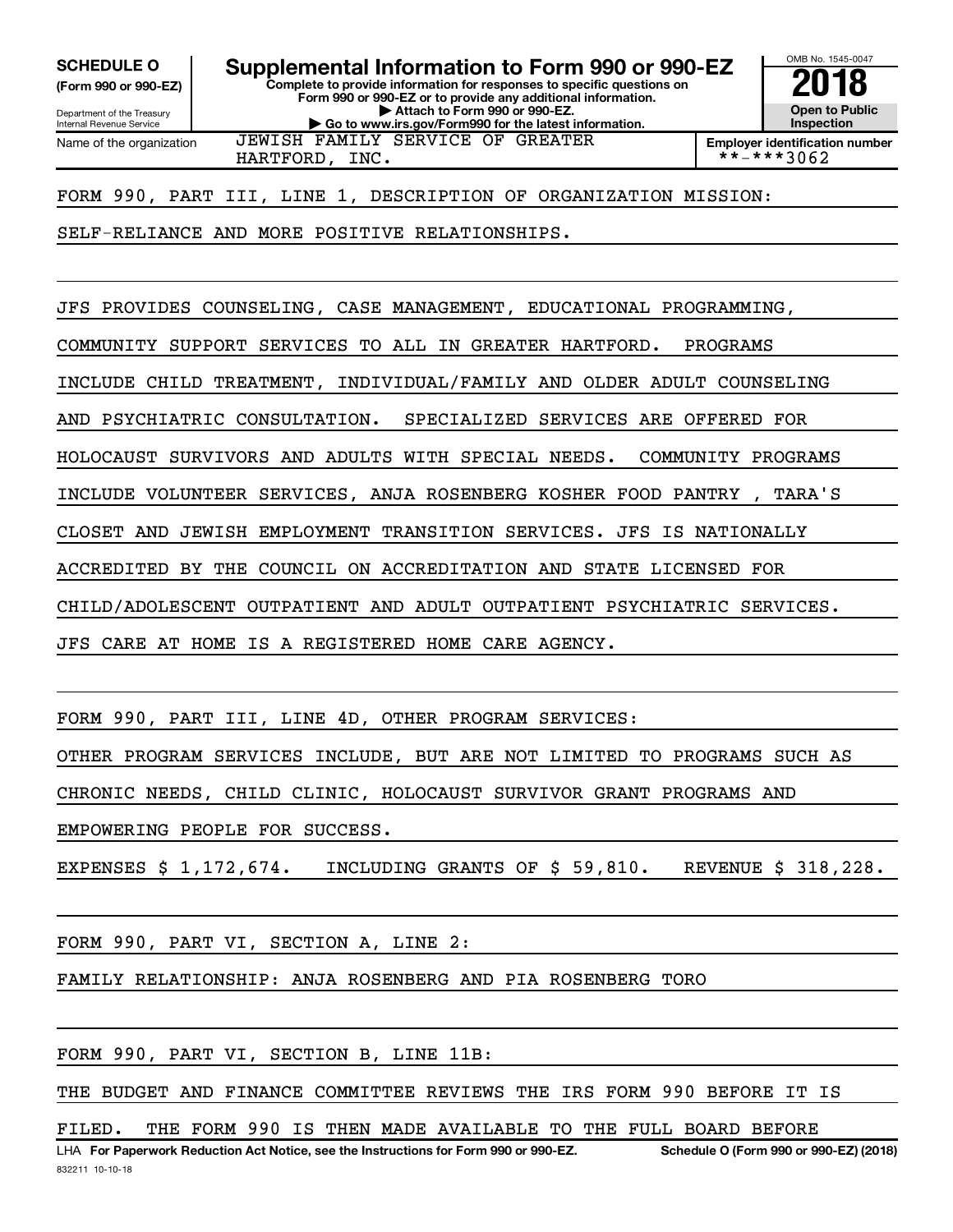FILING.

FORM 990, PART VI, SECTION B, LINE 12C:

CONFLICT OF INTEREST POLICY IS REVIEWED AND A FORM IS COMPLETED ANNUALLY IN

JULY OF EACH YEAR AFTER NEW BOARD MEMBERS AND NEW OFFICERS HAVE BEEN

ELECTED. THE FORMS ARE REVIEWED BY THE EXECUTIVE DIRECTOR AND THE

COMPLIANCE/GOVERNANCE COMMITTEE OF THE BOARD. MANAGEMENT AND STAFF

COMPLETE THE FORM AS WELL.

FORM 990, PART VI, SECTION B, LINE 15:

SALARY LEVELS FOR THE EXECUTIVE DIRECTOR AND OTHER KEY EMPLOYEES ARE COMPARED TO SIMILAR SIZED AND BUDGETED NONPROFITS. THE COMPARISON DATA IS TYPICALLY OBTAINED THROUGH THE CT NONPROFIT ALLIANCE AND THE CT COUNCIL OF FAMILY SERVICE AGENCIES. SALARY LEVELS ARE ALSO COMPARED TO THE ASSOCIATION OF JEWISH FAMILY AND CHILDRENS AGENCIES. THIS INFORMATION IS COMPILED AND REVIEWED BY THE HR COMMITTEE OF THE BOARD OF DIRECTORS.

FORM 990, PART VI, SECTION C, LINE 19:

THE ORGANIZATION MAKES AVAILABLE ITS GOVERNING DOCUMENTS, COI, AND F/S IN ACCORDANCE WITH STATE LAW.

FORM 990, PART XII, LINE 2C:

THE PROCESS FOR OVERSEEING THE AUDIT HAS NOT CHANGED FROM THE PRIOR

YEAR.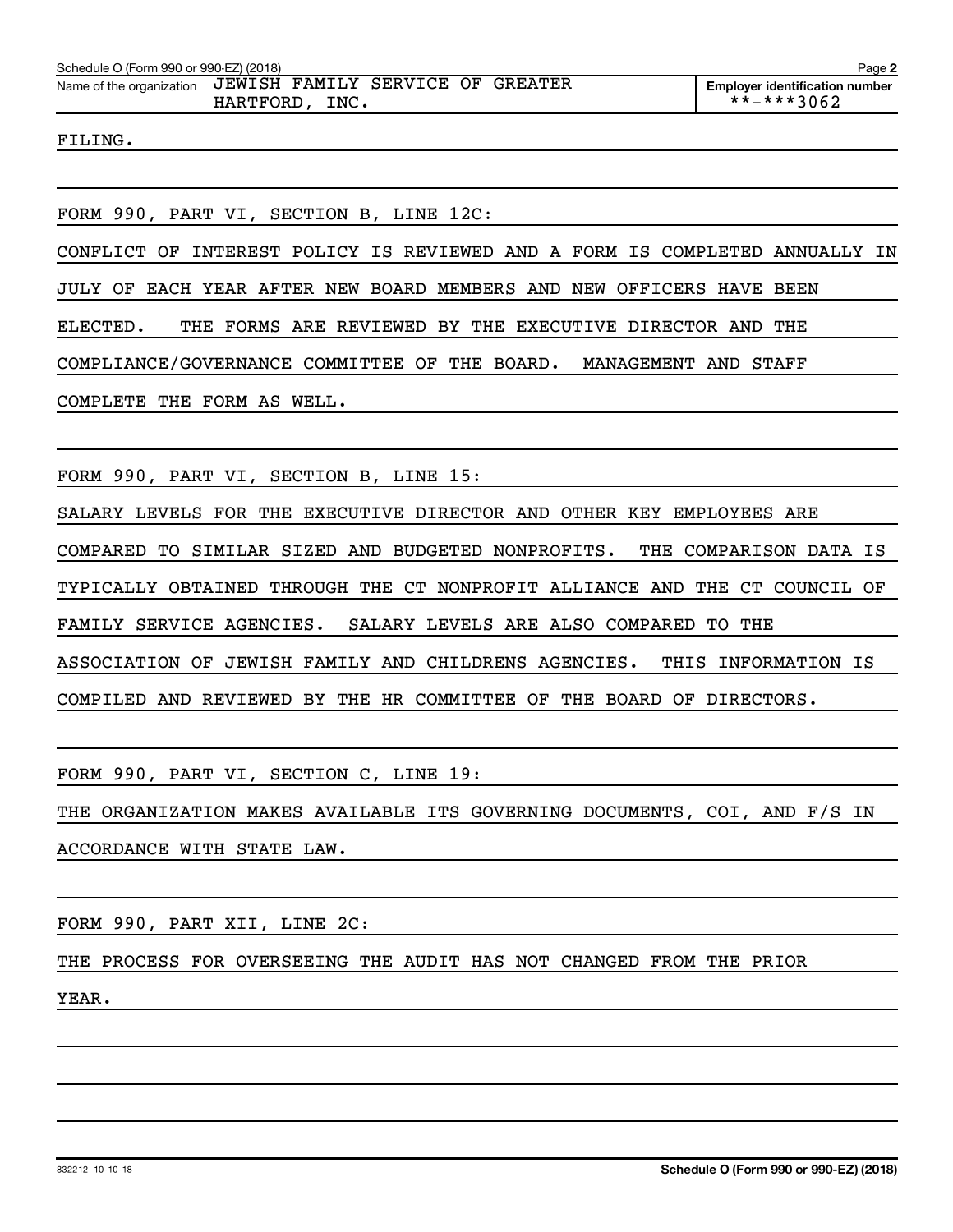| <b>Related Organizations and Unrelated Partnerships</b><br><b>SCHEDULE R</b><br>(Form 990)<br>> Complete if the organization answered "Yes" on Form 990, Part IV, line 33, 34, 35b, 36, or 37.<br>Attach to Form 990.<br>Department of the Treasury<br>► Go to www.irs.gov/Form990 for instructions and the latest information.<br>Internal Revenue Service |                                                                                                                                                |                                                                                                                           |                                                     |                     |                           |                                     |  |  |  |  |  |
|-------------------------------------------------------------------------------------------------------------------------------------------------------------------------------------------------------------------------------------------------------------------------------------------------------------------------------------------------------------|------------------------------------------------------------------------------------------------------------------------------------------------|---------------------------------------------------------------------------------------------------------------------------|-----------------------------------------------------|---------------------|---------------------------|-------------------------------------|--|--|--|--|--|
|                                                                                                                                                                                                                                                                                                                                                             | SERVICE OF GREATER<br>JEWISH FAMILY<br>Name of the organization<br><b>Employer identification number</b><br>$***$ $***$ 3062<br>HARTFORD, INC. |                                                                                                                           |                                                     |                     |                           |                                     |  |  |  |  |  |
| Part I                                                                                                                                                                                                                                                                                                                                                      |                                                                                                                                                | <b>Identification of Disregarded Entities.</b> Complete if the organization answered "Yes" on Form 990, Part IV, line 33. |                                                     |                     |                           |                                     |  |  |  |  |  |
|                                                                                                                                                                                                                                                                                                                                                             | (a)<br>Name, address, and EIN (if applicable)<br>of disregarded entity                                                                         | (b)<br>Primary activity                                                                                                   | (c)<br>Legal domicile (state or<br>foreign country) | (d)<br>Total income | (e)<br>End-of-year assets | (f)<br>Direct controlling<br>entity |  |  |  |  |  |
| $TBA$ $CMBB$ $RDB$ $HOMB$ $TFA$                                                                                                                                                                                                                                                                                                                             | ac acroaco                                                                                                                                     | 00.0177000 03.00071700                                                                                                    |                                                     |                     |                           | Foutan ou plutty apputanc           |  |  |  |  |  |

| of disregarded entity              |                           | foreign country) |            |               | entity                        |
|------------------------------------|---------------------------|------------------|------------|---------------|-------------------------------|
| JFS CARE AT HOME, LLC - 06-0653062 | PROVIDES CAREGIVER        |                  |            |               | <b>JEWISH FAMILY SERVICES</b> |
| 333 BLOOMFIELD AVENUE, SUITE A     | ASSISTANCE TO INDIVIDUALS |                  |            |               | OF GREATER HARTFORD,          |
| WEST HARTFORD, CT 06117            | IN THEIR HOME.            | CONNECTICUT      | 1,981,568. | 542,170. INC. |                               |
|                                    |                           |                  |            |               |                               |
|                                    |                           |                  |            |               |                               |
|                                    |                           |                  |            |               |                               |
|                                    |                           |                  |            |               |                               |
|                                    |                           |                  |            |               |                               |
|                                    |                           |                  |            |               |                               |
|                                    |                           |                  |            |               |                               |
|                                    |                           |                  |            |               |                               |
|                                    |                           |                  |            |               |                               |

| Part II | <b>Identification of Related Tax-Exempt Organizations.</b> Complete if the organization answered "Yes" on Form 990, Part IV, line 34, because it had one or more related tax-exemp.<br>organizations during the tax year. |
|---------|---------------------------------------------------------------------------------------------------------------------------------------------------------------------------------------------------------------------------|
|         |                                                                                                                                                                                                                           |

| (a)<br>Name, address, and EIN<br>of related organization | (b)<br>Primary activity | (c)<br>Legal domicile (state or<br>foreign country) | (d)<br><b>Exempt Code</b><br>section |           |  |     |    |  |  |  |  |  |  |  |  |  |  | (e)<br>Public charity<br>status (if section | (f)<br>Direct controlling<br>entity |  | $(g)$<br>Section 512(b)(13)<br>controlled<br>entity? |
|----------------------------------------------------------|-------------------------|-----------------------------------------------------|--------------------------------------|-----------|--|-----|----|--|--|--|--|--|--|--|--|--|--|---------------------------------------------|-------------------------------------|--|------------------------------------------------------|
|                                                          |                         |                                                     |                                      | 501(c)(3) |  | Yes | No |  |  |  |  |  |  |  |  |  |  |                                             |                                     |  |                                                      |
|                                                          |                         |                                                     |                                      |           |  |     |    |  |  |  |  |  |  |  |  |  |  |                                             |                                     |  |                                                      |
|                                                          |                         |                                                     |                                      |           |  |     |    |  |  |  |  |  |  |  |  |  |  |                                             |                                     |  |                                                      |
|                                                          |                         |                                                     |                                      |           |  |     |    |  |  |  |  |  |  |  |  |  |  |                                             |                                     |  |                                                      |
|                                                          |                         |                                                     |                                      |           |  |     |    |  |  |  |  |  |  |  |  |  |  |                                             |                                     |  |                                                      |

**For Paperwork Reduction Act Notice, see the Instructions for Form 990. Schedule R (Form 990) 2018**

OMB No. 1545-0047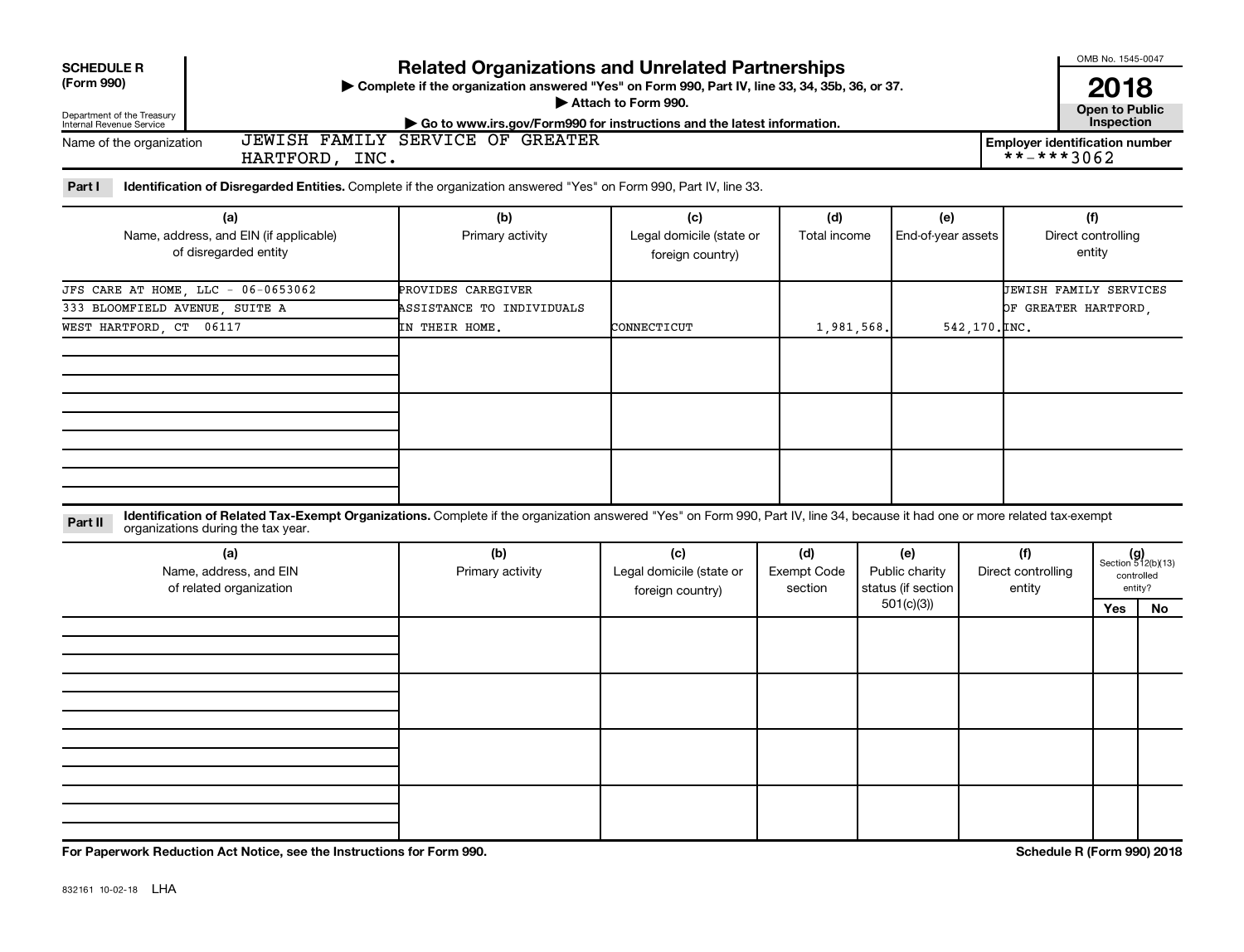#### Schedule R (Form 990) 2018 Page HARTFORD, INC. \*\*-\*\*\*3062

Disproportionate Legal domicile (state or General or Percentage Part III Identification of Related Organizations Taxable as a Partnership. Complete if the organization answered "Yes" on Form 990, Part IV, line 34, because it had one or more related<br>Read to the organizations tracted as **(a) (b) (c) (d) (e) (f) (g) (h) (i) (j) (k)** Predominant income (related, unrelated, organizations treated as a partnership during the tax year. Name, address, and EIN of related organization Primary activity  $\int_{\text{diamial}}^{\text{legal}}$  Direct controlling entity Share of total income Share of end-of-year Code V-UBI

| of related organization |  | aomicile<br>(state or<br>foreign<br>country) | $\check{\phantom{a}}$<br>entity | (related, unrelated,<br>excluded from tax under<br>sections 512-514) | income | end-of-year<br>assets | $-0.0$ $\mu$ $0.00$ $\mu$ $0.00$ $\mu$<br>allocations? |  | amount in box<br>20 of Schedule<br>K-1 (Form 1065) <b>Yes No</b> |  |  |
|-------------------------|--|----------------------------------------------|---------------------------------|----------------------------------------------------------------------|--------|-----------------------|--------------------------------------------------------|--|------------------------------------------------------------------|--|--|
|                         |  |                                              |                                 |                                                                      |        |                       | Yes   No                                               |  |                                                                  |  |  |
|                         |  |                                              |                                 |                                                                      |        |                       |                                                        |  |                                                                  |  |  |
|                         |  |                                              |                                 |                                                                      |        |                       |                                                        |  |                                                                  |  |  |
|                         |  |                                              |                                 |                                                                      |        |                       |                                                        |  |                                                                  |  |  |
|                         |  |                                              |                                 |                                                                      |        |                       |                                                        |  |                                                                  |  |  |
|                         |  |                                              |                                 |                                                                      |        |                       |                                                        |  |                                                                  |  |  |
|                         |  |                                              |                                 |                                                                      |        |                       |                                                        |  |                                                                  |  |  |
|                         |  |                                              |                                 |                                                                      |        |                       |                                                        |  |                                                                  |  |  |
|                         |  |                                              |                                 |                                                                      |        |                       |                                                        |  |                                                                  |  |  |
|                         |  |                                              |                                 |                                                                      |        |                       |                                                        |  |                                                                  |  |  |
|                         |  |                                              |                                 |                                                                      |        |                       |                                                        |  |                                                                  |  |  |
|                         |  |                                              |                                 |                                                                      |        |                       |                                                        |  |                                                                  |  |  |
|                         |  |                                              |                                 |                                                                      |        |                       |                                                        |  |                                                                  |  |  |
|                         |  |                                              |                                 |                                                                      |        |                       |                                                        |  |                                                                  |  |  |
|                         |  |                                              |                                 |                                                                      |        |                       |                                                        |  |                                                                  |  |  |
|                         |  |                                              |                                 |                                                                      |        |                       |                                                        |  |                                                                  |  |  |
|                         |  |                                              |                                 |                                                                      |        |                       |                                                        |  |                                                                  |  |  |

Part IV Identification of Related Organizations Taxable as a Corporation or Trust. Complete if the organization answered "Yes" on Form 990, Part IV, line 34, because it had one or more related organizations treated as a corporation or trust during the tax year.

| (a)<br>Name, address, and EIN<br>of related organization | (b)<br>Primary activity | (c)<br>Legal domicile<br>(state or<br>foreign | (d)<br>Direct controlling<br>entity | (e)<br>Type of entity<br>(C corp, S corp,<br>or trust) | (f)<br>Share of total<br>income | (g)<br>Share of<br>end-of-year<br>assets | (h)<br>Percentage<br>ownership | (i)<br>Section<br>$512(b)(13)$<br>controlled<br>entity? |          |
|----------------------------------------------------------|-------------------------|-----------------------------------------------|-------------------------------------|--------------------------------------------------------|---------------------------------|------------------------------------------|--------------------------------|---------------------------------------------------------|----------|
|                                                          |                         | country)                                      |                                     |                                                        |                                 |                                          |                                |                                                         | Yes   No |
|                                                          |                         |                                               |                                     |                                                        |                                 |                                          |                                |                                                         |          |
|                                                          |                         |                                               |                                     |                                                        |                                 |                                          |                                |                                                         |          |
|                                                          |                         |                                               |                                     |                                                        |                                 |                                          |                                |                                                         |          |
|                                                          |                         |                                               |                                     |                                                        |                                 |                                          |                                |                                                         |          |
|                                                          |                         |                                               |                                     |                                                        |                                 |                                          |                                |                                                         |          |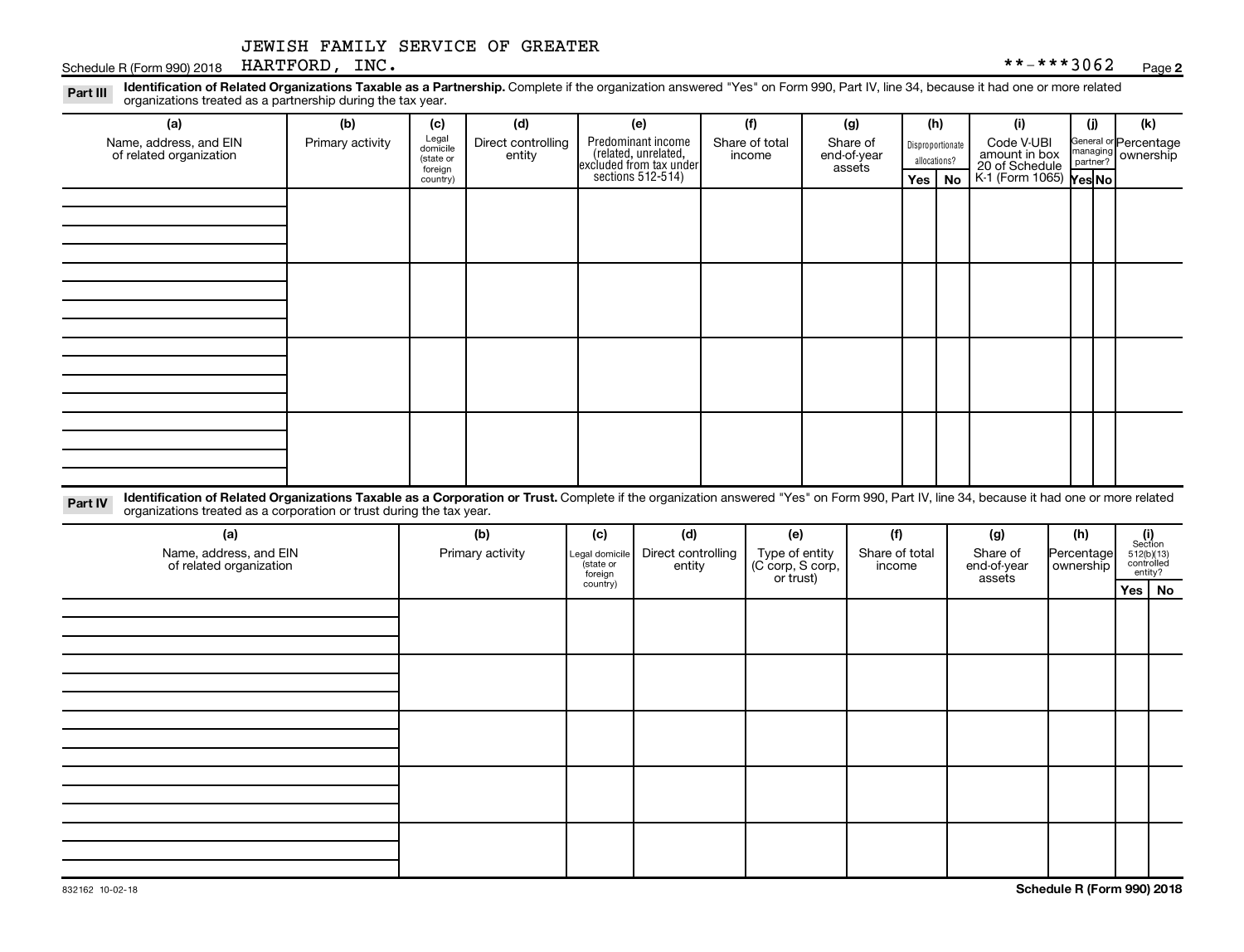Schedule R (Form 990) 2018 Page HARTFORD, INC. \*\*-\*\*\*3062

| Note: Complete line 1 if any entity is listed in Parts II, III, or IV of this schedule. |                                                                                                                                                                                                                                |                |     |    |  |  |  |
|-----------------------------------------------------------------------------------------|--------------------------------------------------------------------------------------------------------------------------------------------------------------------------------------------------------------------------------|----------------|-----|----|--|--|--|
|                                                                                         | During the tax year, did the organization engage in any of the following transactions with one or more related organizations listed in Parts II-IV?                                                                            |                | Yes | No |  |  |  |
|                                                                                         |                                                                                                                                                                                                                                | 1a             |     |    |  |  |  |
|                                                                                         |                                                                                                                                                                                                                                | 1b             |     |    |  |  |  |
|                                                                                         |                                                                                                                                                                                                                                | 1c             |     |    |  |  |  |
|                                                                                         | d Loans or loan guarantees to or for related organization(s) www.communically.communically content to an analyzing content of the content of the content of the content of the content of the content of the content of the co | 1 <sub>d</sub> |     |    |  |  |  |
|                                                                                         |                                                                                                                                                                                                                                | 1e             |     |    |  |  |  |
|                                                                                         |                                                                                                                                                                                                                                |                |     |    |  |  |  |
|                                                                                         | Dividends from related organization(s) www.andron.com/www.andron.com/www.andron.com/www.andron.com/www.andron.com/www.andron.com/www.andron.com/www.andron.com/www.andron.com/www.andron.com/www.andron.com/www.andron.com/www | 1f             |     |    |  |  |  |
| a                                                                                       | Sale of assets to related organization(s) material contents and content to the content of the content of the content of the content of the content of the content of the content of the content of the content of the content  | 1g             |     |    |  |  |  |
|                                                                                         | h Purchase of assets from related organization(s) manufactured content to content the content of assets from related organization(s) manufactured content to content the content of the content of the content of the content  | 1 <sub>h</sub> |     |    |  |  |  |
|                                                                                         | Exchange of assets with related organization(s) manufactured content and content and content and content and content and content and content and content and content and content and content and content and content and conte | 1i             |     |    |  |  |  |
|                                                                                         |                                                                                                                                                                                                                                | 1j             |     |    |  |  |  |
|                                                                                         |                                                                                                                                                                                                                                |                |     |    |  |  |  |
|                                                                                         |                                                                                                                                                                                                                                | 1k             |     |    |  |  |  |
|                                                                                         |                                                                                                                                                                                                                                | 11             |     |    |  |  |  |
|                                                                                         |                                                                                                                                                                                                                                | 1 <sub>m</sub> |     |    |  |  |  |
|                                                                                         |                                                                                                                                                                                                                                | 1n             |     |    |  |  |  |
|                                                                                         |                                                                                                                                                                                                                                | 1o             |     |    |  |  |  |
|                                                                                         |                                                                                                                                                                                                                                |                |     |    |  |  |  |
| <b>p</b>                                                                                | Reimbursement paid to related organization(s) for expenses [1111] Relation and the content of the content of the content of the content of the content of the content of the content of the content of the content of the cont | 1p             |     |    |  |  |  |
|                                                                                         |                                                                                                                                                                                                                                | 1q             |     |    |  |  |  |
|                                                                                         |                                                                                                                                                                                                                                |                |     |    |  |  |  |
|                                                                                         | Other transfer of cash or property to related organization(s) manufactured contains and contains and contains a set of cash or property to related organization(s) manufactured contains and contains a set of cash or propert | 1r             |     |    |  |  |  |
|                                                                                         |                                                                                                                                                                                                                                | 1s             |     |    |  |  |  |
|                                                                                         | If the answer to any of the above is "Yes," see the instructions for information on who must complete this line, including covered relationships and transaction thresholds.                                                   |                |     |    |  |  |  |

| (a)<br>Name of related organization | (b)<br>Transaction<br>type (a-s) | (c)<br>Amount involved | (d)<br>Method of determining amount involved |
|-------------------------------------|----------------------------------|------------------------|----------------------------------------------|
| (1)                                 |                                  |                        |                                              |
| (2)                                 |                                  |                        |                                              |
| (3)                                 |                                  |                        |                                              |
| (4)                                 |                                  |                        |                                              |
| (5)                                 |                                  |                        |                                              |
| (6)                                 |                                  |                        |                                              |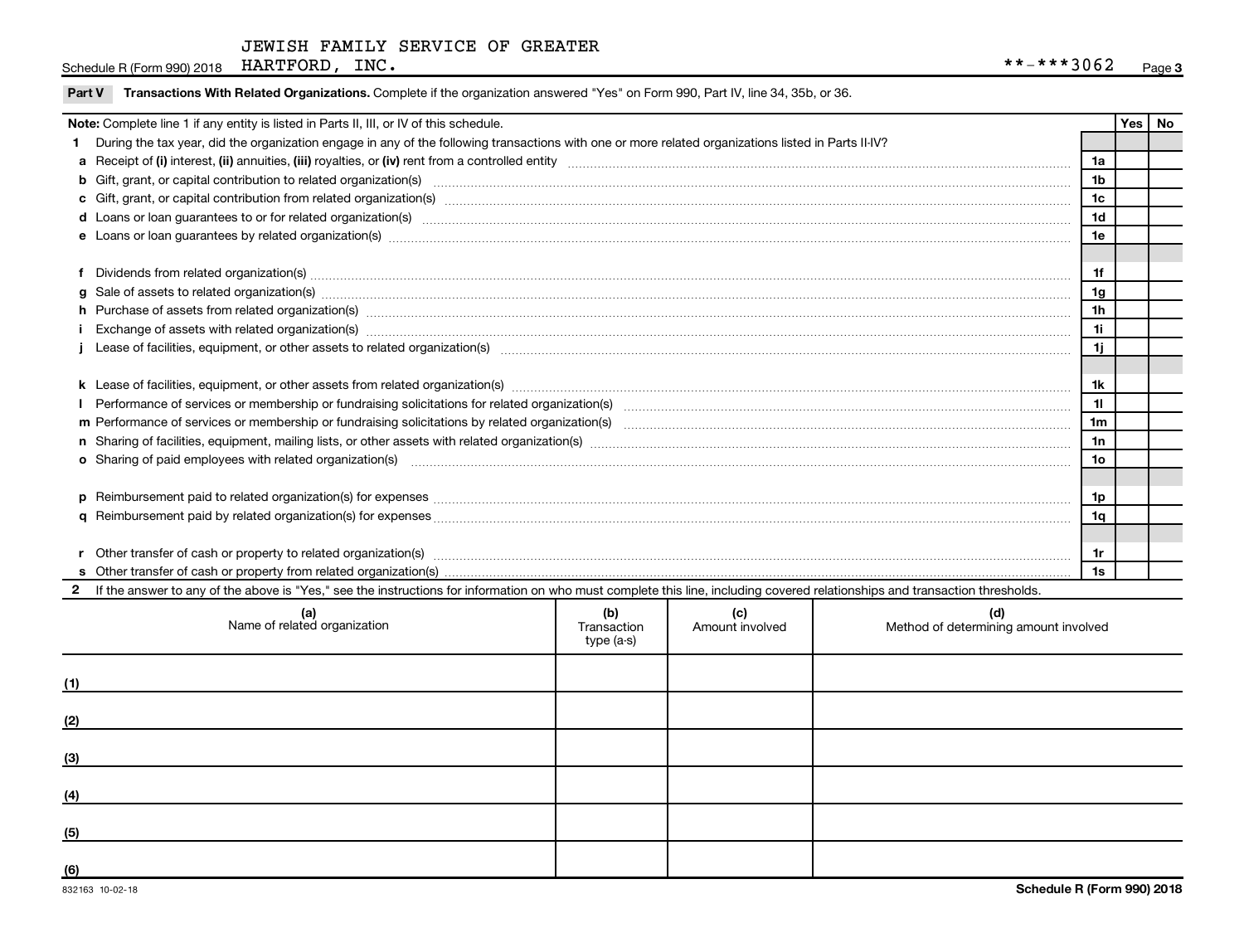Schedule R (Form 990) 2018 Page HARTFORD, INC. \*\*-\*\*\*3062

#### Part VI Unrelated Organizations Taxable as a Partnership. Complete if the organization answered "Yes" on Form 990, Part IV, line 37.

Provide the following information for each entity taxed as a partnership through which the organization conducted more than five percent of its activities (measured by total assets or gross revenue) that was not a related organization. See instructions regarding exclusion for certain investment partnerships.

| that was not a related erganization. Occupations regarding exclusion for cortain investment partnerships.<br>(a) | (b)              | (c)               |                                                                                                                                                                                                                                                                                                          |  | (f)      | (g)         | (h)                                                                                                                                       | (i)                                                                                                           | (i)    | $(\mathsf{k})$ |  |  |  |  |  |  |  |
|------------------------------------------------------------------------------------------------------------------|------------------|-------------------|----------------------------------------------------------------------------------------------------------------------------------------------------------------------------------------------------------------------------------------------------------------------------------------------------------|--|----------|-------------|-------------------------------------------------------------------------------------------------------------------------------------------|---------------------------------------------------------------------------------------------------------------|--------|----------------|--|--|--|--|--|--|--|
| Name, address, and EIN                                                                                           | Primary activity | Legal domicile    | (d)<br>Predominant income<br>(related, unrelated, $\begin{array}{ l l }\n\hline\n\text{Areal} & \text{Areaall} \\ \text{(related, unrelated, marked, 501(c)(3))} \\ \text{excluded from tax under } \frac{507(c)}{501(c)} \\ \hline\n\text{sections 512-514)} & \text{Yes } \text{N} \cdot\n\end{array}$ |  | Share of | Share of    |                                                                                                                                           |                                                                                                               |        |                |  |  |  |  |  |  |  |
| of entity                                                                                                        |                  | (state or foreign |                                                                                                                                                                                                                                                                                                          |  | total    | end-of-year | $\fbox{\parbox{0.5cm}{\begin{tabular}{ l l } \hline Disproportion} \\ \hline \text{tion} \\ \hline allocations? \\ \hline \end{tabular}}$ |                                                                                                               |        |                |  |  |  |  |  |  |  |
|                                                                                                                  |                  | country)          |                                                                                                                                                                                                                                                                                                          |  | income   | assets      | Yes No                                                                                                                                    | Code V-UBI<br>amount in box 20 managing<br>2 of Schedule K-1 partner?<br>(Form 1065)<br>$\frac{1}{\sqrt{10}}$ | Yes No |                |  |  |  |  |  |  |  |
|                                                                                                                  |                  |                   |                                                                                                                                                                                                                                                                                                          |  |          |             |                                                                                                                                           |                                                                                                               |        |                |  |  |  |  |  |  |  |
|                                                                                                                  |                  |                   |                                                                                                                                                                                                                                                                                                          |  |          |             |                                                                                                                                           |                                                                                                               |        |                |  |  |  |  |  |  |  |
|                                                                                                                  |                  |                   |                                                                                                                                                                                                                                                                                                          |  |          |             |                                                                                                                                           |                                                                                                               |        |                |  |  |  |  |  |  |  |
|                                                                                                                  |                  |                   |                                                                                                                                                                                                                                                                                                          |  |          |             |                                                                                                                                           |                                                                                                               |        |                |  |  |  |  |  |  |  |
|                                                                                                                  |                  |                   |                                                                                                                                                                                                                                                                                                          |  |          |             |                                                                                                                                           |                                                                                                               |        |                |  |  |  |  |  |  |  |
|                                                                                                                  |                  |                   |                                                                                                                                                                                                                                                                                                          |  |          |             |                                                                                                                                           |                                                                                                               |        |                |  |  |  |  |  |  |  |
|                                                                                                                  |                  |                   |                                                                                                                                                                                                                                                                                                          |  |          |             |                                                                                                                                           |                                                                                                               |        |                |  |  |  |  |  |  |  |
|                                                                                                                  |                  |                   |                                                                                                                                                                                                                                                                                                          |  |          |             |                                                                                                                                           |                                                                                                               |        |                |  |  |  |  |  |  |  |
|                                                                                                                  |                  |                   |                                                                                                                                                                                                                                                                                                          |  |          |             |                                                                                                                                           |                                                                                                               |        |                |  |  |  |  |  |  |  |
|                                                                                                                  |                  |                   |                                                                                                                                                                                                                                                                                                          |  |          |             |                                                                                                                                           |                                                                                                               |        |                |  |  |  |  |  |  |  |
|                                                                                                                  |                  |                   |                                                                                                                                                                                                                                                                                                          |  |          |             |                                                                                                                                           |                                                                                                               |        |                |  |  |  |  |  |  |  |
|                                                                                                                  |                  |                   |                                                                                                                                                                                                                                                                                                          |  |          |             |                                                                                                                                           |                                                                                                               |        |                |  |  |  |  |  |  |  |
|                                                                                                                  |                  |                   |                                                                                                                                                                                                                                                                                                          |  |          |             |                                                                                                                                           |                                                                                                               |        |                |  |  |  |  |  |  |  |
|                                                                                                                  |                  |                   |                                                                                                                                                                                                                                                                                                          |  |          |             |                                                                                                                                           |                                                                                                               |        |                |  |  |  |  |  |  |  |
|                                                                                                                  |                  |                   |                                                                                                                                                                                                                                                                                                          |  |          |             |                                                                                                                                           |                                                                                                               |        |                |  |  |  |  |  |  |  |
|                                                                                                                  |                  |                   |                                                                                                                                                                                                                                                                                                          |  |          |             |                                                                                                                                           |                                                                                                               |        |                |  |  |  |  |  |  |  |
|                                                                                                                  |                  |                   |                                                                                                                                                                                                                                                                                                          |  |          |             |                                                                                                                                           |                                                                                                               |        |                |  |  |  |  |  |  |  |
|                                                                                                                  |                  |                   |                                                                                                                                                                                                                                                                                                          |  |          |             |                                                                                                                                           |                                                                                                               |        |                |  |  |  |  |  |  |  |
|                                                                                                                  |                  |                   |                                                                                                                                                                                                                                                                                                          |  |          |             |                                                                                                                                           |                                                                                                               |        |                |  |  |  |  |  |  |  |
|                                                                                                                  |                  |                   |                                                                                                                                                                                                                                                                                                          |  |          |             |                                                                                                                                           |                                                                                                               |        |                |  |  |  |  |  |  |  |
|                                                                                                                  |                  |                   |                                                                                                                                                                                                                                                                                                          |  |          |             |                                                                                                                                           |                                                                                                               |        |                |  |  |  |  |  |  |  |
|                                                                                                                  |                  |                   |                                                                                                                                                                                                                                                                                                          |  |          |             |                                                                                                                                           |                                                                                                               |        |                |  |  |  |  |  |  |  |
|                                                                                                                  |                  |                   |                                                                                                                                                                                                                                                                                                          |  |          |             |                                                                                                                                           |                                                                                                               |        |                |  |  |  |  |  |  |  |
|                                                                                                                  |                  |                   |                                                                                                                                                                                                                                                                                                          |  |          |             |                                                                                                                                           |                                                                                                               |        |                |  |  |  |  |  |  |  |
|                                                                                                                  |                  |                   |                                                                                                                                                                                                                                                                                                          |  |          |             |                                                                                                                                           |                                                                                                               |        |                |  |  |  |  |  |  |  |
|                                                                                                                  |                  |                   |                                                                                                                                                                                                                                                                                                          |  |          |             |                                                                                                                                           |                                                                                                               |        |                |  |  |  |  |  |  |  |
|                                                                                                                  |                  |                   |                                                                                                                                                                                                                                                                                                          |  |          |             |                                                                                                                                           |                                                                                                               |        |                |  |  |  |  |  |  |  |
|                                                                                                                  |                  |                   |                                                                                                                                                                                                                                                                                                          |  |          |             |                                                                                                                                           |                                                                                                               |        |                |  |  |  |  |  |  |  |
|                                                                                                                  |                  |                   |                                                                                                                                                                                                                                                                                                          |  |          |             |                                                                                                                                           |                                                                                                               |        |                |  |  |  |  |  |  |  |
|                                                                                                                  |                  |                   |                                                                                                                                                                                                                                                                                                          |  |          |             |                                                                                                                                           |                                                                                                               |        |                |  |  |  |  |  |  |  |
|                                                                                                                  |                  |                   |                                                                                                                                                                                                                                                                                                          |  |          |             |                                                                                                                                           |                                                                                                               |        |                |  |  |  |  |  |  |  |
|                                                                                                                  |                  |                   |                                                                                                                                                                                                                                                                                                          |  |          |             |                                                                                                                                           |                                                                                                               |        |                |  |  |  |  |  |  |  |

**Schedule R (Form 990) 2018**